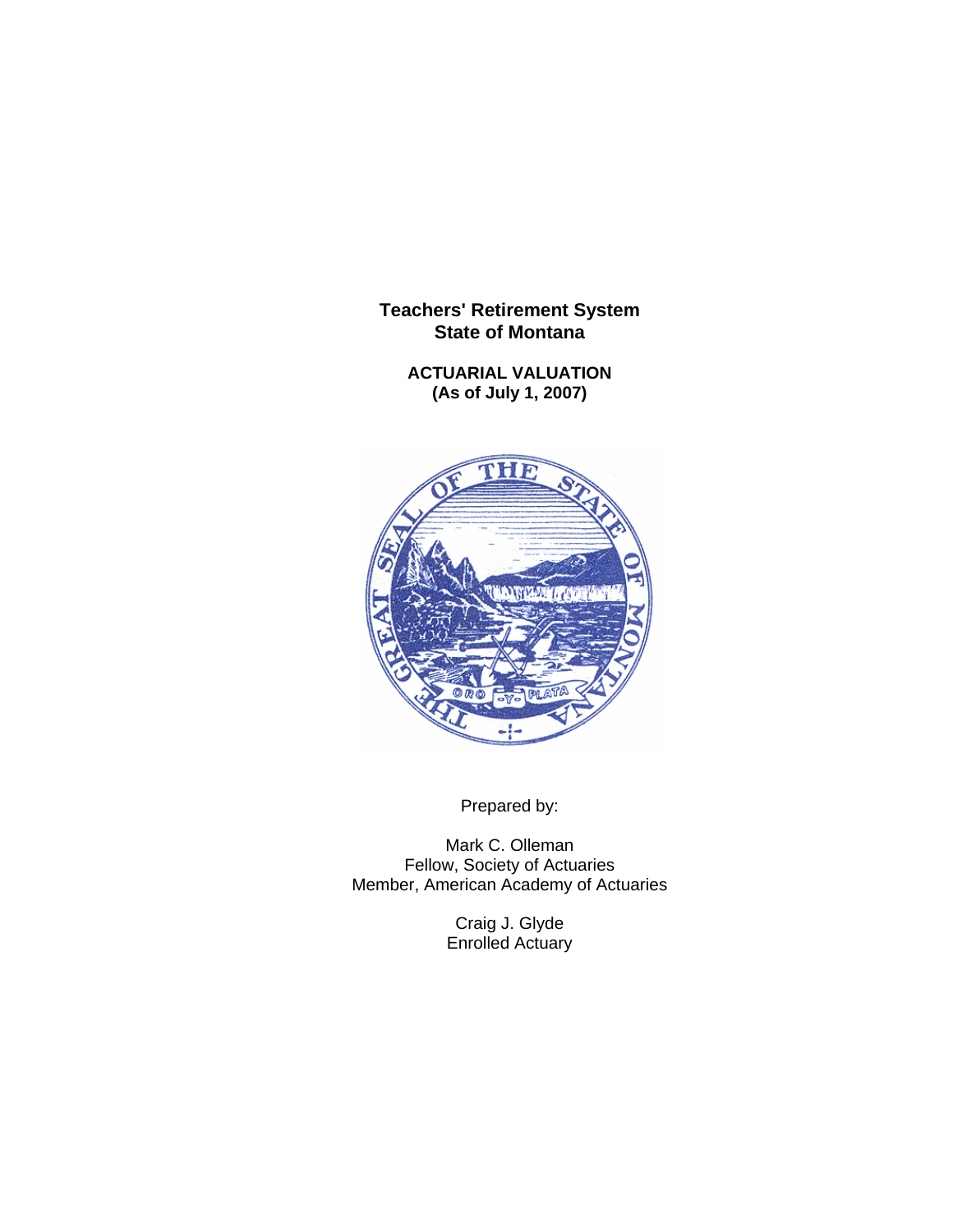

1301 Fifth Avenue, Suite 3800 Seattle, WA 98101-2605 Tel +1 206 624.7940 Fax +1 206 623.3485 www.milliman.com

October 1, 2007

Teachers' Retirement Board State of Montana 1500 Sixth Avenue Helena, MT 59620-0139

Dear Members of the Board:

As requested, we have made an actuarial valuation of the Teachers' Retirement System of the State of Montana. The major findings of the valuation are contained in this report. They are summarized in Section 1. This report reflects the benefit provisions and contribution rates in effect as of July 1, 2007.

In preparing this report, we relied, without audit, on information (some oral and some in writing) supplied by the System's staff. This information includes, but is not limited to, statutory provisions, employee data, and financial information. In our examination of these data, we have found them to be reasonably consistent and comparable with data used for other purposes. Since the valuation results are dependent on the integrity of the data supplied, the results can be expected to differ if the underlying data is incomplete or missing. It should be noted that if any data or other information is inaccurate or incomplete, our calculations may need to be revised.

On the basis of the foregoing, we hereby certify that, to the best of our knowledge and belief, this report is complete and accurate and has been prepared in accordance with generally recognized and accepted actuarial principles and practices which are consistent with the Actuarial Standards of Practice promulgated by the Actuarial Standards Board and the applicable Guides to Professional Conduct, amplifying Opinions, and supporting Recommendations of the American Academy of Actuaries.

We further certify that all costs, liabilities, rates of interest, and other factors for the System have been determined on the basis of actuarial assumptions and methods which are individually reasonable (taking into account the experience of the System and reasonable expectations); and which, in combination, offer our best estimate of anticipated experience affecting the System. We further certify that, in our opinion, each actuarial assumption used is reasonably related to the experience of the Plan and to reasonable expectations which, in combination, represent our best estimate of anticipated experience under the System.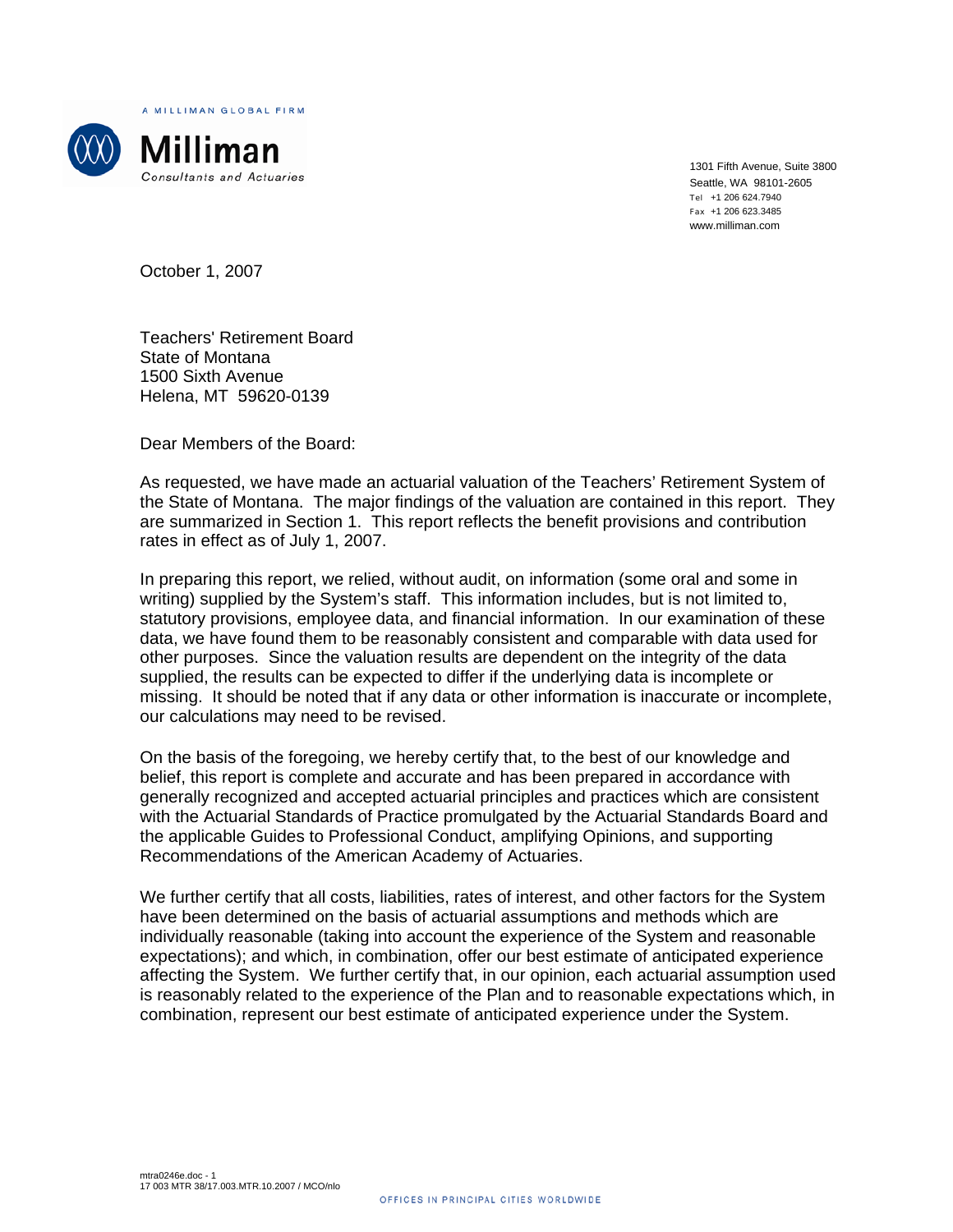

Teachers' Retirement System State of Montana October 1, 2007 Page 2

Nevertheless, the emerging costs will vary from those presented in this report to the extent actual experience differs from that projected by the actuarial assumptions. The Board of Trustees has the final decision regarding the appropriateness of the assumptions and adopted them as indicated in Appendix A.

Actuarial computations presented in this report are for purposes of determining the recommended funding amounts for the System. The computations prepared for this purpose may differ as disclosed in our report. The calculations in the enclosed report have been made on a basis consistent with our understanding of the System's funding requirements and goals. Determinations for purposes other than meeting these requirements may be significantly different from the results contained in this report. Accordingly, additional determinations may be needed for other purposes.

Milliman's work product was prepared exclusively for the System for a specific and limited purpose. It is a complex, technical analysis that assumes a high level of knowledge concerning the System's operations, and uses the System's data, which Milliman has not audited. It is not for the use or benefit of any third party for any purpose. Any third party recipient of Milliman's work product who desires professional guidance should not rely upon Milliman's work product, but should engage qualified professionals for advice appropriate to its own specific needs.

We would like to express our appreciation to Mr. David L. Senn, Executive Director of the System, and to members of his staff, who gave substantial assistance in supplying the data on which this report is based.

I, Mark C. Olleman, am a member of the American Academy of Actuaries and a Fellow of the Society of Actuaries, and meet the Qualification Standards of the American Academy of Actuaries to render the actuarial opinion contained herein.

We respectfully submit the following report, and we look forward to discussing it with you.

Respectfully submitted,

Mark C. Olleman, FSA, EA, MAAA Craig J. Glyde, Consulting Actuary **Associate** Actuary **Associate** Actuary

Joint Board Enrollment # 05-05636 Joint Board Enrollment # 05-07186

MCO/nlo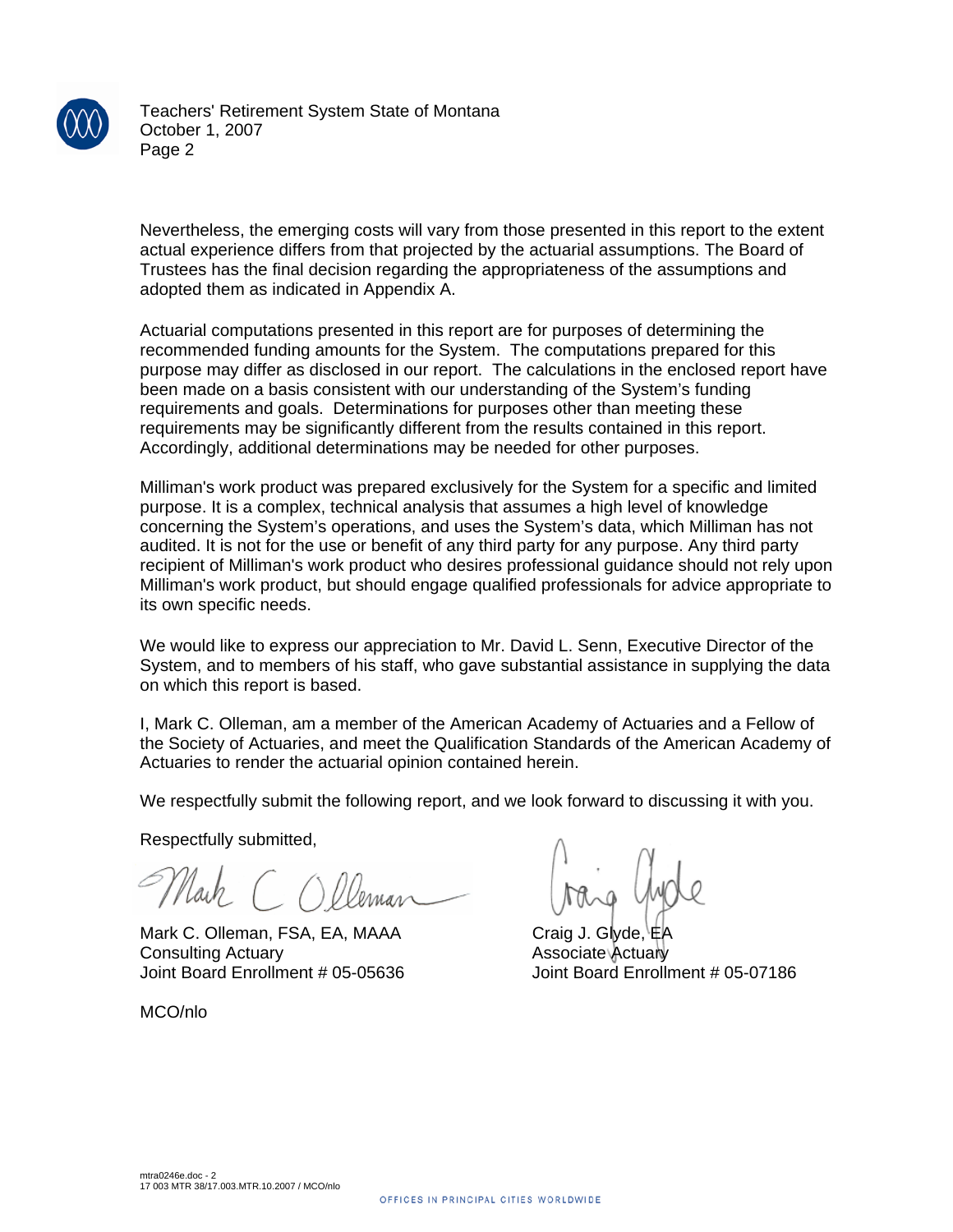## **Table of Contents**

## **Page**

| Table 4 Schedule of Investment Gain/(Loss) Recognition (in Millions) 13               |  |
|---------------------------------------------------------------------------------------|--|
|                                                                                       |  |
|                                                                                       |  |
| Table 6 Actuarial Present Value of Future Benefits for Contributing Members, Former   |  |
|                                                                                       |  |
|                                                                                       |  |
|                                                                                       |  |
|                                                                                       |  |
| Table 9 Recommended Contribution Rates As Percentages of Salary 22                    |  |
|                                                                                       |  |
|                                                                                       |  |
|                                                                                       |  |
|                                                                                       |  |
|                                                                                       |  |
|                                                                                       |  |
|                                                                                       |  |
|                                                                                       |  |
|                                                                                       |  |
|                                                                                       |  |
|                                                                                       |  |
| Table A-6 Other Terminations of Employment Among Members Not Eligible to Retire37     |  |
| Table A-7 Probability of Retaining Membership in the System Upon Vested Termination38 |  |
|                                                                                       |  |
|                                                                                       |  |
| Table C-1 Active Members Distribution of Full-Time Employees and Salaries43           |  |
| Table C-1 Active Members Distribution of Full-Time Employees and Salaries44           |  |
| Table C-1 Active Members Distribution of Full-Time Employees and Salaries45           |  |
|                                                                                       |  |
|                                                                                       |  |
|                                                                                       |  |
|                                                                                       |  |
|                                                                                       |  |
|                                                                                       |  |
|                                                                                       |  |
|                                                                                       |  |
|                                                                                       |  |
|                                                                                       |  |



This work product was prepared solely for the Montana Teachers' Retirement System. It may not be appropriate to use for other purposes. Milliman does not intend to benefit and assumes no duty or liability to other parties who receive this work.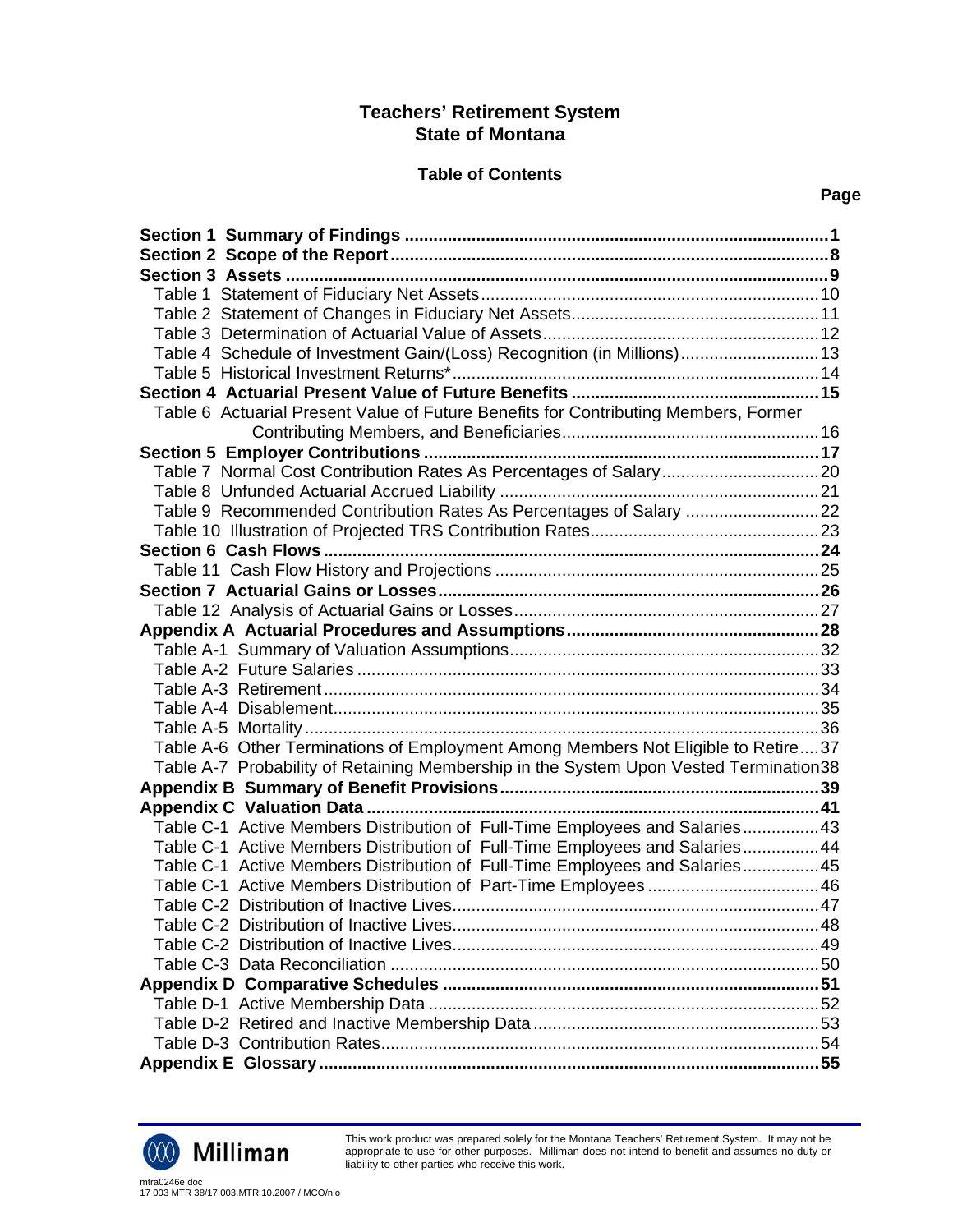## **Section 1**

## **Summary of Findings**

As a result of this actuarial valuation of the benefits in effect under the Montana Teachers' Retirement System as of July 1, 2007, we find the current schedule of contributions (shown below) to amortize the Unfunded Actuarial Accrued Liability of the Retirement System over 28.6 years. A 30-year amortization period is the maximum acceptable amortization period specified in Statements No. 25 and 27 of the Governmental Accounting Standards Board (GASB). Therefore, when measured by that standard, the System is actuarially sound.

The System's net Funded Ratio increased from 76.1% at July 1, 2006 to 79.6% at July 1, 2007. The improvements in the System's funding are primarily due to additional contributions and favorable investment returns.

|                               | Contributions as a Percent of Pay |                                   |                              |        |  |  |
|-------------------------------|-----------------------------------|-----------------------------------|------------------------------|--------|--|--|
|                               | <b>Members</b>                    | Participating<br><b>Employers</b> | State<br><b>General Fund</b> | Total  |  |  |
| Prior to July 1, 2007         | 7.15%                             | 7.47%                             | 0.11%                        | 14.73% |  |  |
| July 1, 2007 to June 30, 2009 | 7.15%                             | 7.47%                             | 2.11%                        | 16.73% |  |  |
| July 1, 2009 and after        | 7.15%                             | 7.47%                             | 2.49%                        | 17.11% |  |  |

MCA 19-20-604 states that the contribution from the State General Fund will be reduced by 0.11% when the amortization period of the System's unfunded actuarial accrued liability is 10 years or less according to the System's latest actuarial valuation.

The actuarial costs are calculated using the entry age actuarial cost method. This is the method used by most public plans. It is designed to provide a stable contribution rate as a percent of member pay. This actuarial valuation measures the adequacy of the contribution rates set in Montana State Law.

## **Funding has been Strengthened with Additional Contributions**

As shown above the employer contributions from the General Fund have been increased prospectively. An additional one-time contribution of \$50 million was also made in the first half of 2007. Finally, the supplemental contribution to ensure university member benefits are funded by university employers was increased from 4.04% to 4.72% of Optional Retirement Plan (ORP) member pay. These factors, in combination with superior investment returns for the past year, are responsible for bringing the amortization period of the System's Unfunded Actuarial Accrued Liability under 30 years.

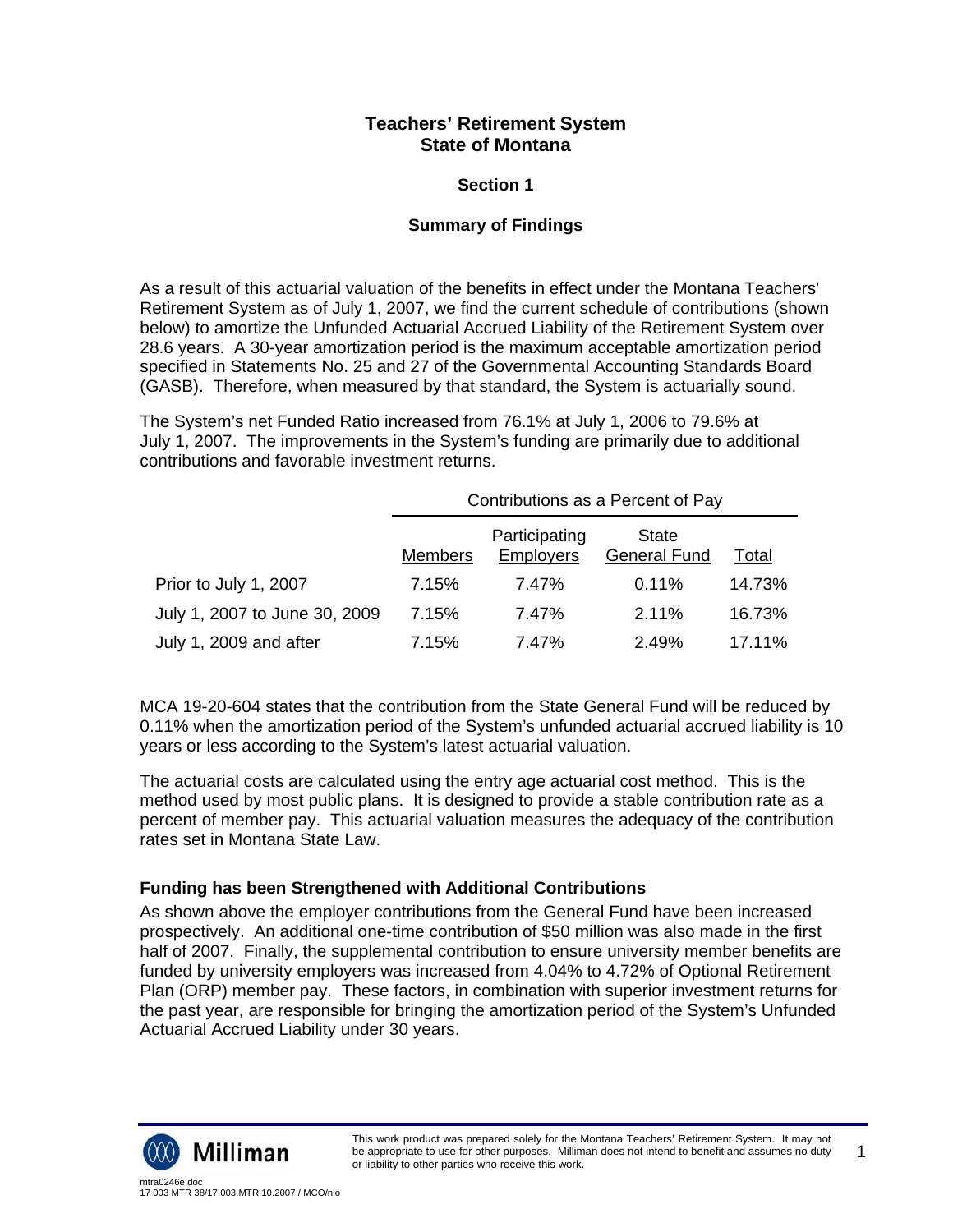## **Investment Experience**

The market assets earned 17.64% net of investment and operating expenses. The actuarial assets earned 10.22% which is 2.47% above the actuarial assumption of 7.75%. The return on the actuarial assets differs from the return on market assets because the actuarial value of assets spreads gains and losses over four years. The following chart compares the annual returns for the past seven years.

| Year                  | <b>Market</b><br>Return | <b>Actuarial</b><br>Return | <b>Actuarial Return over</b><br>Assumption* |
|-----------------------|-------------------------|----------------------------|---------------------------------------------|
| 7/1/2000 to 6/30/2001 | (5.09)%                 | 9.19%                      | 1.19%                                       |
| 7/1/2001 to 6/30/2002 | $(7.26)\%$              | 3.83%                      | $(4.17)\%$                                  |
| 7/1/2002 to 6/30/2003 | 6.16%                   | 1.60%                      | $(6.40)\%$                                  |
| 7/1/2003 to 6/30/2004 | 13.31%                  | 2.12%                      | $(5.88)\%$                                  |
| 7/1/2004 to 6/30/2005 | 8.04%                   | 2.71%                      | $(5.04)\%$                                  |
| 7/1/2005 to 6/30/2006 | 8.91%                   | 8.46%                      | 0.71%                                       |
| 7/1/2006 to 6/30/2007 | 17.64%                  | 10.22%                     | 2.47%                                       |

 *\* The actuarial assumption was 8.0% through 6/30/2004 and 7.75% thereafter.* 

Asset gains or losses result when the return on the actuarial value of assets differs from the actuarial investment return assumption of 7.75% (8.0% before July 1, 2004). Although the actuarial return on assets has outperformed the assumption in the past two years, the chart above shows that the actuarial return on assets has under performed the assumption more than it has exceeded the assumption in the last seven years. These losses led to the need for additional contributions.

The July 1, 2006 actuarial valuation set actuarial assets equal to market value. At their May 2007 meeting the Retirement Board adopted an actuarial asset method with gains and losses after July 1, 2006 smoothed over a four year period. Due to the superior returns in the year ended June 30, 2007, the System has not yet recognized \$203 million in market value gains. This will help to stabilize funding if the Trust's investment return is less than the actuarial assumption for a short period.

## **Funding and Benefits Policy**

The Teachers' Retirement System has adopted a Funding and Benefits Policy to provide general guidelines to help ensure decisions are made based on sound, consistent, and thoroughly examined criteria. The Funding and Benefits Policy includes guidance on the following topics:

- 1) Additional Funding
	- a) The Funding and Benefits Policy states: "Whenever the amortization period of the unfunded liabilities for two consecutive valuations are projected to exceed 30 years based on the market value of assets, or the funded ratio is less than 85%, and the Board cannot reasonably anticipate that the amortization period would decline or the funded ratio improve without an increase in funding sources, it is the obligation of the Board to recommend to the legislature that funding be increased and/or liabilities be reduced."

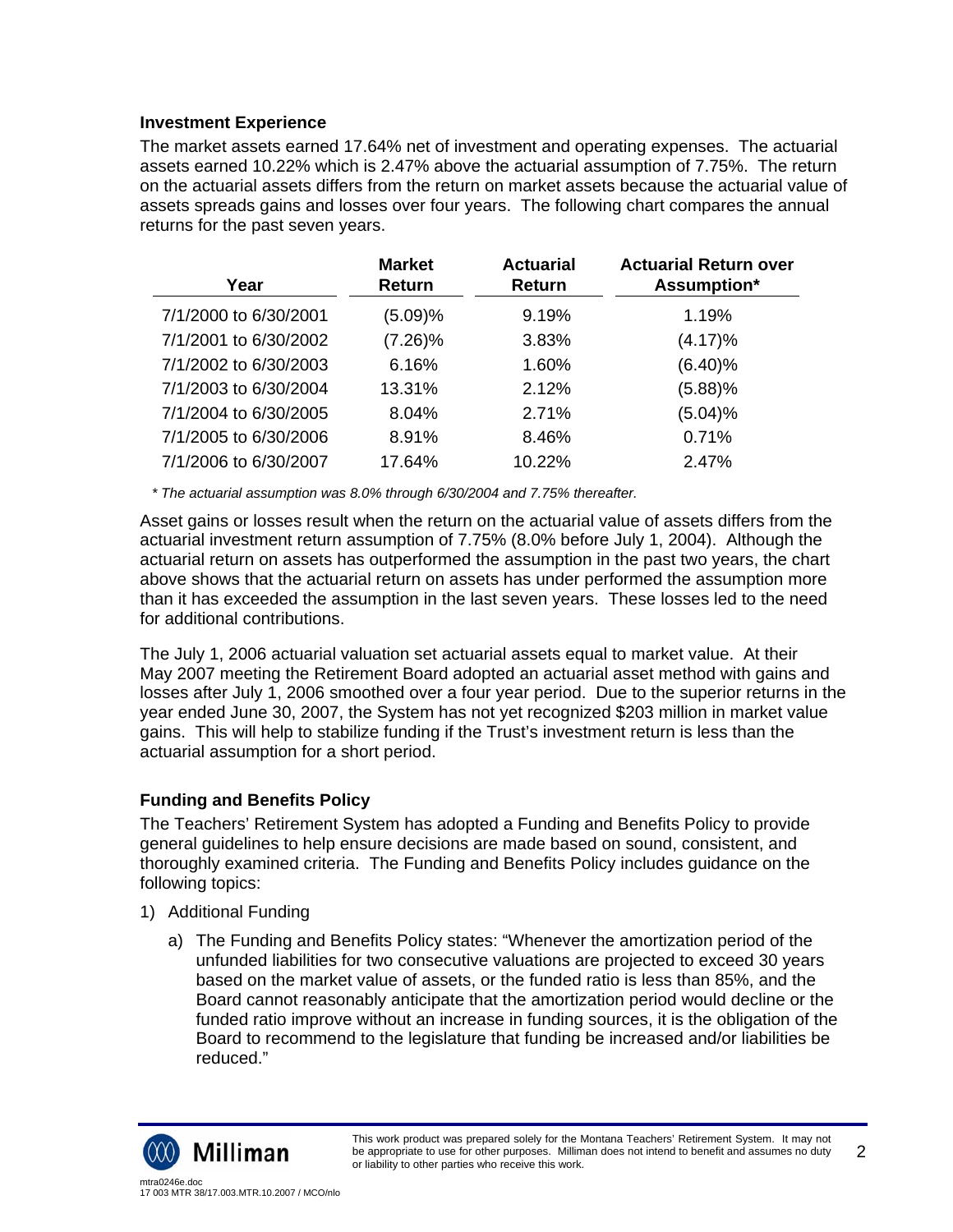- b) Analysis: Although the funded ratio at July 1, 2007 is below 85% on an Actuarial Value of Assets basis, the net funded ratio has improved from 76.1% to 79.6% over the last year and the System's amortization period of 28.6 years is less than 30. In addition, the July 1, 2007 Market Value of Assets includes \$203 million of unrecognized gains that were not included in the Actuarial Value of Assets. Therefore, assuming experience follows the actuarial assumptions, the Board can reasonably anticipate that the amortization period will decline and the funded ratio will improve without an increase in funding sources.
- 2) Ultimate Goal
	- a) The Funding and Benefits Policy states: "It is the ultimate goal of the TRB to eliminate the current Unfunded Actuarial Accrued Liability and to establish a Stabilization Reserve equal to at least 10% of the Actuarial Accrued Liability. Once the system has achieved this goal, any surplus funds that become available may be applied toward the cost of benefit enhancements and/or contribution reductions, provided, sufficient reserves are retained to reasonably allow for adverse experience and the contribution rates remain at least 1 percent above the normal cost."
	- b) Analysis: The funding of the TRS is moving in this direction, but it is still projected to be a long way off. This is represented by an amortization period of the Unfunded Actuarial Accrued Liability of 28.6 years using actuarial assets and 18.3 years using market assets. Discipline will be required by all parties concerned to reach this goal.
- 3) Benefit Enhancements
	- a) The Funding and Benefits Policy states: "Proposed benefit enhancements must include additional funding sufficient to cover any increase in the normal cost and to amortize any increase in unfunded liabilities over a period not to exceed 25 years. In addition, as of the most recent actuarial valuation, the funded ratio must be 85% or greater before the Board will support legislation to enhance benefits."
	- b) Analysis: Since the net funded ratio at July 1, 2007 of 79.6% is below 85% the Board's Funding and Benefits policy does not currently support enhanced benefits, even if funding of increased unfunded liabilities over 25 years is included.

## **Sensitivity to Future Experience**

The valuation results are projections based on the actuarial assumptions. Actual experience will differ from these assumptions, either increasing or decreasing the ultimate cost. The following illustrations provide simple analyses on how the costs are affected by the various assumptions. We have amortized changes in the Unfunded Actuarial Accrued Liability (UAAL) over 25 years for the purpose of these illustrations.

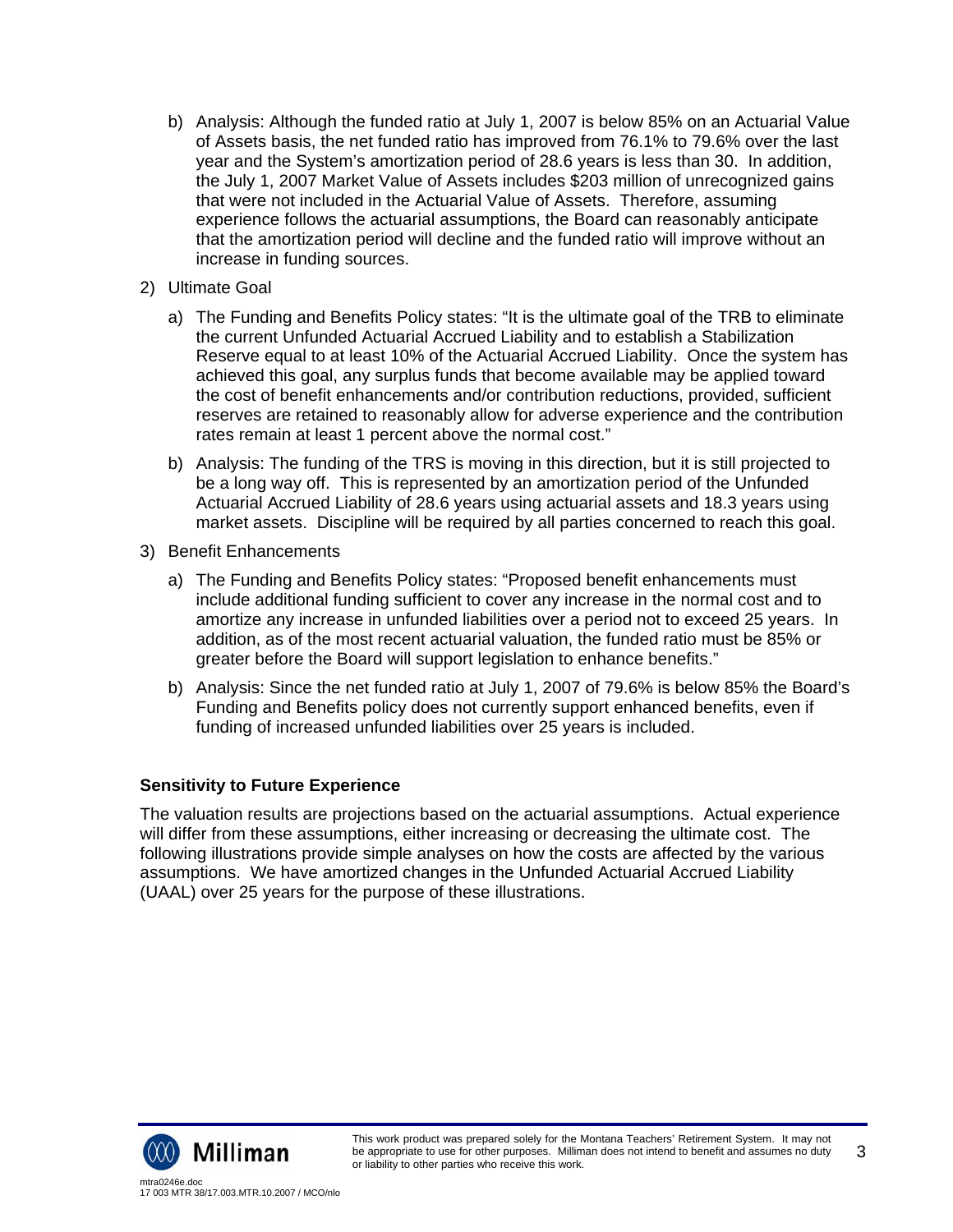Investment Return – The investment return assumption generally has the largest impact on the funding of the System.

| Impact of Assuming 0.5% Lower Investment Return |                             |  |  |  |
|-------------------------------------------------|-----------------------------|--|--|--|
| <b>Funded Ratio</b>                             |                             |  |  |  |
| <b>Current Assumption 7.75%</b>                 | 79.6%                       |  |  |  |
| Lower Assumption 7.25%                          | 75.3%                       |  |  |  |
| Change                                          | $-4.3%$                     |  |  |  |
|                                                 | <b>Implied Contribution</b> |  |  |  |
| Increase / (Decrease)                           |                             |  |  |  |
| <b>Normal Cost Rate</b>                         | 1.18%                       |  |  |  |
| 25 year amortization of UAAL                    | 1.76                        |  |  |  |
| Total                                           | 2.94%                       |  |  |  |

| Impact of Assuming 0.5% Higher Investment Return |                             |  |  |  |
|--------------------------------------------------|-----------------------------|--|--|--|
| <b>Funded Ratio</b>                              |                             |  |  |  |
| <b>Current Assumption 7.75%</b>                  | 79.6%                       |  |  |  |
| Higher Assumption 8.25%                          | 84.1%                       |  |  |  |
| Change                                           | 4.5%                        |  |  |  |
|                                                  | <b>Implied Contribution</b> |  |  |  |
| Increase / (Decrease)                            |                             |  |  |  |
| Normal Cost Rate                                 | $-1.02%$                    |  |  |  |
| 25 year amortization of UAAL                     | $-1.76$                     |  |  |  |
| Total                                            | $-2.78%$                    |  |  |  |

Mortality - Calculations of the Retirement System's liability depend on accurate predictions of how long members will live. The current assumption assumes mortality remains static at projected 2008 levels. The example below shows the impact of projecting continued mortality improvement to the end of the members' lives. This is sometimes called "generational mortality" because younger members are expected to live longer.

| <b>Impact of Assuming Generational Mortality</b> |                             |  |  |  |  |  |
|--------------------------------------------------|-----------------------------|--|--|--|--|--|
| <b>Funded Ratio</b>                              |                             |  |  |  |  |  |
| <b>Current Assumption</b>                        | 79.6%                       |  |  |  |  |  |
| <b>Generational Mortality</b>                    | 78.1%                       |  |  |  |  |  |
| Change                                           | $-1.5%$                     |  |  |  |  |  |
|                                                  | <b>Implied Contribution</b> |  |  |  |  |  |
|                                                  | Increase / (Decrease)       |  |  |  |  |  |
| 0.24%<br><b>Normal Cost Rate</b>                 |                             |  |  |  |  |  |
| 25 year amortization of UAAL                     | 0.77                        |  |  |  |  |  |
| Total                                            | 1.01%                       |  |  |  |  |  |

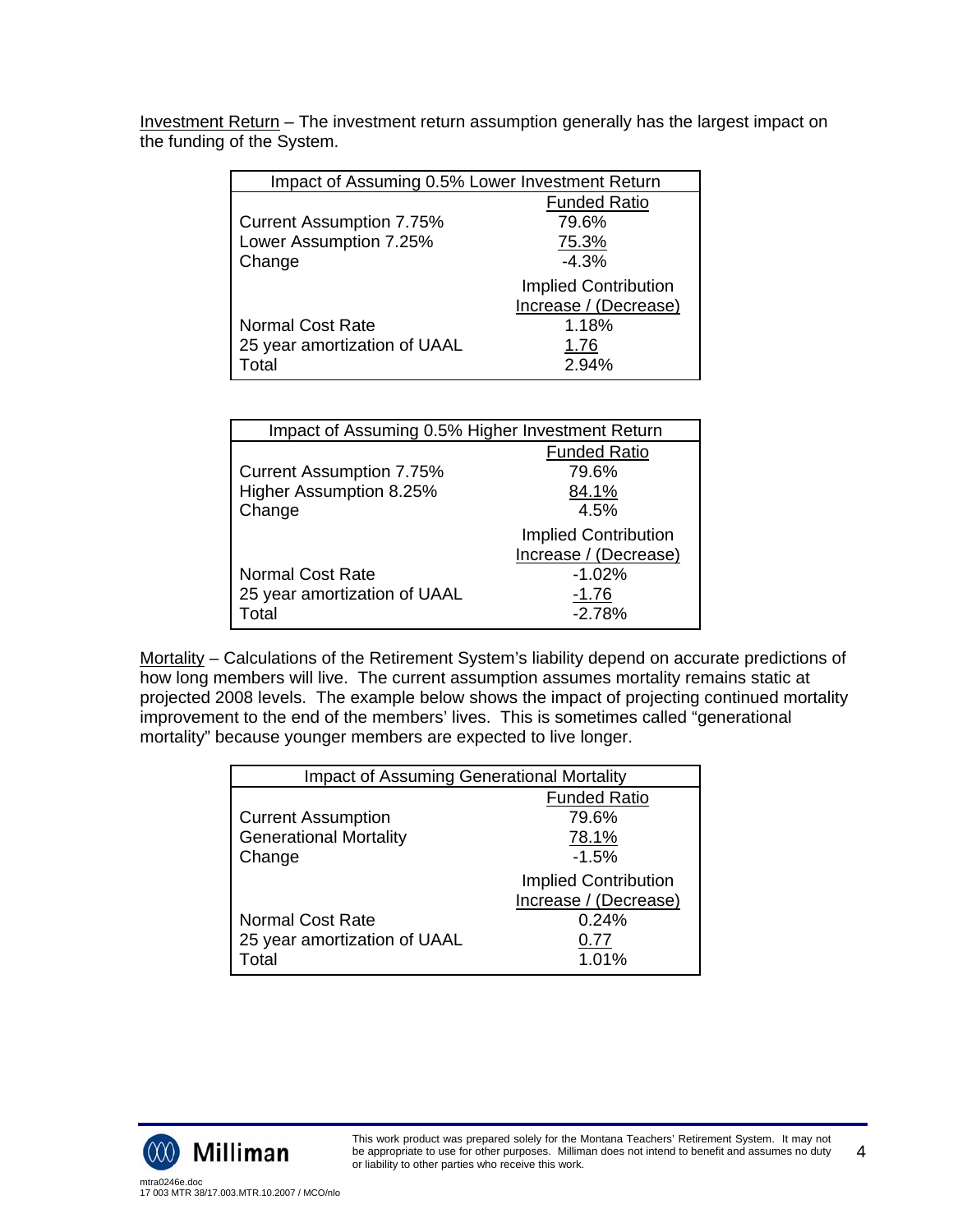Retirement – The age when members are expected to retire is another key actuarial assumption. This is particularly true for systems that have early provisions for unreduced retirement such as TRS' provision for full retirement after 25 years of service at any age. If members retire earlier than anticipated by the actuarial assumptions the System's funding may suffer. The illustration below represents the cost of benefits if all members retired as soon as they were eligible for a full benefit at 25 years of service or at age 60.

| Impact of Assuming All Members Retiring         |                             |  |  |  |  |
|-------------------------------------------------|-----------------------------|--|--|--|--|
| at the Earlier of 25 Years of Service or Age 60 |                             |  |  |  |  |
|                                                 | <b>Funded Ratio</b>         |  |  |  |  |
| <b>Current Assumption</b>                       | 79.6%                       |  |  |  |  |
| 100% Retirement at 25/60                        | 75.1%                       |  |  |  |  |
| Change                                          | $-4.5%$                     |  |  |  |  |
|                                                 | <b>Implied Contribution</b> |  |  |  |  |
|                                                 | Increase / (Decrease)       |  |  |  |  |
| 0.99%<br><b>Normal Cost Rate</b>                |                             |  |  |  |  |
| 25 year amortization of UAAL<br>2.46            |                             |  |  |  |  |
| Total                                           | 3.45%                       |  |  |  |  |

The future funding status of the System will be determined by the System's experience. The System's actual asset returns, member longevity, retirement rates, as well as salary increases, withdrawal rates, disability rates and future legislation will all impact the funding status of the System. The entry age normal cost method and four year smoothing of asset gains and losses will help to provide a more orderly funding of the System's liabilities, but will not change the actual experience. The amortization period of the Unfunded Actuarial Accrued Liability is not likely to decrease by the expected 1.0 year with each passing actuarial valuation. Instead, the amortization period will reflect gains and losses due to experience different than the actuarial assumptions.

## **Assumption Changes**

No assumptions were changed for this valuation. The last assumptions updated were the mortality assumptions in the July 1, 2006 valuation.

## **Benefit Changes**

No benefit changes are reflected in this valuation.

## **Contribution Changes**

The contribution rate changes are documented at the beginning of this summary.

## **Method Changes**

The Retirement Board adopted a four year smoothing of market value gains and losses to be used as the actuarial value of assets for this report at their May 2007 meeting.

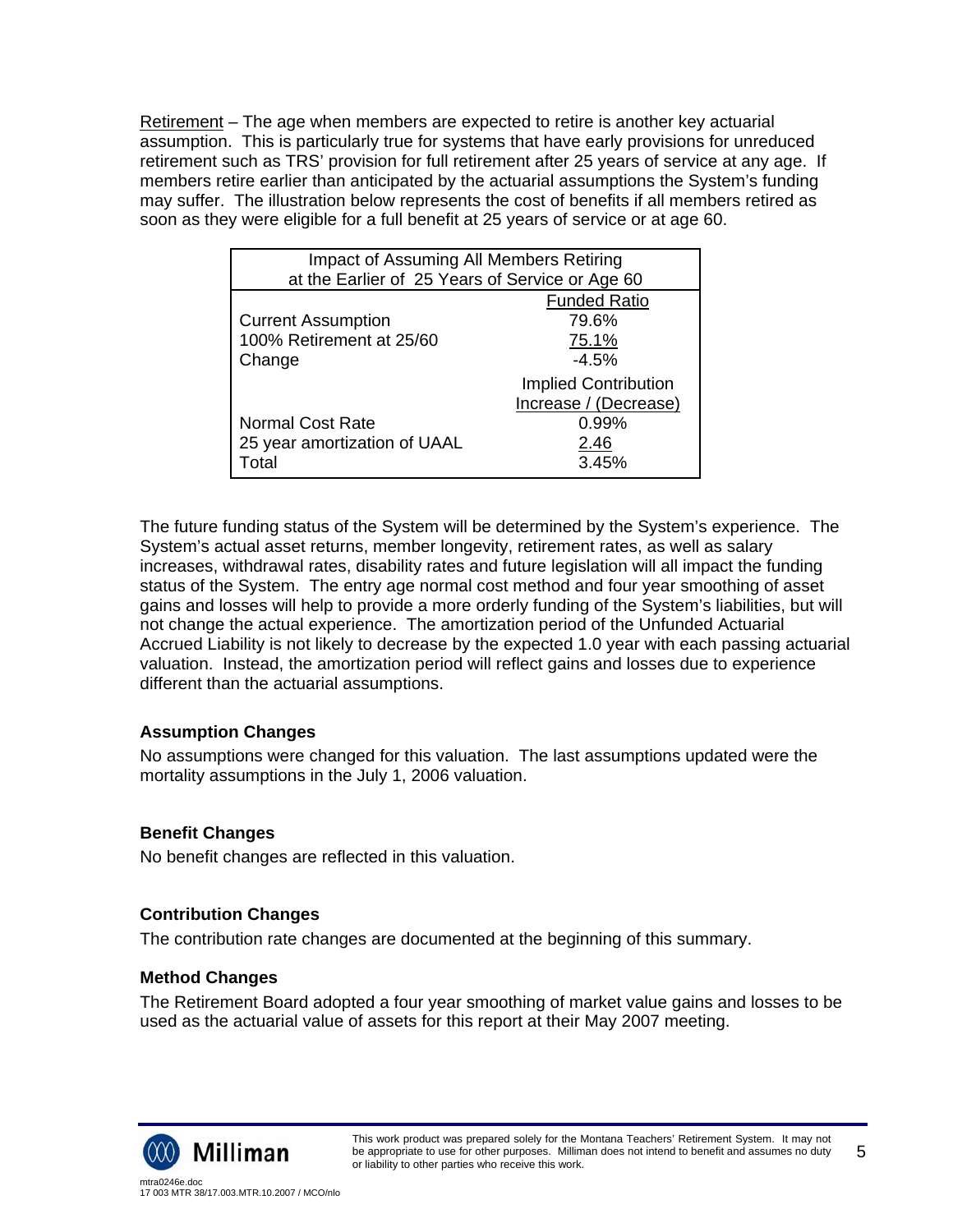## **Impact of Changes**

The following table summarizes how experience has changed the Unfunded Actuarial Accrued Liability (UAAL) since the July 1, 2006 Actuarial Valuation. Further detail can be found in Table 12.

| <b>Changes in the Unfunded Actuarial Accrued Liability (UAAL)</b> |  |  |  |  |  |
|-------------------------------------------------------------------|--|--|--|--|--|
|-------------------------------------------------------------------|--|--|--|--|--|

| (In millions)                                                               |        |         |
|-----------------------------------------------------------------------------|--------|---------|
| July 1, 2006 Valuation UAAL funded by TRS<br>contributions                  |        | \$863.1 |
| Expected Increase without Assumption<br>or Supplemental Contribution Change | 38.7   |         |
| New Assumptions                                                             | 0.0    |         |
| 0.68% Supplemental Contribution Increase                                    | (22.1) |         |
| <b>Total Expected Increase</b>                                              |        | 16.6    |
| Expected July 1, 2007 UAAL                                                  |        | \$879.7 |
| <b>Experience Loss on Actuarial Liabilities</b>                             | 6.9    |         |
| Experience (Gain) on Actuarial Assets                                       | (67.7) |         |
| <b>Total Experience Gain</b>                                                |        | (60.8)  |
| <b>July 1, 2007 UAAL</b><br>before \$50 million contribution                |        | 818.9   |
| Additional \$50 million contribution                                        |        | \$50.0  |
| July 1, 2007 Valuation UAAL funded by TRS<br>contributions                  |        | \$768.9 |

## **Summary**

- The additional contributions committed to TRS since the prior valuation in combination with favorable asset returns have reduced the amortization of the Unfunded Actuarial Accrued Liability to 28.6 years and increased the net Funded Ratio from 76.1% to 79.6%.
- The Retirement Board's Funding and Benefits Policy suggests no changes should be made in contributions or benefits. The Policy's ultimate goal is to increase the current net funded ratio of 79.6% above 110% to encourage stable contribution rates.
- The funding of the retirement system will be impacted by future experience which will sometimes be more favorable than the actuarial assumptions and sometimes less favorable. In the long term, the favorable experience is needed to offset the less favorable experience This is the reason for using an actuarial value of assets that smoothes gains and losses over four years.

The table on the following page summarizes the key valuation results.

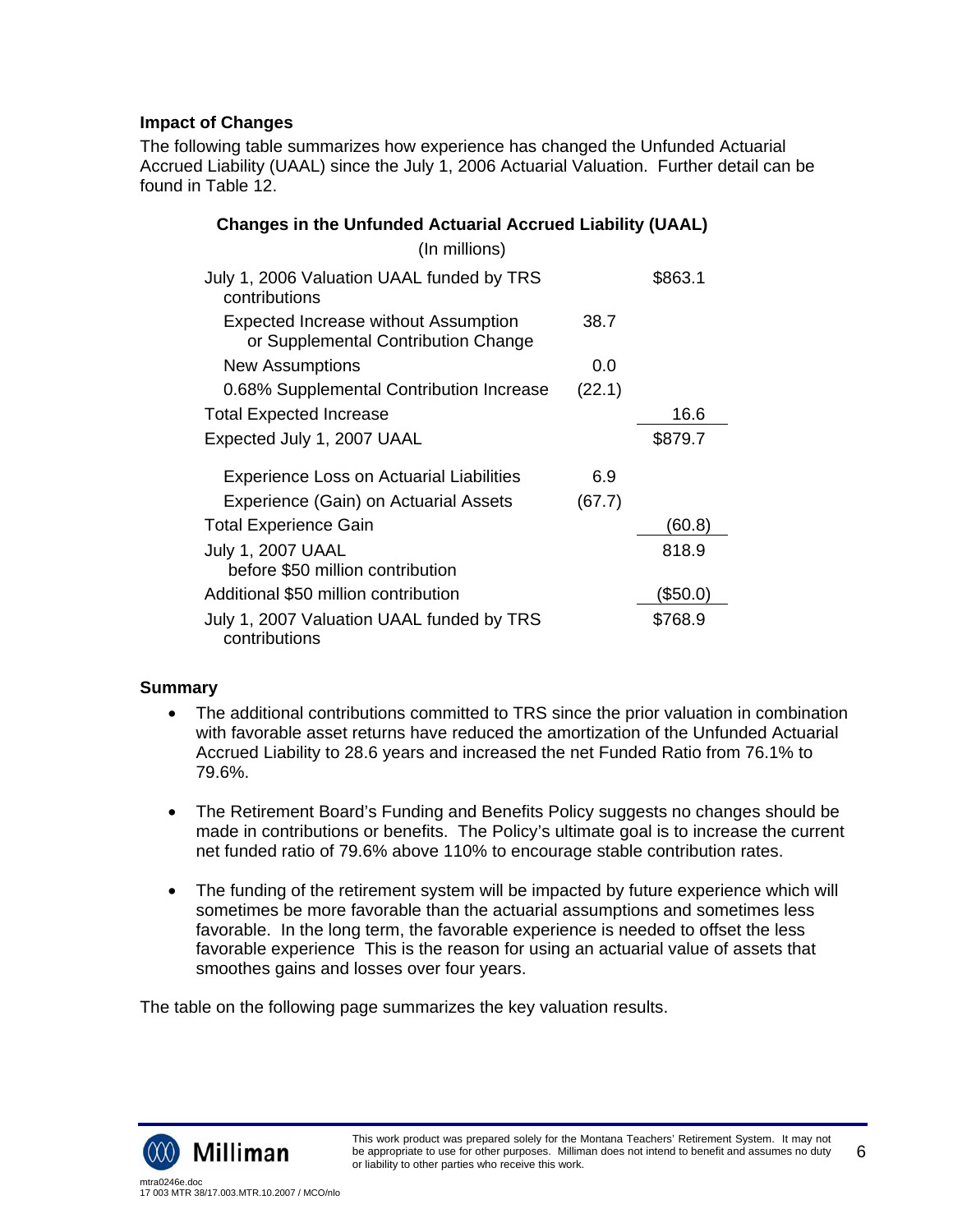## **Summary of Key Valuation Results**

 $\sim$ 

|    |                                                                                 | 2007             | 2006                 | Percentage |
|----|---------------------------------------------------------------------------------|------------------|----------------------|------------|
|    |                                                                                 | <b>Valuation</b> | <b>Valuation</b>     | Change     |
| 1. | <b>Total Membership</b>                                                         |                  |                      |            |
|    | A. Active Members (Annual Pay \$1,000 or more)                                  | 17,628           | 17,555               | 0.4%       |
|    | B. Active Members (Annual Pay under \$1,000)                                    | 548              | 544                  | 0.7%       |
|    | C. Vested Terminated Members                                                    | 1,671            | 1,684                | $-0.8%$    |
|    | Non-vested Terminated Members<br>D.                                             | 8,963            | 8,542                | 4.9%       |
|    | <b>Retired Members and Beneficiaries</b><br>Е.                                  | 11,356           | 11,019               | 3.1%       |
|    | F.<br><b>Total Membership</b>                                                   | 40,166           | 39,344               | 2.1%       |
|    | 2. Annual Salaries                                                              |                  |                      |            |
|    | A. Annual Total (\$Thousands)                                                   | \$629,501        | \$606,989            | 3.7%       |
|    | B. Annual Average per Active Member                                             | 35,710<br>\$.    | \$<br>34,576         | 3.3%       |
| 3. | <b>Average Annual Allowance Payable</b>                                         |                  |                      |            |
|    | A. Service Retirement                                                           | \$<br>18,249     | \$<br>17,452         | 4.6%       |
|    | <b>B.</b> Disability Retirement                                                 | \$<br>9,339      | \$<br>9,049          | 3.2%       |
|    | C. Survivors & Beneficiaries                                                    | \$<br>10,236     | \$<br>9,877          | 3.6%       |
|    | D. All Payees                                                                   | \$<br>17,192     | \$<br>16,436         | 4.6%       |
| 4. | <b>Actuarial Accrued Liability (\$Millions)</b>                                 |                  |                      |            |
|    | A. Active Members                                                               | \$1,684.0        | \$1,627.0            | 3.5%       |
|    | <b>B.</b> Inactive Members                                                      | 73.4             | 72.8                 | 0.8%       |
|    | C. Retired Members and Beneficiaries                                            | 2,171.1          | 2,033.8              | 6.8%       |
|    | D. Total AAL                                                                    | \$3,928.5        | \$3,733.6            | 5.2%       |
|    | E. Less Present Value of Future University<br><b>Supplemental Contributions</b> | 153.4            | 124.7                | 23.0%      |
|    | F. AAL Funded by TRS Contributions                                              | \$3,775.1        | \$3,608.9            | 4.6%       |
| 5. | Value of System Assets (\$Millions)                                             |                  |                      |            |
|    | Fair Value<br>А.                                                                | \$3,209.3        | \$2,745.8            | 16.9%      |
|    | Smoothing Unrecognized Loss / (Reserve)<br>В.                                   | (203.1)          | 0.0                  |            |
|    | <b>Actuarial Value</b><br>C                                                     | 3,006.2          | 2,745.8              | 9.5%       |
|    | D. Ratio of Actuarial Value to Fair Value                                       | 93.7%            | 100.0%               |            |
| 6. | <b>Funded Status (\$Millions)</b>                                               |                  |                      |            |
|    | A. UAAL<br>Funded by TRS Contributions                                          | \$768.9          | \$863.1              | $-10.9%$   |
|    | B. Funded Ratio $(5C \div 4D)$                                                  | 76.5%            | 73.5%                |            |
|    | C. Net Funded Ratio $(5C \div 4F)$                                              | 79.6%            | 76.1%                |            |
| 7. | <b>Contribution Rates (percent of salaries)</b>                                 |                  |                      |            |
|    | A. Statutory Funding Rate*                                                      | 17.11%           | 14.73%               | 13.6%      |
|    | Normal Cost Rate<br>В.                                                          | 10.40%           | 10.37%               | 0.3%       |
|    | C. Available for Amortization of UAAL $(7A - 7B)$                               | 6.71%            | 4.36%                | 45.2%      |
|    | D. Period to Amortize                                                           | 28.6             | Does not<br>amortize |            |

*\* Statutory funding rate increases from 16.73% to 17.11% at July 1, 2009.* 



This work product was prepared solely for the Montana Teachers' Retirement System. It may not be appropriate to use for other purposes. Milliman does not intend to benefit and assumes no duty or liability to other parties who receive this work. 7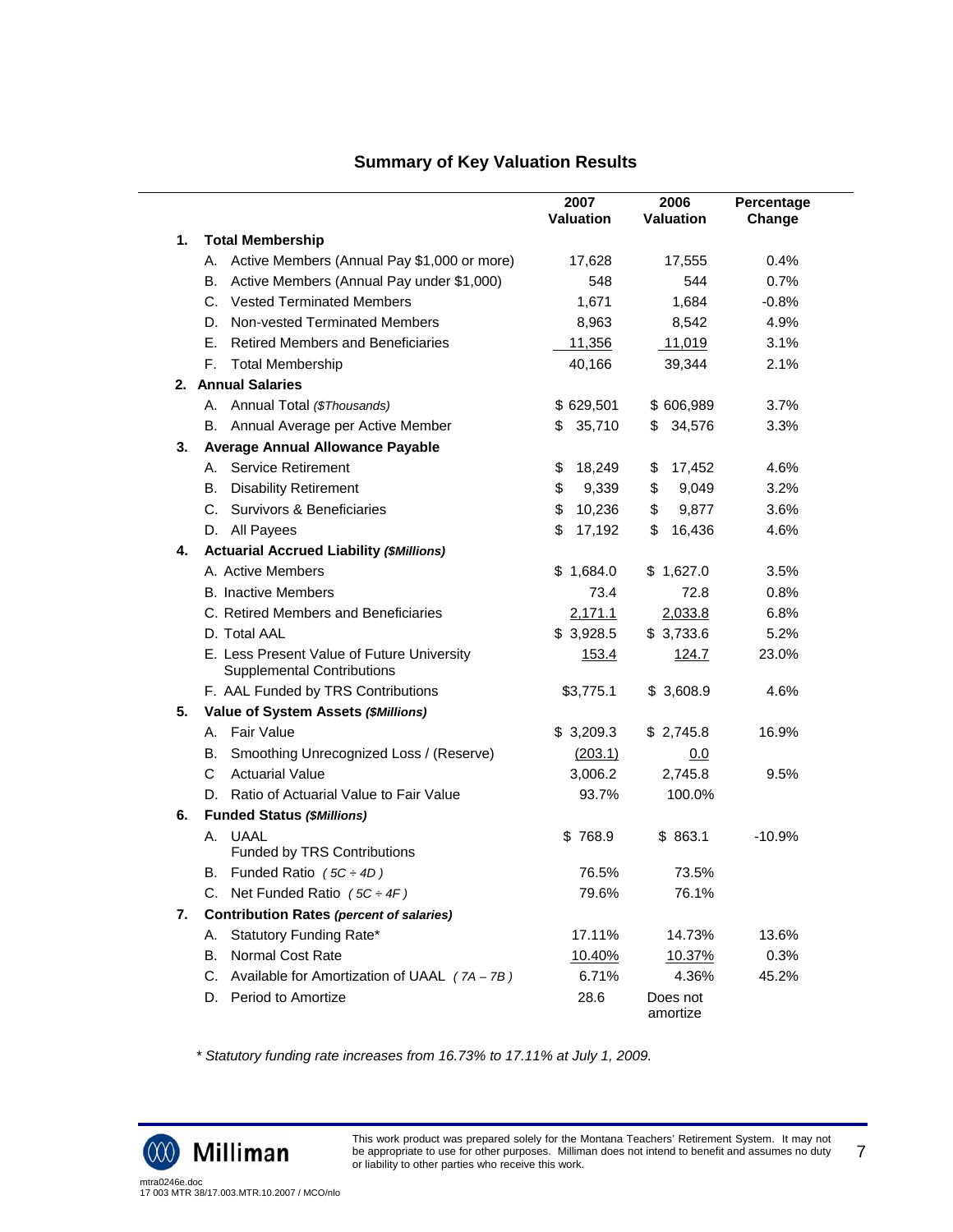## **Section 2**

## **Scope of the Report**

This report presents the actuarial valuation of the Montana Teachers' Retirement System as of July 1, 2007.

A summary of the findings resulting from this valuation is presented in the previous section. Section 3 describes the assets of the System. Sections 4 and 5 describe how the obligations of the System are to be met under the actuarial cost method in use.

The actuarial procedures and assumptions used in this valuation are described in Appendix A. The current benefit structure, as determined by the provisions of the governing law on July 1, 2007, is summarized in Appendix B. Schedules of valuation data classifying the data used in the valuation by various categories of contributing members, former contributing members, and beneficiaries make up Appendix C. Appendix D provides a brief summary of the System's recent experience. Comparative statistics are presented on the System's membership and contribution rates. Appendix E is a glossary of actuarial terms used in this report.

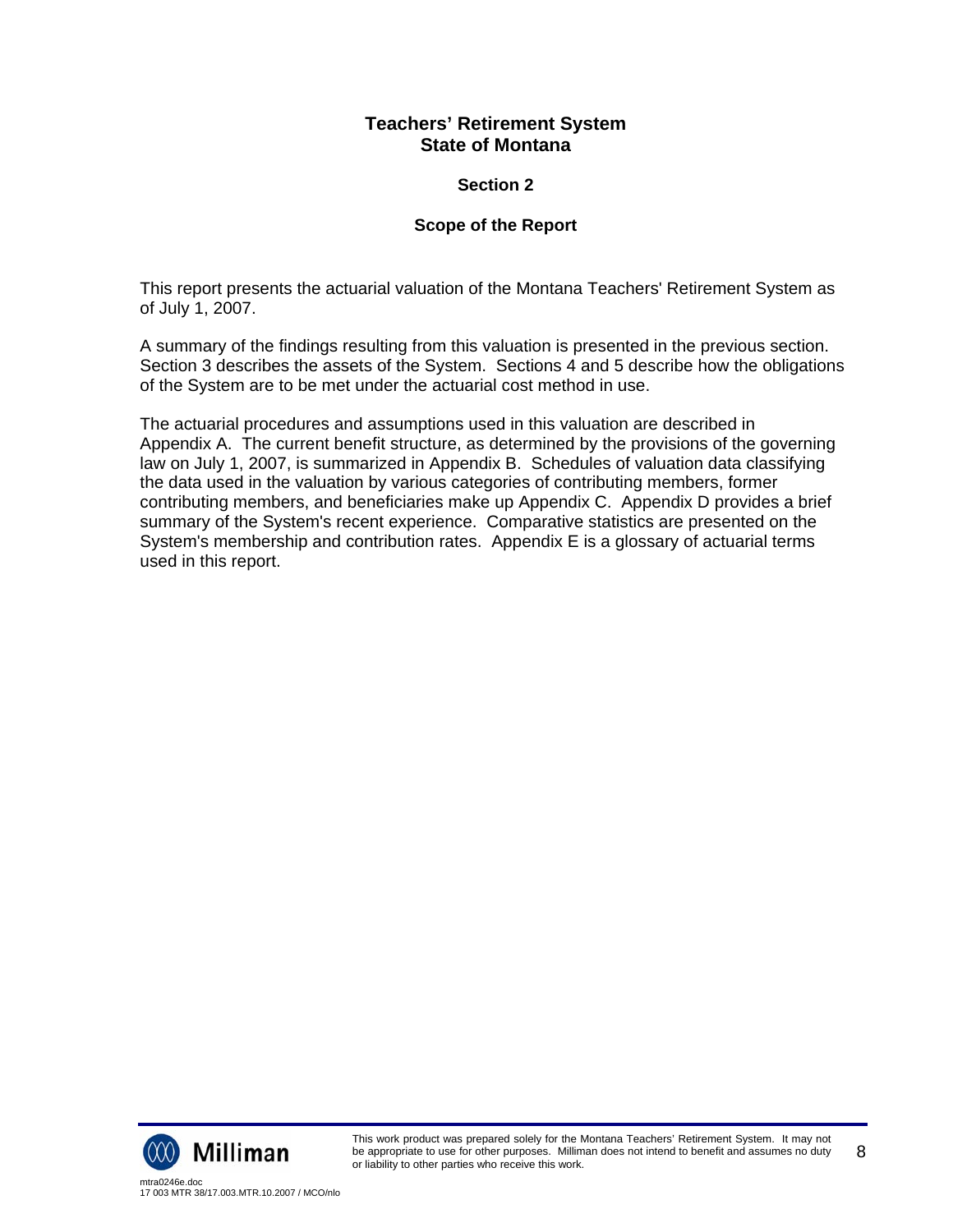## **Section 3**

#### **Assets**

In many respects, an actuarial valuation can be regarded as an inventory process. The inventory is taken as of the actuarial valuation date, which for this valuation is July 1, 2007. On that date, the assets available for the payment of benefits are appraised. These assets are compared with the actuarial liabilities. The actuarial process thus leads to a method of determining what contributions by members and their employers are needed to strike a balance.

The asset valuation method being used is a four-year smoothing method. The expected return is determined each year based on the beginning of year market value and actual cash flows during the year. Any difference between the expected market value return and the actual market value return is recognized evenly over a period of four years. The four-year smoothing method was adopted by the Board effective for the July 1, 2007 valuation. The actuarial value of assets was set equal to the market value of assets in the July 1, 2006 valuation.

Table 1 lists the assets held and their market value for the past two years. Table 2 summarizes the fund's activity during the past two years. Table 3 summarizes the determination of the actuarial value of assets. Table 4 shows when asset gains or losses will be recognized in the actuarial value of assets. Table 5 summarizes historical asset returns since July 1, 1994 including the amount recognized by the actuarial asset valuation method which was greater or lesser than the actuarial investment return assumption.

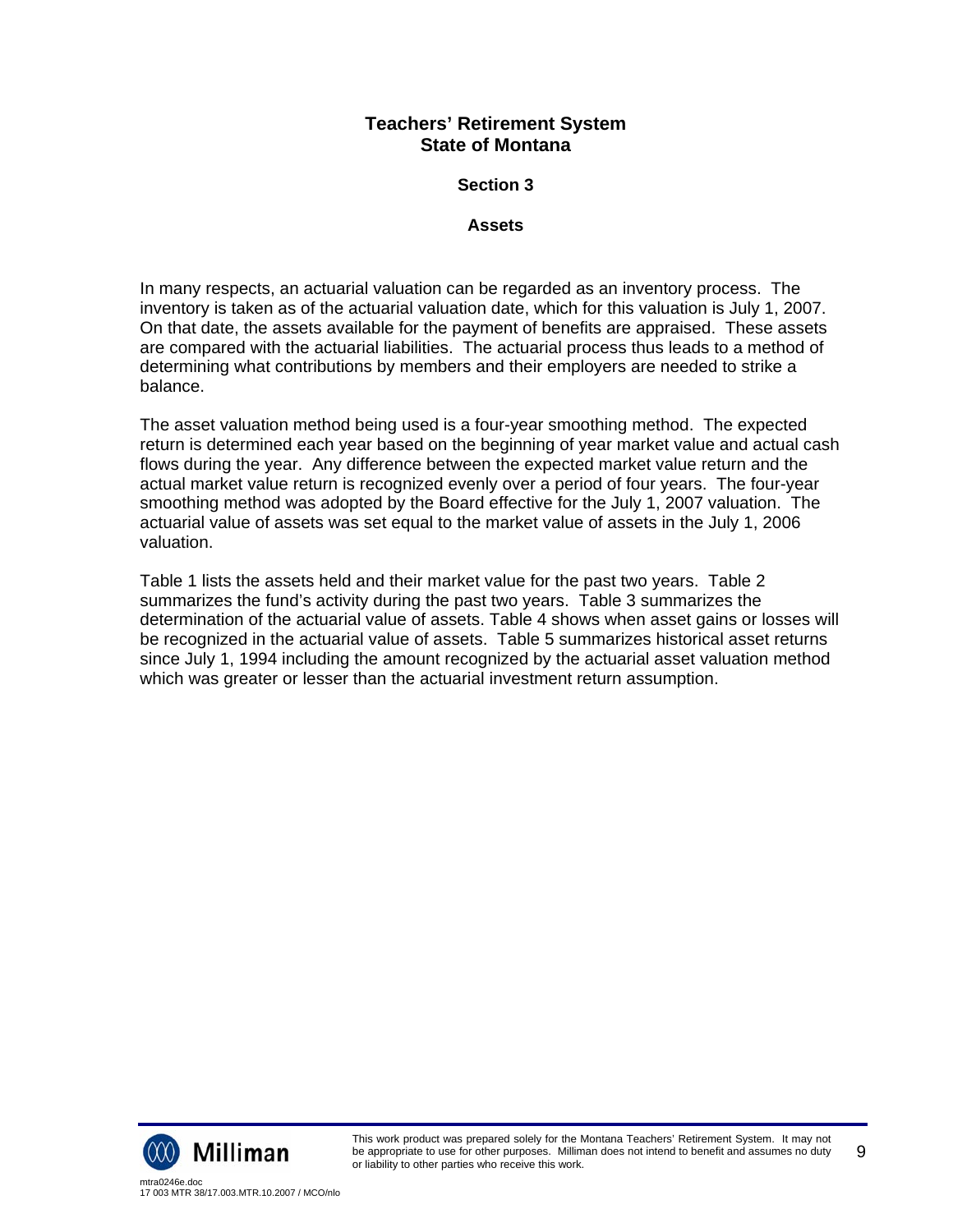## **Table 1**

# **Statement of Fiduciary Net Assets June 30, 2007 and June 30, 2006**

|                                                 | <b>Total</b><br><b>TRS 2007</b>    | <b>Total</b><br><b>TRS 2006</b> |
|-------------------------------------------------|------------------------------------|---------------------------------|
| <b>ASSETS</b>                                   |                                    |                                 |
| Cash/Cash Equivalents-Short Term                |                                    |                                 |
| Investment Pool (Note A)                        | \$<br>88,419,440 \$                | 71,802,925                      |
| Receivables:                                    |                                    |                                 |
| <b>Accounts Receivable</b>                      | 15,159,435                         | 15,236,623                      |
| <b>Interest Receivable</b>                      | 6,214,473                          | 5,556,602                       |
| Due from Primary Government                     | 170,489                            | 249,859                         |
| <b>Total Receivables</b>                        | \$<br>$\overline{21}, 544, 397$ \$ | 21,043,084                      |
| Investments, at fair value (Note A):            |                                    |                                 |
| Mortgages                                       | \$<br>31,399,861 \$                | 36,712,095                      |
| <b>Investment Pools</b>                         | 3,059,618,387                      | 2,607,713,723                   |
| <b>Other Investments</b>                        | 8,236,796                          | 8,056,730                       |
| Securities Lending Collateral (Note A)          | 157,024,527                        | 51,930,374                      |
| <b>Total Investments</b>                        | \$<br>3,256,279,571 \$             | 2,704,412,922                   |
| Assets Used in Plan Operations:                 |                                    |                                 |
| Land and Buildings                              | \$<br>193,844 \$                   | 193,844                         |
| Less: Accumulated Depreciation                  | (139, 880)                         | (136, 118)                      |
| Equipment                                       | 147,087                            | 147,087                         |
| Less: Accumulated Depreciation                  | (131, 200)                         | (129, 561)                      |
| <b>Prepaid Expense</b>                          | 9,812                              | 4,452                           |
| Intangible Assets, net of amortization (Note D) | 246,113                            | 607,086                         |
| <b>Total Other Assets</b>                       | \$<br>325,776 \$                   | 686,790                         |
| <b>TOTAL ASSETS</b>                             | \$<br>3,366,569,184 \$             | 2,797,945,721                   |
| <b>LIABILITIES</b>                              |                                    |                                 |
| <b>Accounts Payable</b>                         | \$<br>110,922 \$                   | 88,974                          |
| Due to Primary Government                       | 34,740                             | 29,446                          |
| Securities Lending Liability (Note A)           | 157,024,527                        | 51,930,374                      |
| Compensated Absences (Note A)                   | 139,888                            | 125,880                         |
| <b>TOTAL LIABILITIES</b>                        | \$<br>157,310,077 \$               | 52,174,674                      |
| <b>NET ASSETS HELD IN TRUST</b>                 |                                    |                                 |
| <b>FOR PENSION BENEFITS</b>                     | \$<br>3,209,259,107 \$             | 2,745,771,047                   |



This work product was prepared solely for the Montana Teachers' Retirement System. It may not be appropriate to use for other purposes. Milliman does not intend to benefit and assumes no duty or liability to other parties who receive this work. 10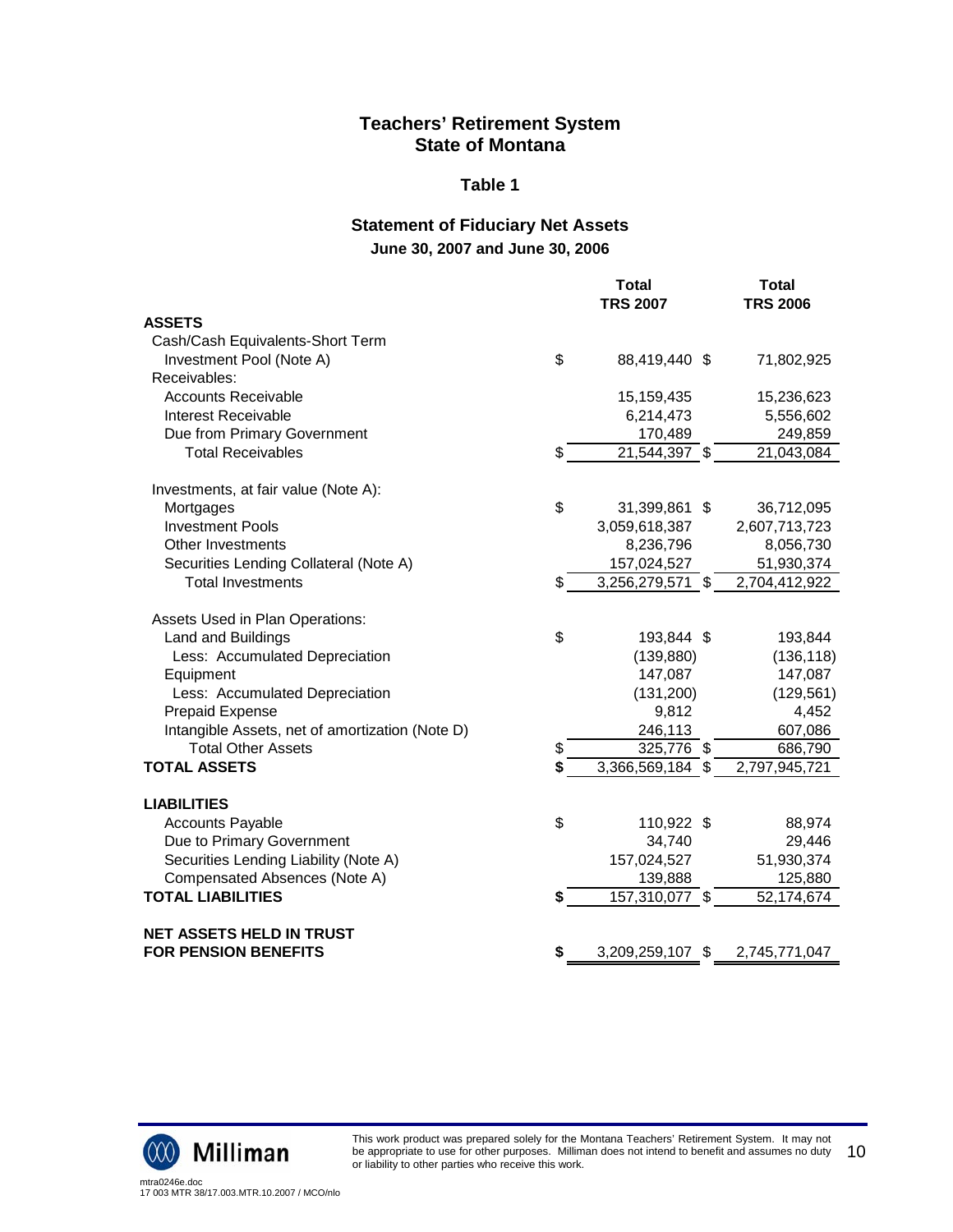### **Table 2**

# **Statement of Changes in Fiduciary Net Assets Fiscal Year Ended June 30, 2007 and 2006**

|                                         | <b>Total</b><br><b>TRS 2007</b> | <b>Total</b><br><b>TRS 2006</b> |
|-----------------------------------------|---------------------------------|---------------------------------|
| <b>ADDITIONS</b>                        |                                 |                                 |
| Contributions:                          |                                 |                                 |
| Employer                                | \$<br>61,935,701 \$             | 58,268,941                      |
| Plan Member                             | 56,500,655                      | 53,292,921                      |
| Other                                   | 720,266                         | 693,226                         |
| <b>Total Contributions</b>              | \$<br>119,156,622 \$            | 112,255,088                     |
| Misc Income                             | \$<br>15,633 \$                 | 3,968                           |
| <b>Payment from Primary Government</b>  | 50,000,000                      | 100,000,000                     |
| Investment Income:                      |                                 |                                 |
| Net Appreciation/(Depreciation)         |                                 |                                 |
| in Fair Value of Investments            | \$<br>354,302,356 \$            | 153,737,011                     |
| <b>Investment Earnings</b>              | 137,540,095                     | 74,818,519                      |
| Security Lending Income (Note A)        | 5,815,626                       | 3,918,769                       |
| Investment Income/(Loss)                | \$<br>497,658,077 \$            | 232,474,299                     |
| Less: Investment Expense                | 7,616,254                       | 3,859,788                       |
| Less: Security Lending Expense (Note A) | 5,509,847                       | 3,827,250                       |
| Net Investment Income/(Loss)            | \$<br>484,531,976 \$            | 224,787,261                     |
| <b>Total Additions</b>                  | \$<br>653,704,231 \$            | 437,046,317                     |
| <b>DEDUCTIONS</b>                       |                                 |                                 |
| <b>Benefit Payments</b>                 | \$<br>182,826,747 \$            | 171,956,507                     |
| Withdrawals                             | 5,594,541                       | 4,876,148                       |
| Administrative Expense (Note D)         | 1,434,103                       | 1,579,155                       |
| Loss on Intangible Asset                | 501,575                         | 0                               |
| <b>Transfer out</b>                     | 205                             | 0                               |
| <b>Total Deductions</b>                 | \$<br>190, 357, 171 \$          | 178,411,810                     |
| <b>NET INCREASE (DECREASE)</b>          |                                 |                                 |
| <b>IN PLAN NET ASSETS</b>               | \$<br>463,347,060 \$            | 258,634,507                     |
| <b>NET ASSETS HELD IN TRUST</b>         |                                 |                                 |
| <b>FOR PENSION BENEFITS</b>             |                                 |                                 |
| <b>BEGINNING OF YEAR</b>                | 2,745,771,047                   | 2,487,136,540                   |
| <b>Prior Period Adjustment</b>          | 141,000                         | Ω                               |
| <b>END OF YEAR</b>                      | \$<br>$3,209,259,107$ \$        | 2,745,771,047                   |



This work product was prepared solely for the Montana Teachers' Retirement System. It may not be appropriate to use for other purposes. Milliman does not intend to benefit and assumes no duty or liability to other parties who receive this work. 11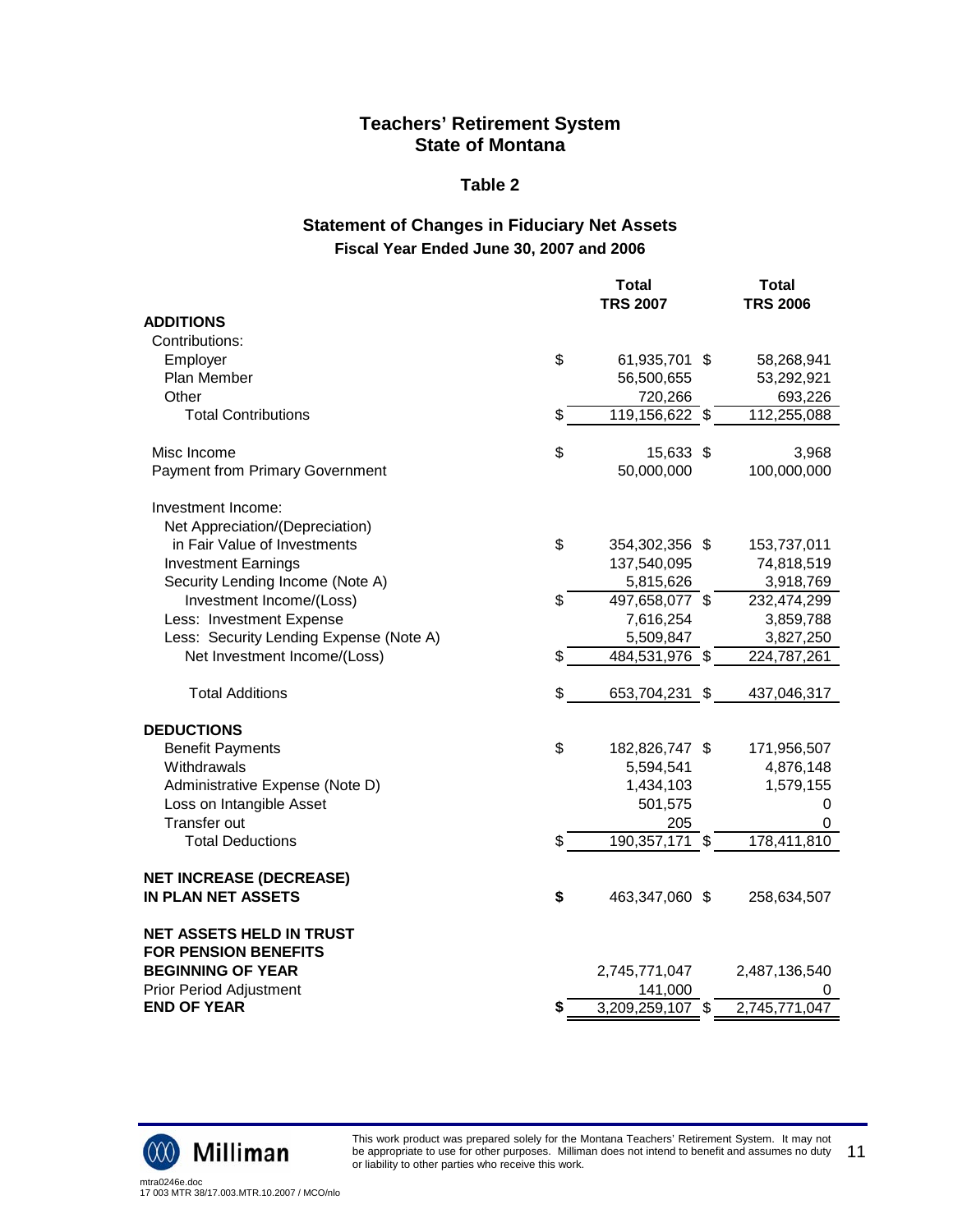## **Table 3**

## **Determination of Actuarial Value of Assets July 1, 2007**

|                                                         | Determination of Recognized Investment Gains and Losses - Four-Year Smoothing                            |                                 |             |                 |  |  |  |
|---------------------------------------------------------|----------------------------------------------------------------------------------------------------------|---------------------------------|-------------|-----------------|--|--|--|
|                                                         | A. Expected investment return - Year Ended 6/30/2007                                                     | \$                              | 212,050,750 |                 |  |  |  |
|                                                         | B. Actual investment return - Year Ended 6/30/2007                                                       |                                 | \$          | 482,752,726     |  |  |  |
|                                                         | C. Gains/(losses) - 2007 [B-A]                                                                           |                                 | \$          | 270,701,976     |  |  |  |
|                                                         | D. Gains/(losses) $-2006$                                                                                |                                 |             | N/A             |  |  |  |
|                                                         | E. Gains/(losses) $-2005$                                                                                |                                 |             | N/A             |  |  |  |
|                                                         | F. Gains/(losses) $-2004$                                                                                |                                 |             | N/A             |  |  |  |
|                                                         | G. Gains/(losses) recognized at July 1, 2007*<br>$[$ '/4 C + '/4 D + '/4 E + '/4 F]                      |                                 | \$          | 67,675,494      |  |  |  |
|                                                         | <b>Determination of Actuarial Assets</b>                                                                 |                                 |             |                 |  |  |  |
|                                                         | Actuarial value of assets July 1, 2006                                                                   |                                 |             | \$2,745,771,047 |  |  |  |
|                                                         | <b>Contributions less benefits</b><br>Expected investment return                                         | \$(19, 264, 666)<br>212,050,750 |             |                 |  |  |  |
|                                                         | Recognized investment gains/(losses)                                                                     | 67,675,494                      |             | 260,461,578     |  |  |  |
| 3,006,232,625<br>Actuarial value of assets July 1, 2007 |                                                                                                          |                                 |             |                 |  |  |  |
|                                                         | Unrecognized Gain / (Loss)                                                                               |                                 | 203,026,482 |                 |  |  |  |
|                                                         | Market Value of Assets July 1, 2007 (Actuarial<br>\$3,209,259,107<br>Value + Unrecognized Gain / (Loss)) |                                 |             |                 |  |  |  |

*\* Includes rounding adjustment.*

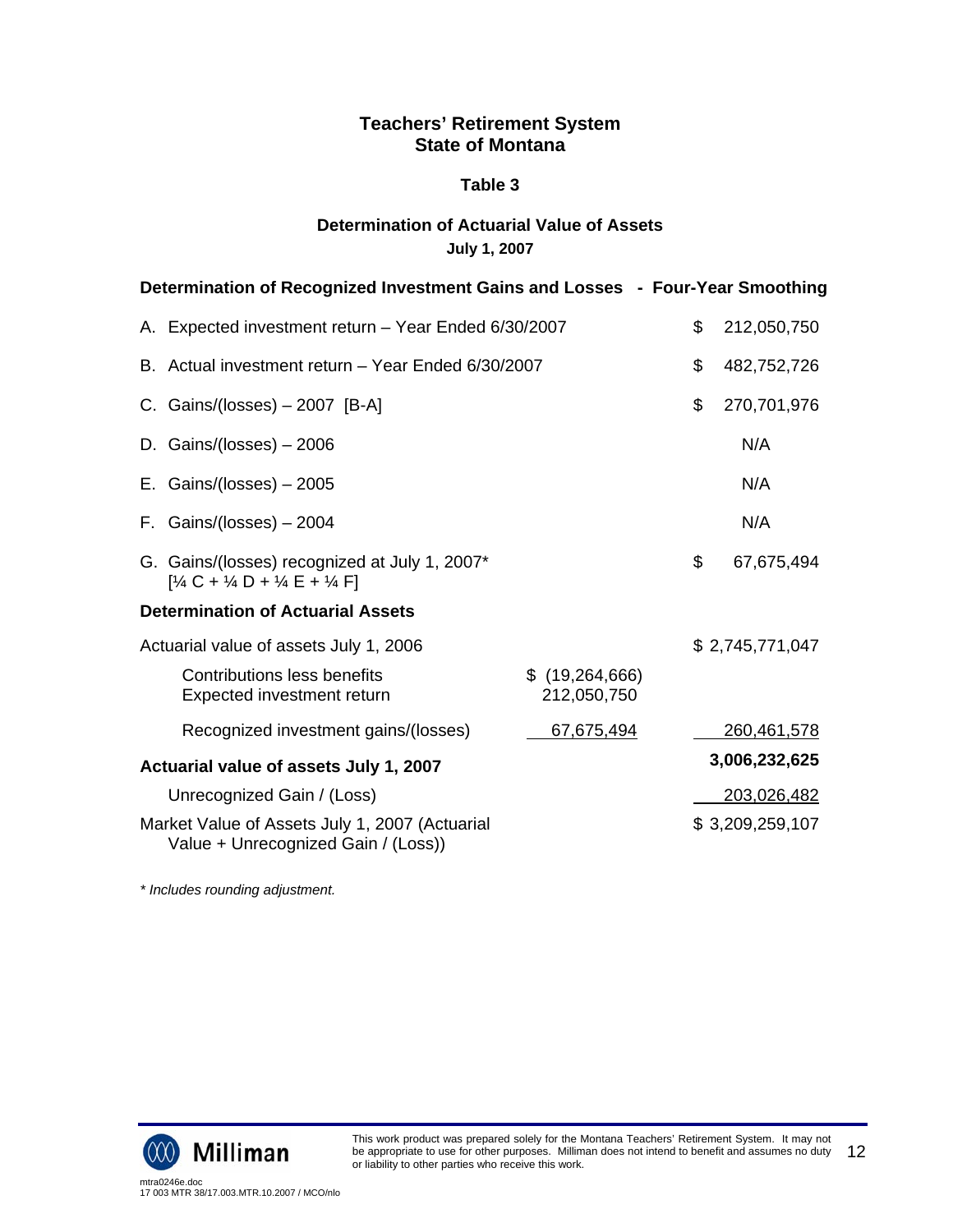#### **Table 4**

# **Schedule of Investment Gain/(Loss) Recognition (in Millions)**

| Year<br><b>Ending</b> | <b>Market Value</b><br><b>Investment</b><br>Gain/(Loss)<br>Over |       | <b>Investment</b><br>Gain/(Loss)<br>Recognized in<br><b>Investment Gain/(Loss)</b><br>Recognized in Past Years*<br><b>Current Year</b> |       |         |        | <b>Investment Gain/(Loss) to be</b><br><b>Recognized in Future Years</b> |        |  |
|-----------------------|-----------------------------------------------------------------|-------|----------------------------------------------------------------------------------------------------------------------------------------|-------|---------|--------|--------------------------------------------------------------------------|--------|--|
| 06/30                 | <b>Expected</b>                                                 | 2004  | 2005                                                                                                                                   | 2006  | 2007    | 2008   | 2009                                                                     | 2010   |  |
| 2004                  | \$0.0                                                           | \$0.0 | \$0.0                                                                                                                                  | \$0.0 | \$0.0\$ |        |                                                                          |        |  |
| 2005                  | \$0.0                                                           |       | \$0.0                                                                                                                                  | \$0.0 | \$0.0   | \$0.0  |                                                                          |        |  |
| 2006                  | \$0.0                                                           |       |                                                                                                                                        | \$0.0 | \$0.0   | \$0.0  | \$0.0                                                                    |        |  |
| 2007                  | \$270.7                                                         |       |                                                                                                                                        |       | \$67.7  | \$67.7 | \$67.7                                                                   | \$67.7 |  |
| 2008                  | \$0.0                                                           |       |                                                                                                                                        |       |         | \$0.0  | \$0.0                                                                    | \$0.0  |  |
| 2009                  | \$0.0                                                           |       |                                                                                                                                        |       |         |        | \$0.0                                                                    | \$0.0  |  |
| 2010                  | \$0.0                                                           |       |                                                                                                                                        |       |         |        |                                                                          | \$0.0  |  |

#### **Total Gain/(Loss) Recognized at Each Valuation Date**

| Recognized |       |       |         |                                                      | Scheduled to be Recognized** |        |
|------------|-------|-------|---------|------------------------------------------------------|------------------------------|--------|
| \$0.0      | \$0.0 | \$0.0 | \$67    | \$67.7                                               | \$67.7                       | \$67.7 |
|            |       |       | \$203.0 | <b>Unrecognized Gain/(Loss) Remaining</b><br>\$135.4 | \$67.7                       | \$0.0  |
|            |       |       |         |                                                      |                              |        |

- *\* The current actuarial asset method was adopted for the July 1, 2007 actuarial valuation. Gains and losses recognized by prior methods are not shown in this exhibit.*
- *\*\* The total gain/(loss) actually recognized in each future year will include additional amortizations of future gains and/or losses.*



This work product was prepared solely for the Montana Teachers' Retirement System. It may not be appropriate to use for other purposes. Milliman does not Inis work product was prepared solely for the Montana Teachers' Retirement System. It may not be appropriate to use for other purposes. Milliman does not 13<br>intend to benefit and assumes no duty or liability to other parti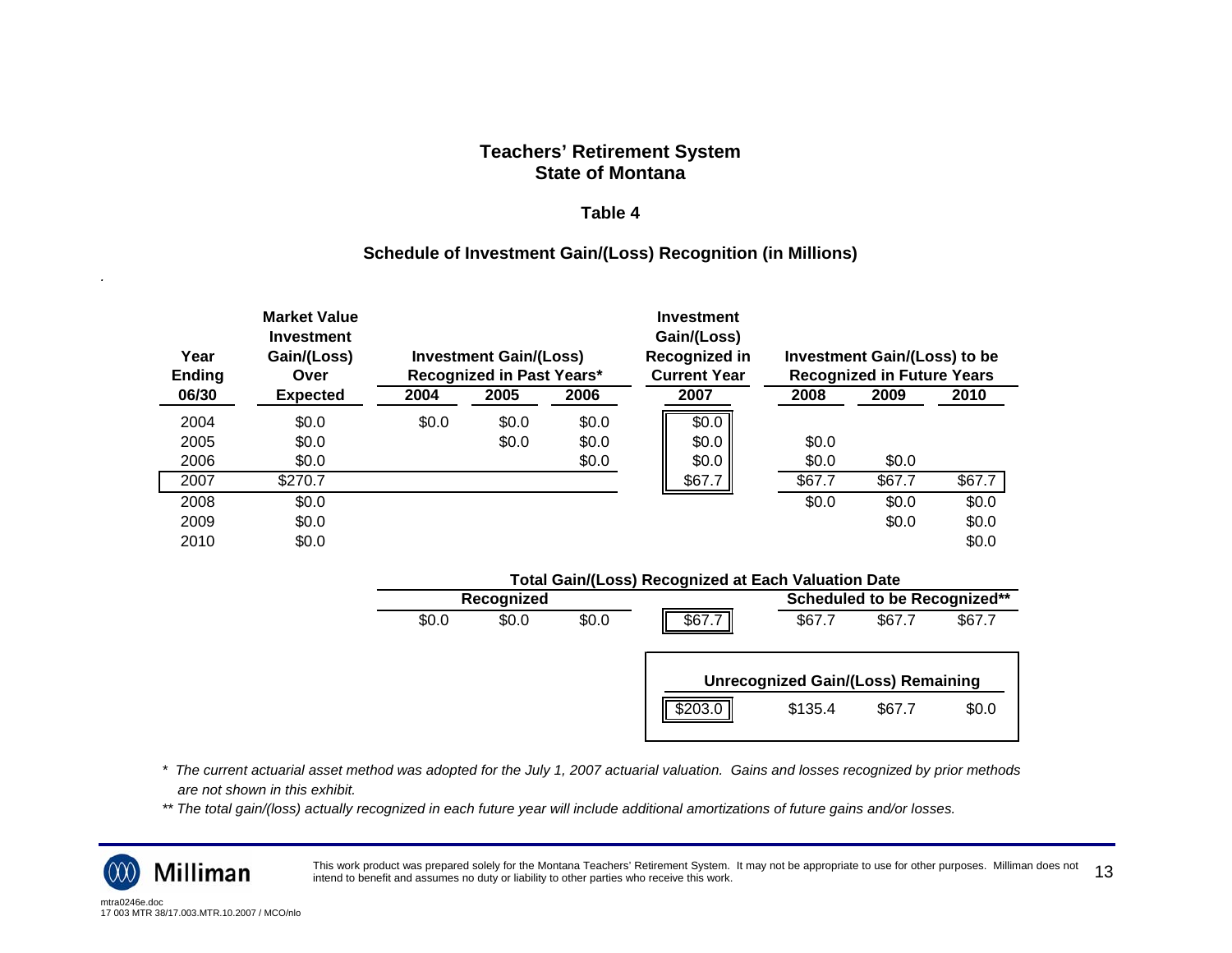#### **Table 5**

### **Historical Investment Returns\***

| <b>Fiscal Year</b><br>Ending | <b>Market Returns</b> | <b>Actuarial Return</b> | <b>Actuarial Return</b><br><b>Over 8.0% Assumption</b> |
|------------------------------|-----------------------|-------------------------|--------------------------------------------------------|
| June 30, 1995                | 15.7%                 | 8.9%                    | 0.9%                                                   |
| June 30, 1996                | 12.4                  | 10.4                    | 2.4                                                    |
| June 30, 1997                | 19.4                  | 14.9                    | 6.9                                                    |
| June 30, 1998                | 16.6                  | 16.0                    | 8.0                                                    |
| June 30, 1999                | 11.9                  | 12.3                    | 4.3                                                    |
| June 30, 2000                | 7.8                   | 12.8                    | 4.8                                                    |
| June 30, 2001                | (5.1)                 | 9.2                     | 1.2                                                    |
| June 30, 2002                | (7.3)                 | 3.8                     | (4.2)                                                  |
| June 30, 2003                | 6.2                   | 1.6                     | (6.4)                                                  |
| June 30, 2004                | 13.3                  | 2.1                     | (5.9)                                                  |

| <b>Fiscal Year</b><br><b>Ending</b> | <b>Market Returns</b> | <b>Actuarial Return</b> | <b>Actuarial Return</b><br>Over 7.75% Assumption |
|-------------------------------------|-----------------------|-------------------------|--------------------------------------------------|
| June 30, 2005                       | 8.04                  | 2.71                    | (5.04)                                           |
| June 30, 2006                       | 8.91                  | 8.46                    | 0.71                                             |
| June 30, 2007                       | 17.64                 | 10.22                   | 2.47                                             |

*\* Returns reflect all investment returns, including investment income and realized and unrealized investment gains and losses, and are net of investment expenses and administrative expenses paid by the System.* 

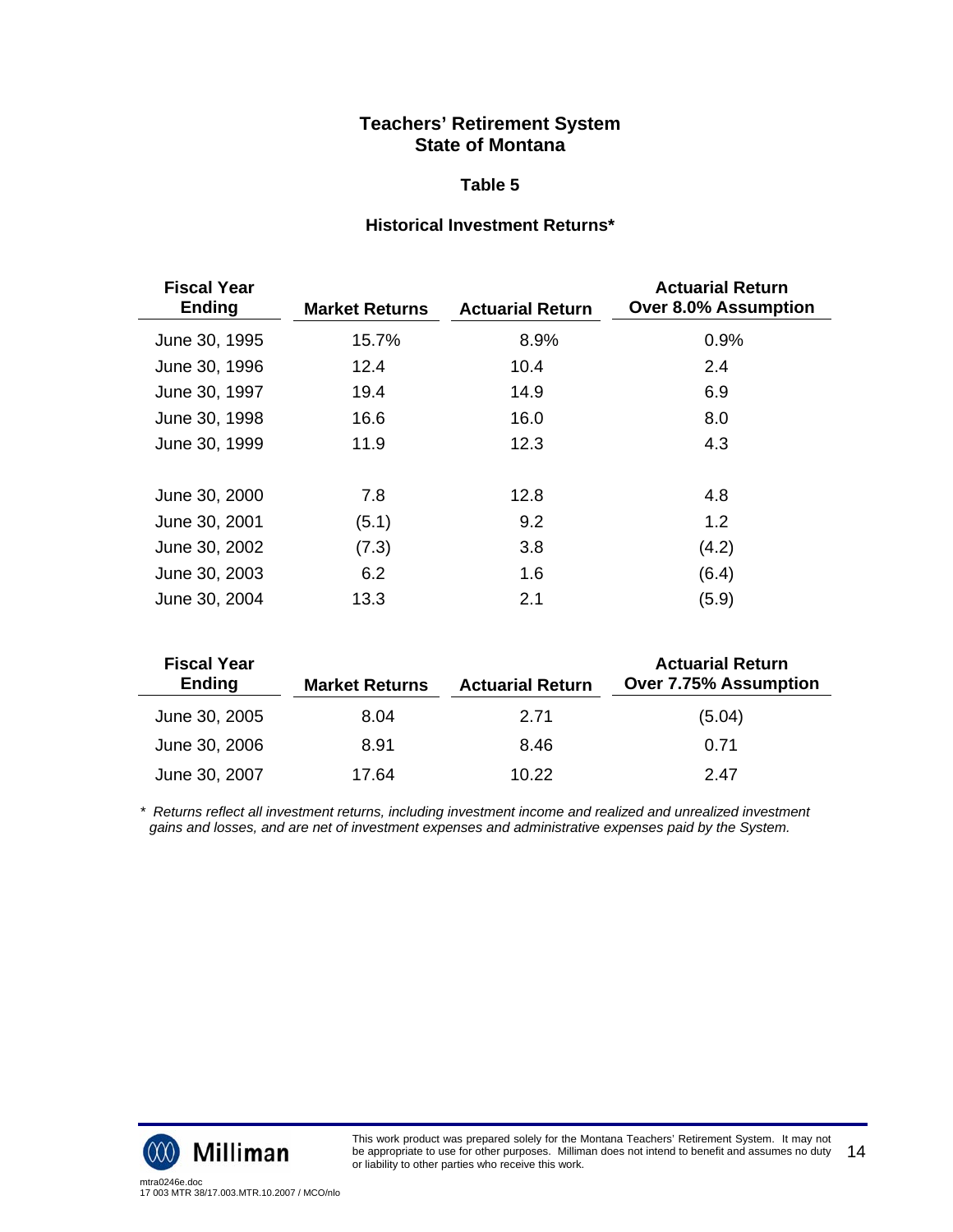## **Section 4**

## **Actuarial Present Value of Future Benefits**

In the previous section, an actuarial valuation was related to an inventory process, and an analysis was given of the inventory of assets of the System as of the valuation date. In this section, the discussion will focus on the commitments of the System, which will be referred to as its actuarial liabilities.

Table 6 contains an analysis of the actuarial present value of all future benefits for contributing members, for former contributing members, and for beneficiaries. The analysis is given by type of benefit.

The actuarial liabilities summarized in Table 6 include the actuarial present value of all future benefits expected to be paid with respect to each member covered as of the valuation date. For an active member, this value includes a measure of both benefits already earned and future benefits to be earned. Thus, for all members, active and retired, the value extends over benefits earnable and payable for the rest of their lives and, if an optional benefit is chosen, for the lives of their surviving beneficiaries.

The actuarial valuation does not recognize liabilities for employees who become members and participate in the System after the valuation date.

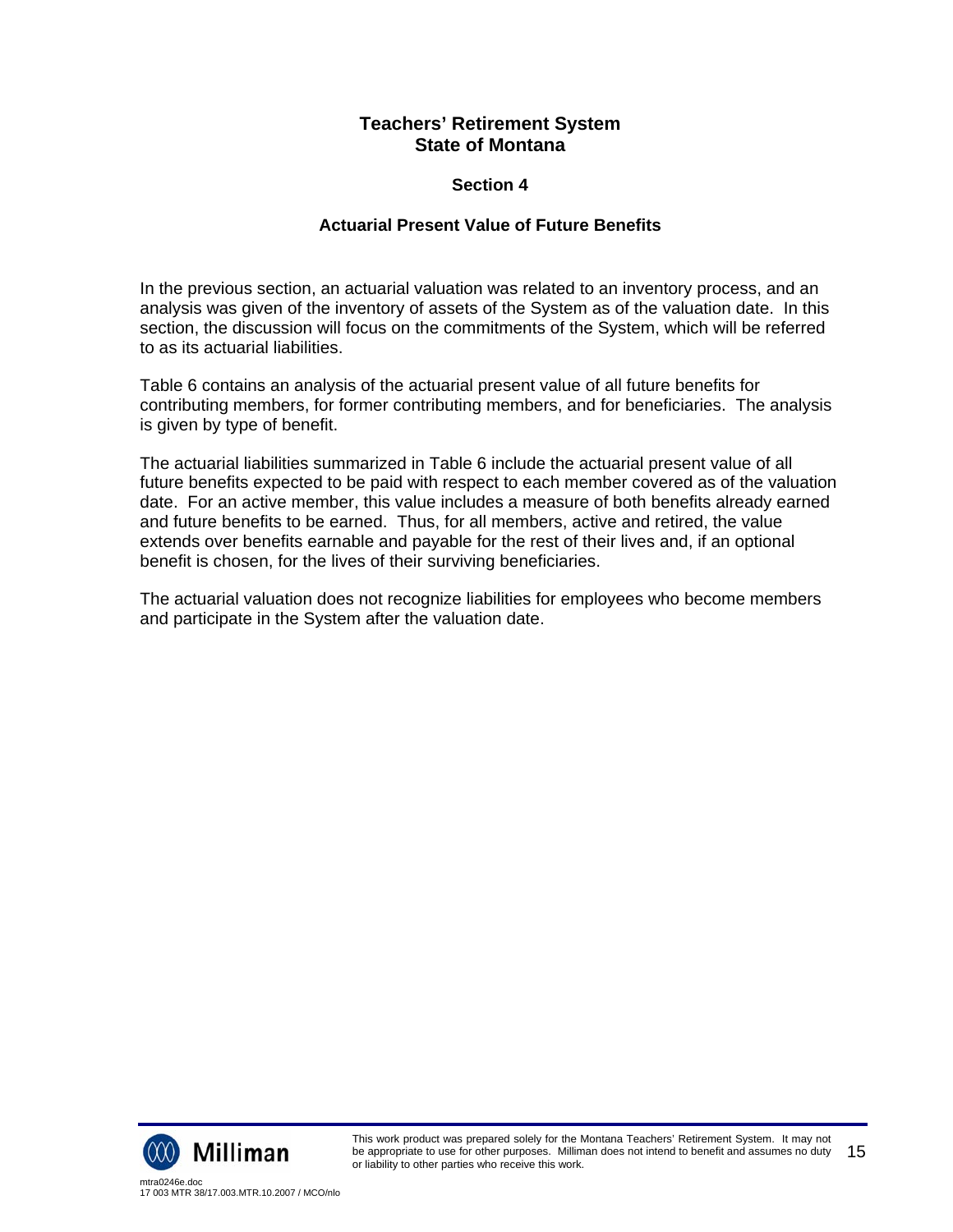#### **Table 6**

# **Actuarial Present Value of Future Benefits for Contributing Members, Former Contributing Members, and Beneficiaries**

#### **(All amounts are actuarial present values in millions)**

|    |                                                                                                                                         | <b>July 1, 2007</b><br>Total               | <b>July 1, 2006</b><br>Total                      |
|----|-----------------------------------------------------------------------------------------------------------------------------------------|--------------------------------------------|---------------------------------------------------|
|    | A. Active members                                                                                                                       |                                            |                                                   |
|    | Service retirement<br>Disability retirement<br>Survivors' benefits<br><b>Vested Retirement</b><br><b>Refund of Member Contributions</b> | \$2,031.8<br>24.6<br>40.2<br>34.9<br>34.0  | \$1,964.7<br>23.8<br>39.1<br>33.6<br>32.8         |
|    | Total                                                                                                                                   | \$2,165.5                                  | \$2,094.0                                         |
| B. | Inactive members and annuitants                                                                                                         |                                            |                                                   |
|    | Service retirement<br>Disability retirement<br>Beneficiaries*<br>Vested terminated members<br>Nonvested terminated members              | \$2,029.2<br>18.7<br>123.2<br>59.2<br>14.2 | \$1,896.2<br>18.5<br>119.1<br>59.8<br><u>13.0</u> |
|    | Total                                                                                                                                   | \$2,244.5                                  | \$2,106.6                                         |
|    | C. Grand Total                                                                                                                          | \$4,410.0                                  | \$4,200.6                                         |

 *\* Includes survivors of active and retired members, and children's benefits.* 

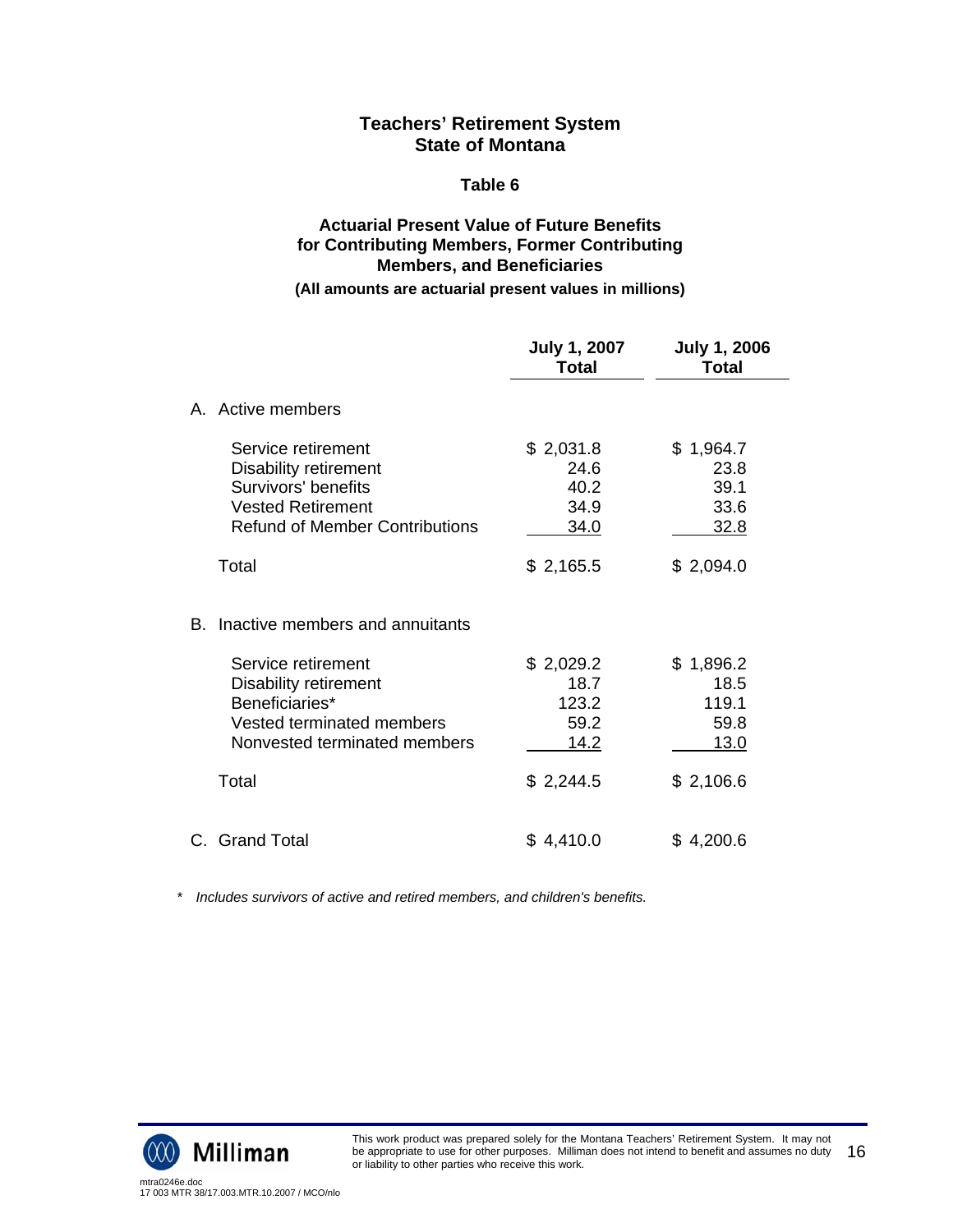## **Section 5**

## **Employer Contributions**

In the previous two sections, attention has been focused on the assets and the present value of all future benefits of the System. A comparison of Tables 3 and 6 indicates that there is a shortfall in current actuarial assets to meet the present value of all future benefits for current members and beneficiaries.

In an active system, there will always be a difference between the assets and the present value of all future benefits. An actuarial valuation sets a schedule of future contributions that will deal with this funding in an orderly fashion.

The method used to determine the incidence of the contributions in various years is called the actuarial cost method. For this valuation, the entry age actuarial cost method has been used. A description of the entry age actuarial cost method is provided in Appendix A. Under this method, or essentially any actuarial cost method, the contributions required to meet the difference between current assets and the present value of all future benefits are allocated each year between two elements:

A normal cost amount, which ideally is relatively stable as a percentage of salary over the years;

and an amount which is used to amortize is the UAAL.

The two items described above, normal cost and UAAL, are the keys to understanding the actuarial cost method. Let us first discuss the normal cost.

The normal cost is the theoretical contribution rate, which will meet the ongoing costs of a group of average new employees. Suppose that a group of new employees were covered under a separate fund from which all benefits and to which all contributions and associated investment return were to be paid. Under the entry age actuarial cost method, the normal cost contribution rate is that level percentage of pay which would be exactly right to maintain this fund on a stable basis. If experience were to follow the actuarial assumptions exactly, the fund would be completely liquidated with the last payment to the last survivor of the group.

We have determined the normal cost rates separately by type of benefit under the System. These are summarized in Table 7.

The term "fully funded" is often applied to a system where contributions for everyone at the normal cost rate will fully pay for the benefits of existing as well as new employees. Often, systems are not fully funded, either because of benefit improvements in the past that have not been completely paid for or actuarial deficiencies that have occurred because experience has not been as favorable as anticipated. Under these circumstances, a UAAL exists.

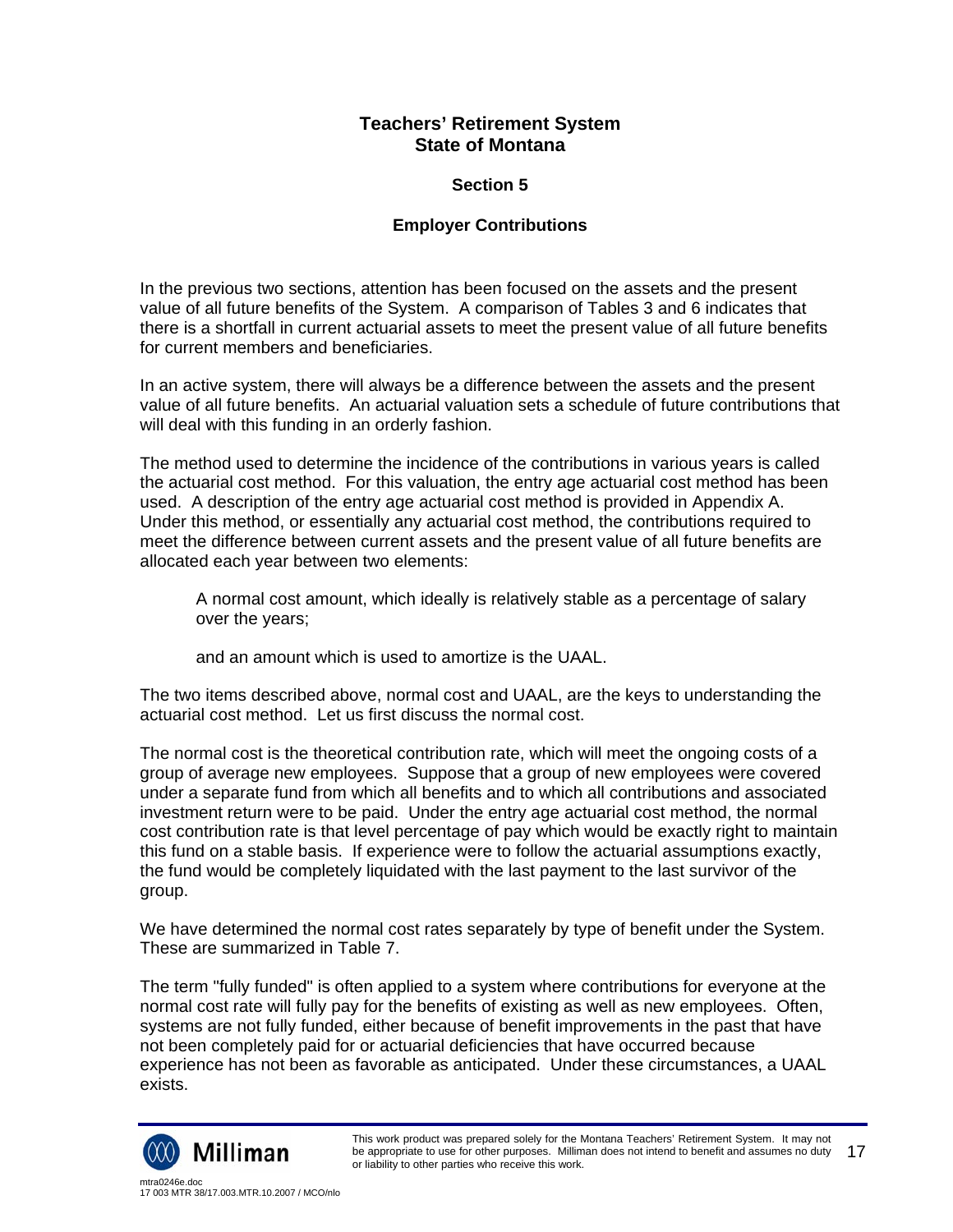Table 8 shows how the UAAL was derived for the System. Lines A and B show, respectively, the total present value of future benefits and the portion of the future liability that is expected to be paid from future normal cost contributions, both employer and employee. Line C shows the actuarial accrued liability: the portion of the present value of future benefits not provided by future normal cost contributions. Line D shows the amount of assets available for benefits. Line E shows the UAAL. Lines F and G show the impact of the present value of future scheduled university supplemental contributions (described below) on the UAAL.

As can be seen from this discussion, a key consideration in the adequacy of the funding of the System is how the UAAL is being amortized. Table 9 shows that the currently scheduled employer and member contribution rates are adequate to pay the total normal cost rate (10.40% of pay), and to pay additional amounts that will amortize (pay off) the UAAL over the next 28.6 years.

As was discussed in Section 3, effective on the valuation date, the asset valuation method being used is a four-year smoothing method. In Tables 8 and 9, we have developed the UAAL, and the amortization period over which current contribution rates will eliminate the UAAL, on both an Actuarial Value of Assets basis and a Market Value of Assets basis. The key difference is that, under a Market Value of Assets basis, all investment gains and losses would be immediately recognized as they arise.

The amortization of the UAAL assumes university supplemental contributions are made as a percent of pay for members of the Optional Retirement Plan (ORP) until June 30, 2033. Under Section 19-20-621, periodic separate valuations are to be performed to measure the liabilities of benefits to be paid under the Teachers' Retirement System (TRS) for Montana University System (MUS) members. The MUS valuations calculate contribution rates that finance the university member benefits with university contributions and reflect actual experience including investment returns. Therefore the university supplemental contribution rate has varied from time to time. Recently it has varied as follows:

| <b>Supplemental University</b><br><b>Contribution Rate</b> | <b>Fiscal Years Ending</b>      |  |  |
|------------------------------------------------------------|---------------------------------|--|--|
| 2.81%                                                      | June 30, 1998                   |  |  |
| 3.12%                                                      | June 30, 1999                   |  |  |
| 3.42%                                                      | June 30, 2000                   |  |  |
| 3.73%                                                      | June 30, 2001                   |  |  |
| 4.04%                                                      | June 30, 2002 to June 30, 2007  |  |  |
| 4.72%                                                      | June 30, 2008 to June 30, 2033* |  |  |

*\* House Bill No. 63 enacted legislation that provided for increased university supplemental contributions, effective July 1, 2007.* 

The value of future supplemental university contributions included in the July 1, 2007 TRS valuation is \$153.4 million based on a 4.72% contribution rate until July 1, 2033.

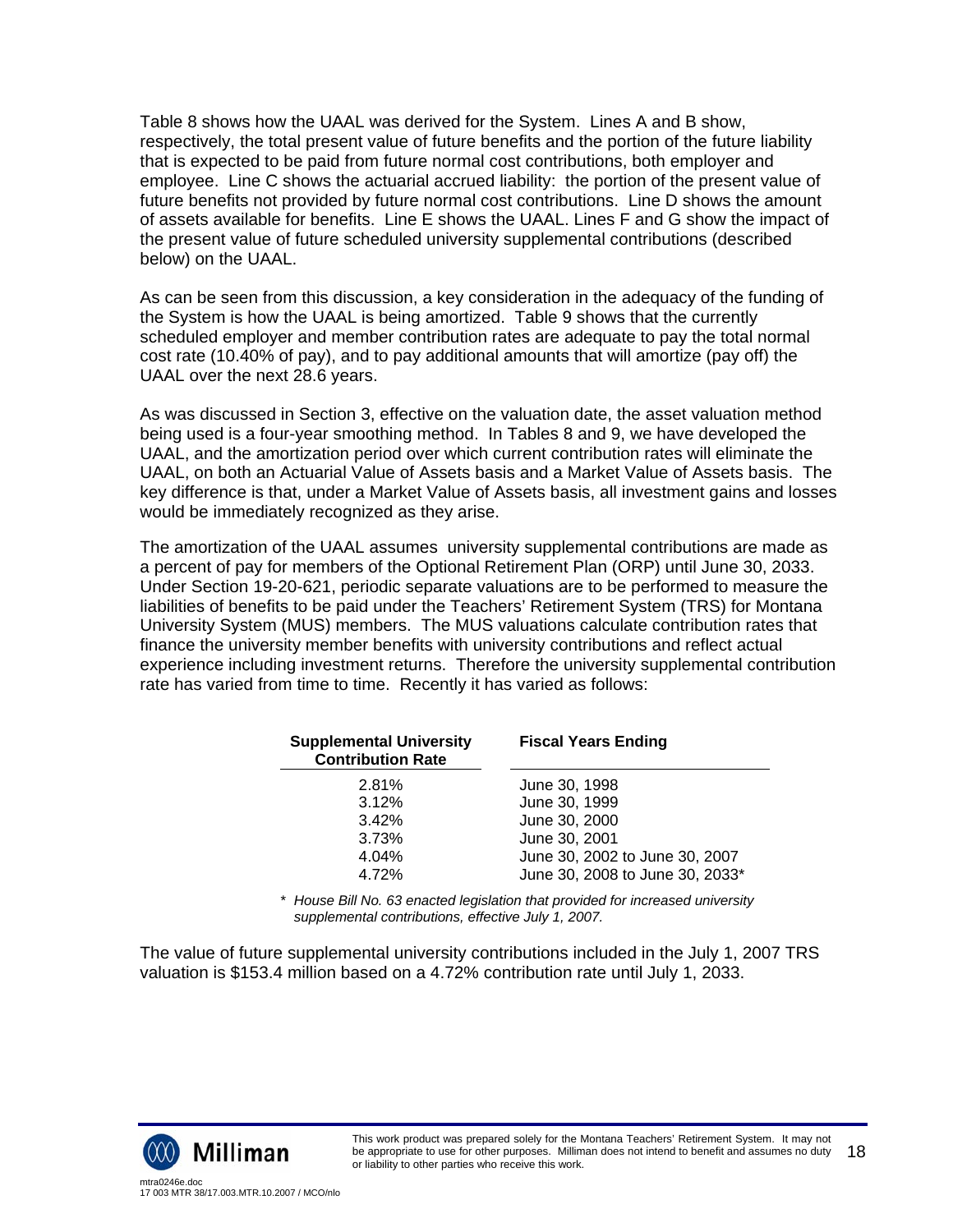The UAAL at any date after establishment of a system is affected by any actuarial gains or losses arising when the actual experience of the system varies from the experience anticipated by the actuarial assumptions used in the valuations. To the extent actual experience as it develops differs from the assumptions used, so also will the actual emerging costs differ from the estimated costs. The impact of these differences in actual experience from the assumptions is included in Section 1, the Summary of Findings.

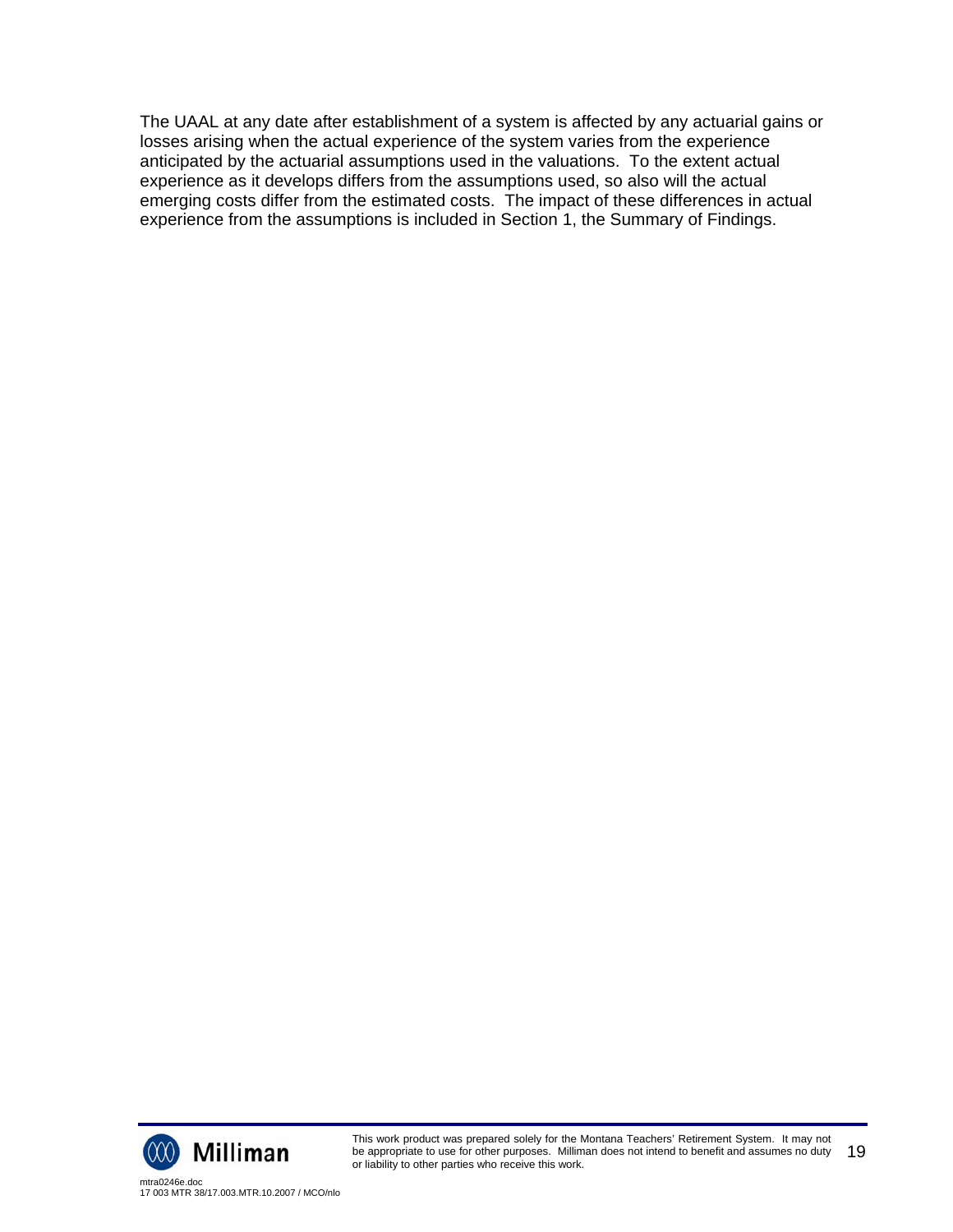### **Table 7**

## **Normal Cost Contribution Rates As Percentages of Salary**

|                                | <b>July 1, 2007</b> | <b>July 1, 2006</b> |
|--------------------------------|---------------------|---------------------|
|                                | <b>Total</b>        | <b>Total</b>        |
| Service retirement             | 7.96%               | 7.94%               |
| Disability retirement          | 0.17                | 0.16                |
| Survivors' benefits            | 0.22                | 0.22                |
| Vested retirement              | 0.63                | 0.63                |
| Refund of member contributions | <u>1.42</u>         | 1.42                |
| Total                          | 10.40%              | 10.37%              |

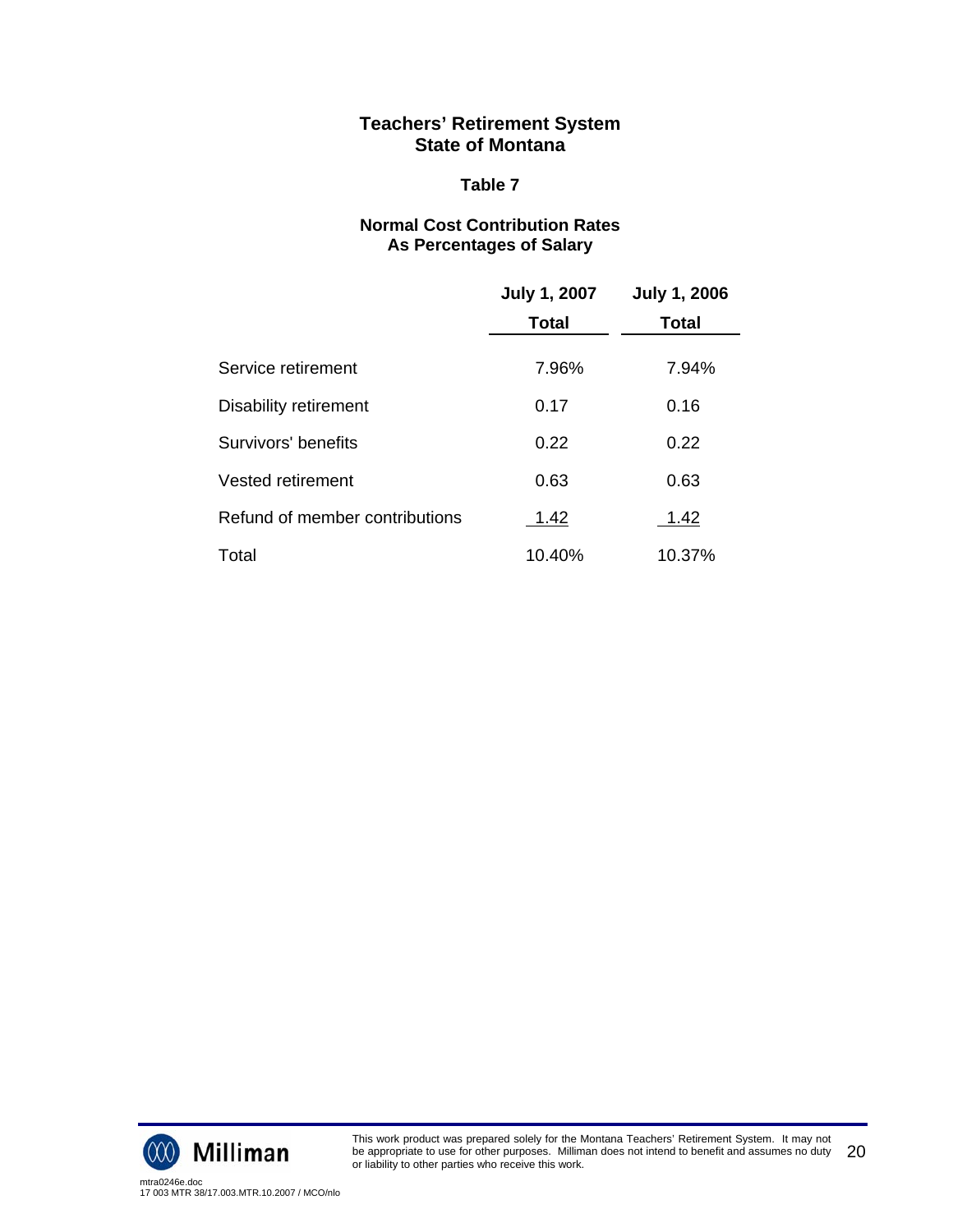#### **Table 8**

## **Unfunded Actuarial Accrued Liability**

**(All dollar amounts in millions)** 

|    |                                                                                                                         | <b>July 1, 2007</b><br>(Actuarial Value of<br>Assets Basis)* | <b>July 1, 2006</b> |  |
|----|-------------------------------------------------------------------------------------------------------------------------|--------------------------------------------------------------|---------------------|--|
|    | A. Actuarial present value of all future<br>benefits for present and former<br>members and their survivors<br>(Table 6) | \$<br>4,410.0                                                | \$<br>4,200.6       |  |
|    | B. Less actuarial present value of<br>total future normal costs for<br>present members                                  | 481.5                                                        | 467.0               |  |
|    | C. Actuarial accrued liability                                                                                          | \$<br>3,928.5                                                | \$<br>3,733.6       |  |
|    | D. Less assets available for benefits                                                                                   | 3,006.2                                                      | 2,745.8             |  |
|    | E. Unfunded actuarial accrued liability                                                                                 | \$<br>922.3                                                  | \$<br>987.8         |  |
| F. | Less present value of future<br>university supplemental<br>contributions**                                              | 153.4                                                        | 124.7               |  |
|    | G. Unfunded actuarial accrued liability<br>funded by TRS contributions                                                  | \$<br>768.9                                                  | \$<br>863.1         |  |

*\* The numbers above are based on the actuarial value of assets. If the \$3,209.3 million market value of assets was used at July 1, 2007, then the unfunded actuarial accrued liability would be \$719.2million and the unfunded actuarial accrued liability funded by TRS contributions would be \$565.8 million. The information in this footnote is provided in accordance with MCA 19-20-201, to show how market performance is affecting the actuarial funding of the retirement system.* 

 *\*\* Paid by contributions to TRS made as a percentage of the salaries of the participants in the Optional Retirement Plan (ORP) to fund Montana University System member benefits. The percentage of salary will be a level 4.72% for the Fiscal Years through 2033.* 

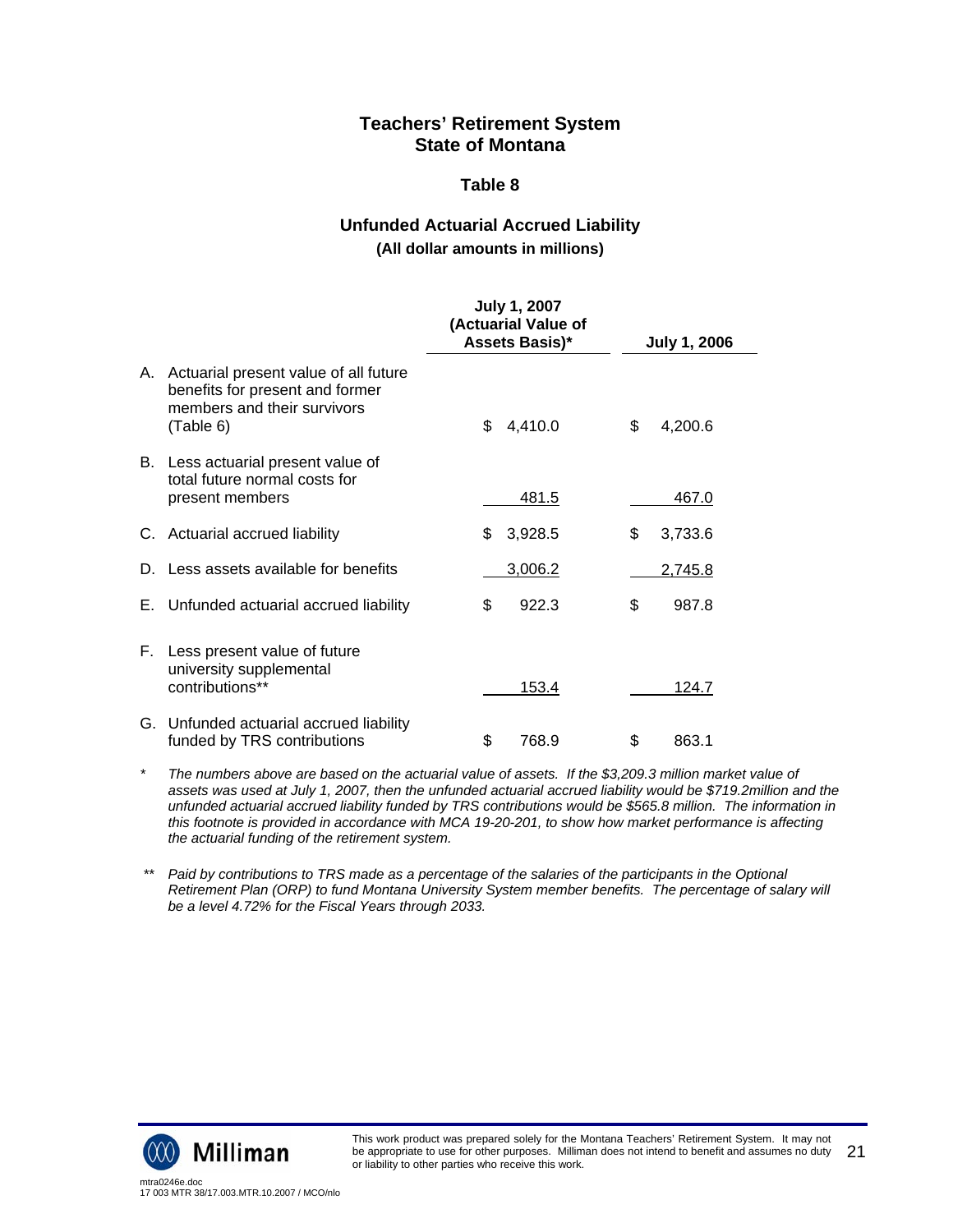#### **Table 9**

### **Recommended Contribution Rates As Percentages of Salary**

|    |                                                                                     | <b>July 1, 2007</b><br>(Actuarial Value of<br>Assets Basis)* | <b>July 1, 2006</b> |
|----|-------------------------------------------------------------------------------------|--------------------------------------------------------------|---------------------|
|    | A. Employer contribution rate**                                                     | 9.96%                                                        | 7.58%               |
|    | B. Member contribution rate                                                         | <u>7.15</u>                                                  | <u>7.15</u>         |
|    | C. Total contribution rate                                                          | 17.11%                                                       | 14.73%              |
|    | D. Less total normal cost rate (Table 7)                                            | 10.40                                                        | 10.37               |
|    | E. Amount available to amortize unfunded<br>actuarial accrued liability** $(C - D)$ | 6.71%                                                        | 4.36%               |
| E. | Amortization period from Valuation<br>Date***                                       | 28.6                                                         | N/A                 |

- *\* The numbers above are based on the actuarial value of assets. Based on market assets the amortization period at July 1, 2007 would be 18.3 years. The information in this footnote is provided in accordance with MCA 19-20-201, to show how market performance is affecting the actuarial funding of the retirement system.*
- *\*\* The employer rate will increase from 9.58% to 9.96% at July 1, 2009. In accordance with MCA 19-20-604, the employer contribution rate will be reduced by 0.11% when the amortization period of the System's unfunded actuarial accrued liability is 10 years or less according to the System's latest actuarial valuation. This is reflected in all relevant calculations in this report.*

\*\*\* As of July 1, 2006, the unfunded actuarial accrued liability did not amortize over a reasonable period.

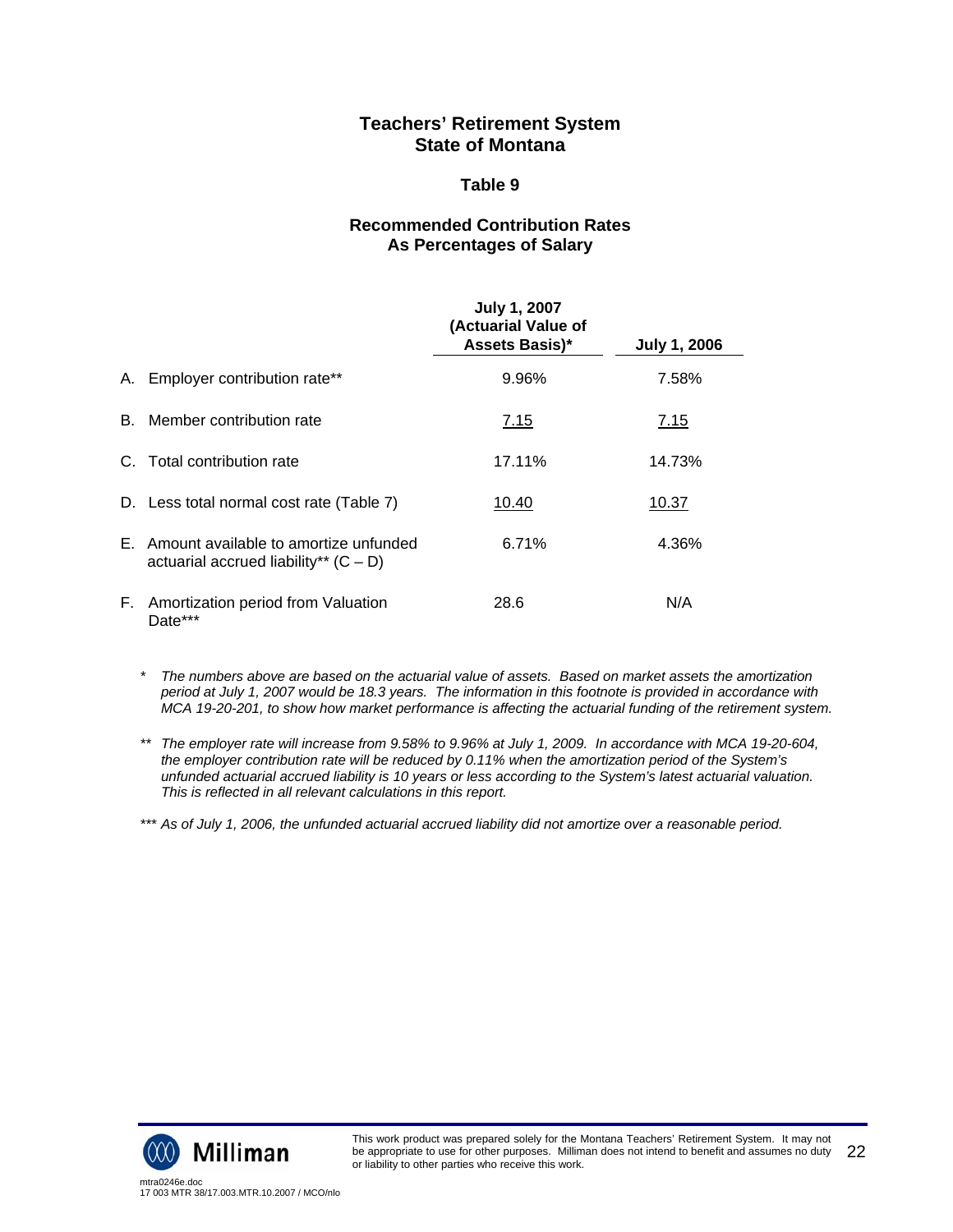#### **Table 10**

# **Illustration of Projected TRS Contribution Rates Reflecting 28.6 Year Amortization of UAAL**

|        |                                               | Investment Assumption:  | 7.75%         |                  |        |              |              |                       |
|--------|-----------------------------------------------|-------------------------|---------------|------------------|--------|--------------|--------------|-----------------------|
|        |                                               | General Wage Increases: | 4.50%         |                  |        |              |              |                       |
|        | Contribution Increase effective July 1, 2009: |                         | 0.38%         |                  |        |              |              |                       |
|        |                                               |                         |               |                  |        |              |              | Amortization          |
| Fiscal |                                               |                         |               | <b>Total TRS</b> | Normal |              |              | Payment               |
| Year   |                                               | <b>TRS Payroll</b>      |               | Contribution     | Cost   | Amortization | Amortization | Discounted to         |
| Ending | non-MUS                                       | <b>MUS</b>              | Total         | Rate             | Rate   | Rate         | Payment      | <b>Valuation Date</b> |
| 2008   | 610,269,756                                   | 36,607,862              | 646,877,618   | 16.73%           | 10.40% | 6.33%        | 40,947,353   | 39,447,292            |
| 2009   | 637,731,895                                   | 33,694,071              | 671,425,966   | 16.73%           | 10.40% | 6.33%        | 42,501,264   | 37,999,329            |
| 2010   | 666,429,830                                   | 30,753,148              | 697,182,978   | 17.11%           | 10.40% | 6.71%        | 46,780,978   | 38,817,369            |
| 2011   | 696,419,173                                   | 27,776,257              | 724,195,430   | 17.11%           | 10.40% | 6.71%        | 48,593,513   | 37,421,210            |
| 2012   | 727,758,035                                   | 25,118,298              | 752,876,333   | 17.11%           | 10.40% | 6.71%        | 50,518,002   | 36,105,088            |
| 2013   | 760,507,147                                   | 22,417,427              | 782,924,574   | 17.11%           | 10.40% | 6.71%        | 52,534,239   | 34,845,557            |
| 2014   | 794,729,969                                   | 19,912,839              | 814,642,808   | 17.11%           | 10.40% | 6.71%        | 54,662,532   | 33,649,409            |
| 2015   | 830,492,817                                   | 17,498,719              | 847,991,536   | 17.11%           | 10.40% | 6.71%        | 56,900,232   | 32,507,566            |
| 2016   | 867,864,994                                   | 15,357,637              | 883,222,631   | 17.11%           | 10.40% | 6.71%        | 59,264,239   | 31,422,869            |
| 2017   | 906,918,919                                   | 13,295,038              | 920,213,957   | 17.11%           | 10.40% | 6.71%        | 61,746,356   | 30,384,157            |
| 2018   | 947,730,270                                   | 11,330,394              | 959,060,664   | 17.11%           | 10.40% | 6.71%        | 64,352,971   | 29,389,160            |
| 2019   | 990,378,132                                   | 9,614,864               | 999,992,996   | 17.11%           | 10.40% | 6.71%        | 67,099,530   | 28,439,422            |
| 2020   | 1,034,945,148                                 | 8,107,621               | 1,043,052,769 | 17.11%           | 10.40% | 6.71%        | 69,988,841   | 27,530,419            |
| 2021   | 1,081,517,680                                 | 6,876,306               | 1,088,393,986 | 17.11%           | 10.40% | 6.71%        | 73,031,236   | 26,660,936            |
| 2022   | 1,130,185,975                                 | 5,853,965               | 1,136,039,940 | 17.11%           | 10.40% | 6.71%        | 76,228,280   | 25,826,501            |
| 2023   | 1,181,044,344                                 | 4,901,983               | 1,185,946,327 | 17.11%           | 10.40% | 6.71%        | 79,576,999   | 25,021,868            |
| 2024   | 1,234,191,340                                 | 4,114,815               | 1,238,306,155 | 17.11%           | 10.40% | 6.71%        | 83,090,343   | 24,247,415            |
| 2025   | 1,289,729,950                                 | 3,451,266               | 1,293,181,216 | 17.11%           | 10.40% | 6.71%        | 86,772,460   | 23,500,631            |
| 2026   | 1,347,767,798                                 | 2,850,289               | 1,350,618,087 | 17.11%           | 10.40% | 6.71%        | 90,626,474   | 22,779,040            |
| 2027   | 1,408,417,349                                 | 2,382,169               | 1,410,799,518 | 17.00%           | 10.40% | 6.60%        | 93,112,768   | 21,720,624            |
| 2028   | 1,471,796,129                                 | 1,924,157               | 1,473,720,286 | 17.00%           | 10.40% | 6.60%        | 97,265,539   | 21,057,402            |
| 2029   | 1,538,026,955                                 | 1,610,018               | 1,539,636,973 | 17.00%           | 10.40% | 6.60%        | 101,616,040  | 20,416,946            |
| 2030   | 1,607,238,168                                 | 1,322,841               | 1,608,561,009 | 17.00%           | 10.40% | 6.60%        | 106,165,027  | 19,796,695            |
| 2031   | 1,679,563,886                                 | 1,055,418               | 1,680,619,304 | 17.00%           | 10.40% | 6.60%        | 110,920,874  | 19,195,845            |
| 2032   | 1,755,144,261                                 | 882,925                 | 1,756,027,186 | 17.00%           | 10.40% | 6.60%        | 115,897,794  | 18,614,520            |
| 2033   | 1,834,125,752                                 | 737,606                 | 1,834,863,358 | 17.00%           | 10.40% | 6.60%        | 121,100,982  | 18,051,241            |
| 2034   | 1,916,661,411                                 | 577,107                 | 1,917,238,518 | 17.00%           | 10.40% | 6.60%        | 126,537,742  | 17,505,003            |
| 2035   | 2,002,911,175                                 | 458,952                 | 2,003,370,127 | 17.00%           | 10.40% | 6.60%        | 132,222,428  | 16,975,789            |
| 2036   | 2,093,042,178                                 | 346,967                 | 2,093,389,145 | 17.00%           | 10.40% | 6.60%        | 82,898,210   | 9,877,629             |
|        |                                               |                         |               |                  |        |              |              |                       |

Present Value of Future Amortization Payments: 769,206,931



This work product was prepared solely for the Montana Teachers' Retirement System. It may not be appropriate to use for other purposes. Milliman does not intend to benefit and assumes no duty or liability to other parties who receive this work. 23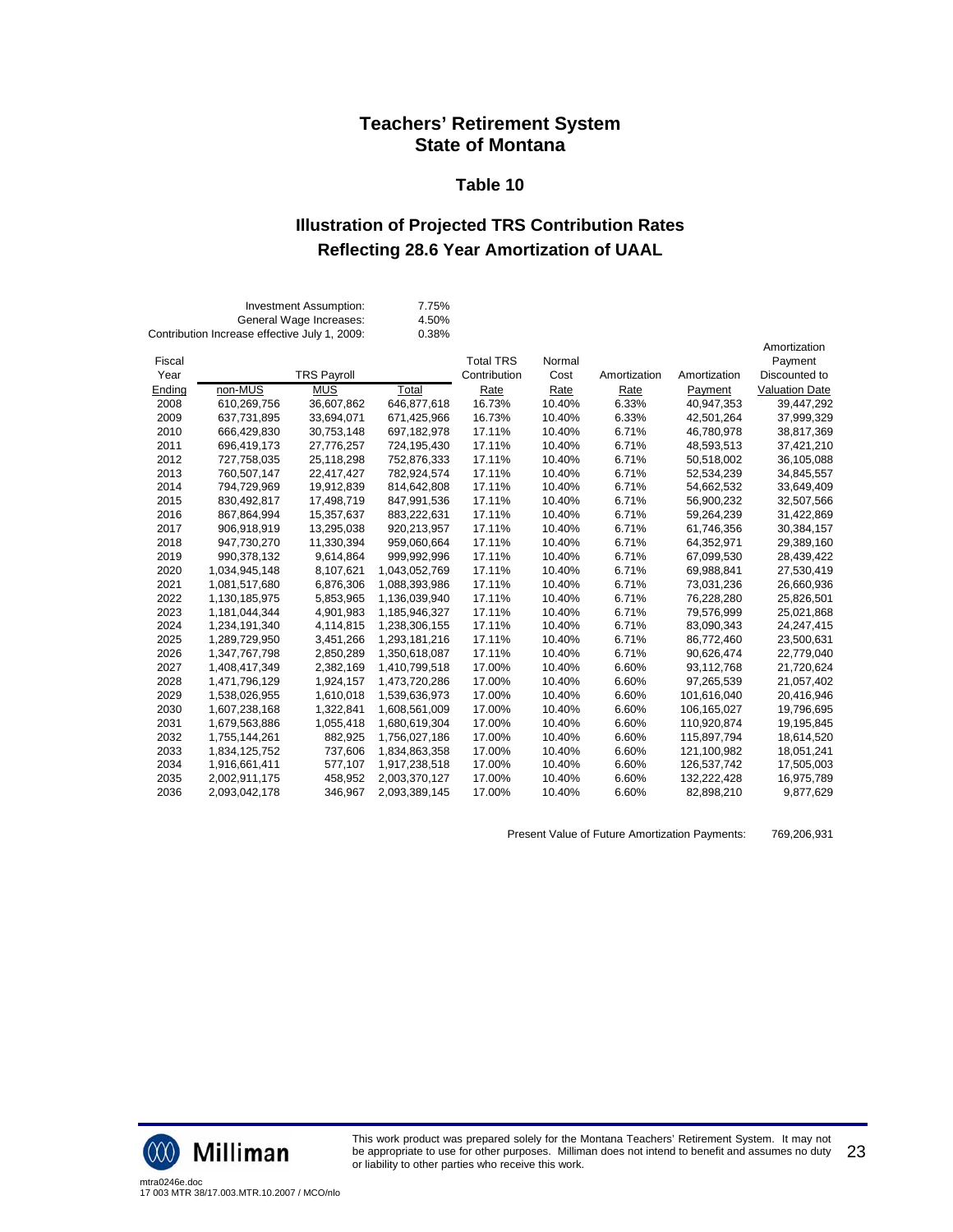## **Section 6**

## **Cash Flows**

The fundamental equation for funding a retirement system is that benefits and administrative expenses must be provided for by contributions (past and future) and investment income. When a retirement system matures, benefits and administrative expenses often exceed contributions. In this case we say the system has a "negative cash flow." Mature systems are characterized by negative cash flows and large pools of assets. This is natural. Actuarial funding is designed to accumulate large pools of assets which will in turn provide investment income and finance negative cash flows when systems mature. If the fund is looked at as a whole, investment income is usually larger than the difference between contributions and benefit payments. The retirement system's investment strategy should maximize potential returns at a prudent level of risk while providing for needed cash flows.

The chart on the following page and Table 11 show that in 1998 the System had a small negative cash flow. In the year ended June 30, 2007, the System's benefits and administrative expenses exceeded contributions by \$21 million despite a one-time cash contribution of \$50 million. At the current contribution rates, benefits and administrative expenses are projected to continue to exceed contributions in future years, and this deficit is projected to increase to \$145 million for the year ending June 30, 2017.

As long as the System had a positive cash flow, there was no need to plan where the funds would come from to pay benefits since benefits could be paid by incoming contributions. A negative cash flow, as defined above, requires planning what funds will be used to pay the difference between benefits and contributions. We are providing these projections to aid in developing the investment strategy for the System's assets.

The projected contributions and administrative expenses are based on the actual amounts for the year ended June 30, 2007. Contributions are assumed to increase at the general wage increase assumption of 4.5%. Expenses are assumed to increase at the underlying inflation assumption of 3.5%. The future employer contribution rate is assumed to be 9.58% for fiscal years ending June 30, 2008 and June 30, 2009, increasing to 9.96% effective July 1, 2009.

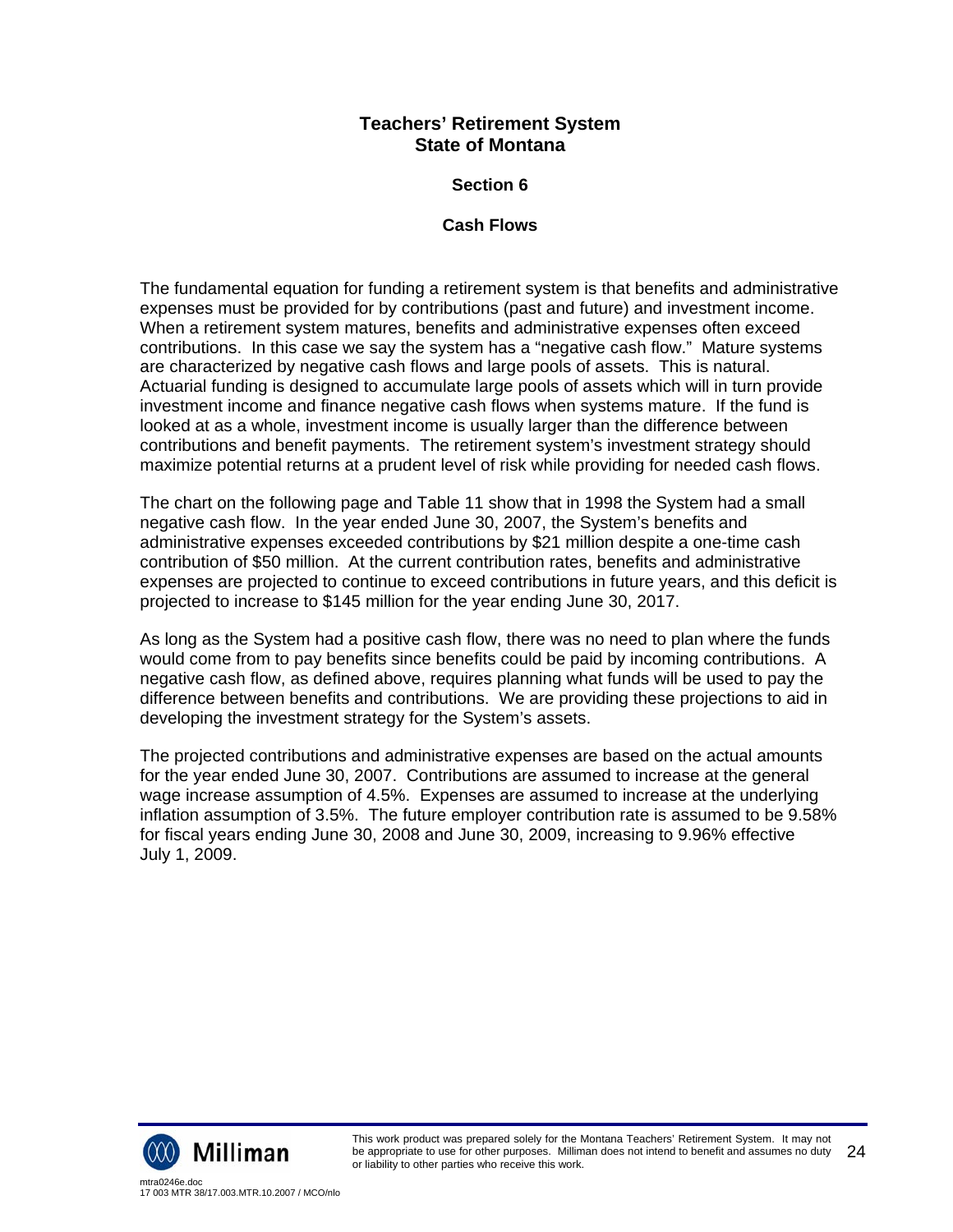

**Cash Flow Projections** \$400 \$350 \$300 \$250 Millions of Dollars Millions of Dollars \$200 \$150 \$100 \$50 \$- \$(50) \$(100) \$(150) \$(200) 2008 2009 2010 2011 2012 2013 2014 2015 2016 2017 Contributions **Benefits and Admin. Expenses**  $\rightarrow$  Net Cash Flow



This work product was prepared solely for the Montana Teachers' Retirement System. It may not be appropriate to use for other purposes. Milliman does not intend to benefit and assumes no duty or liability to other parties who receive this work.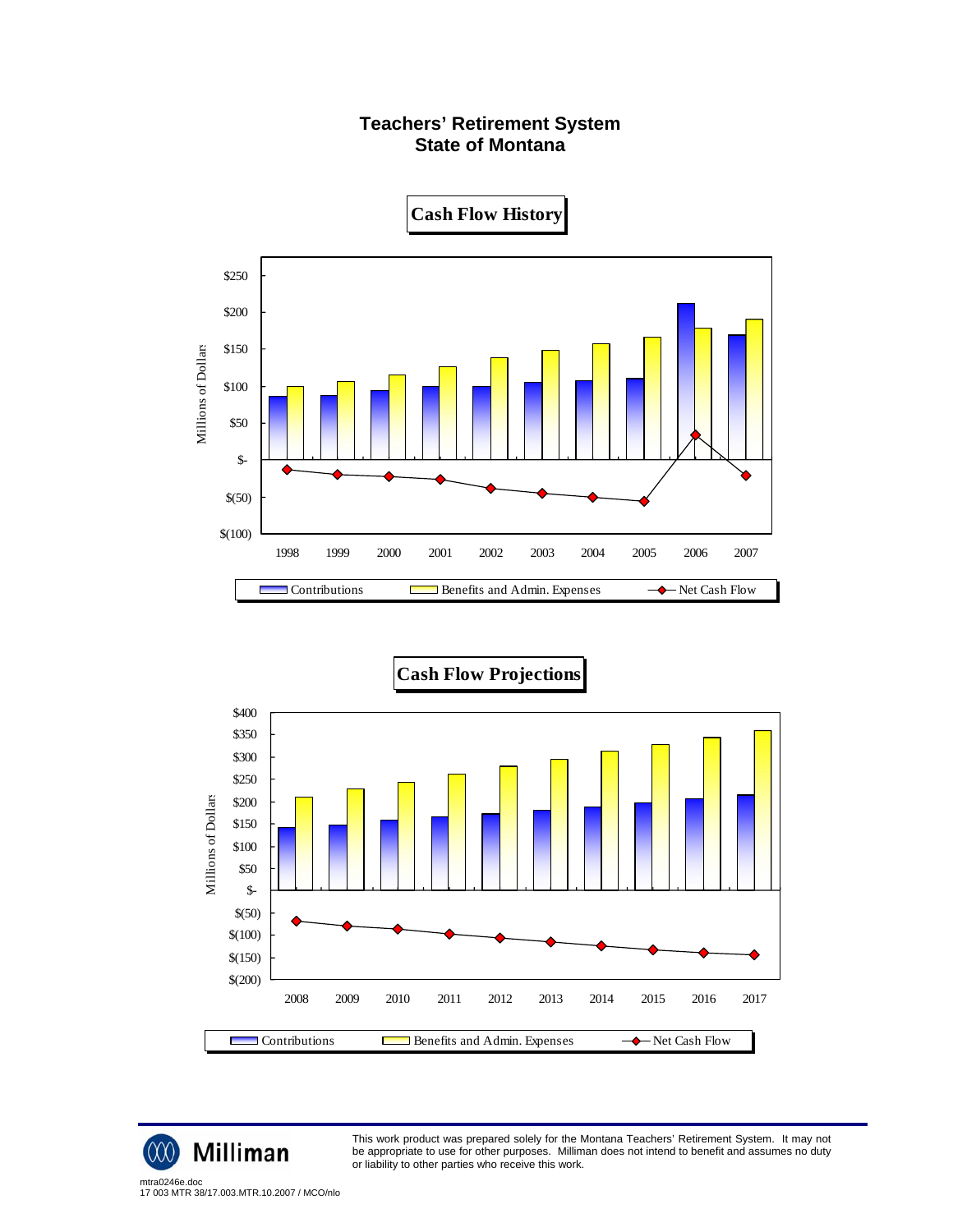#### **Table 11**

## **Cash Flow History and Projections**

|                 | <b>Historical Cash Flows*</b> |                 |            |
|-----------------|-------------------------------|-----------------|------------|
| Year            |                               | Benefits &      |            |
| Ended           |                               | Administrative  | <b>Net</b> |
| <u>June 30,</u> | Contributions                 | <b>Expenses</b> | Cash Flow  |
| 1998            | 87<br>S                       | \$100           | \$<br>(13) |
| 1999            | 88                            | 107             | (19)       |
| 2000            | 94                            | 116             | (22)       |
| 2001            | 100                           | 126             | (26)       |
| 2002            | 100                           | 138             | (38)       |
| 2003            | 104                           | 149             | (45)       |
| 2004            | 108                           | 158             | (50)       |
| 2005            | 111                           | 167             | (56)       |
| 2006            | $***$<br>212                  | 178             | 34         |
| 2007            | $***$<br>169                  | 190             | (21)       |

|                 | <b>Projected Cash Flows*</b> |                |    |            |
|-----------------|------------------------------|----------------|----|------------|
| Year            |                              | Benefits &     |    |            |
| Ending          |                              | Administrative |    | <b>Net</b> |
| <u>June 30,</u> | Contributions                | Expenses       |    | Cash Flow  |
| 2008            | \$142                        | \$211          | \$ | (69)       |
| 2009            | 148                          | 228            |    | (80)       |
| 2010            | 158                          | 244            |    | (86)       |
| 2011            | 165                          | 262            |    | (97)       |
| 2012            | 173                          | 279            |    | (106)      |
| 2013            | 180                          | 296            |    | (116)      |
| 2014            | 189                          | 313            |    | (124)      |
| 2015            | 197                          | 329            |    | (132)      |
| 2016            | 206                          | 345            |    | (139)      |
| 2017            | 215                          | 360            |    | (145)      |

*\* Millions of Dollars*

*\*\* Reflects \$100 million transfer to TRS*

*\*\*\* Reflects \$50 million transfer to TRS*



This work product was prepared solely for the Montana Teachers' Retirement System. It may not be appropriate to use for other purposes. Milliman does not intend to benefit and assumes no duty or liability to other parties who receive this work. 25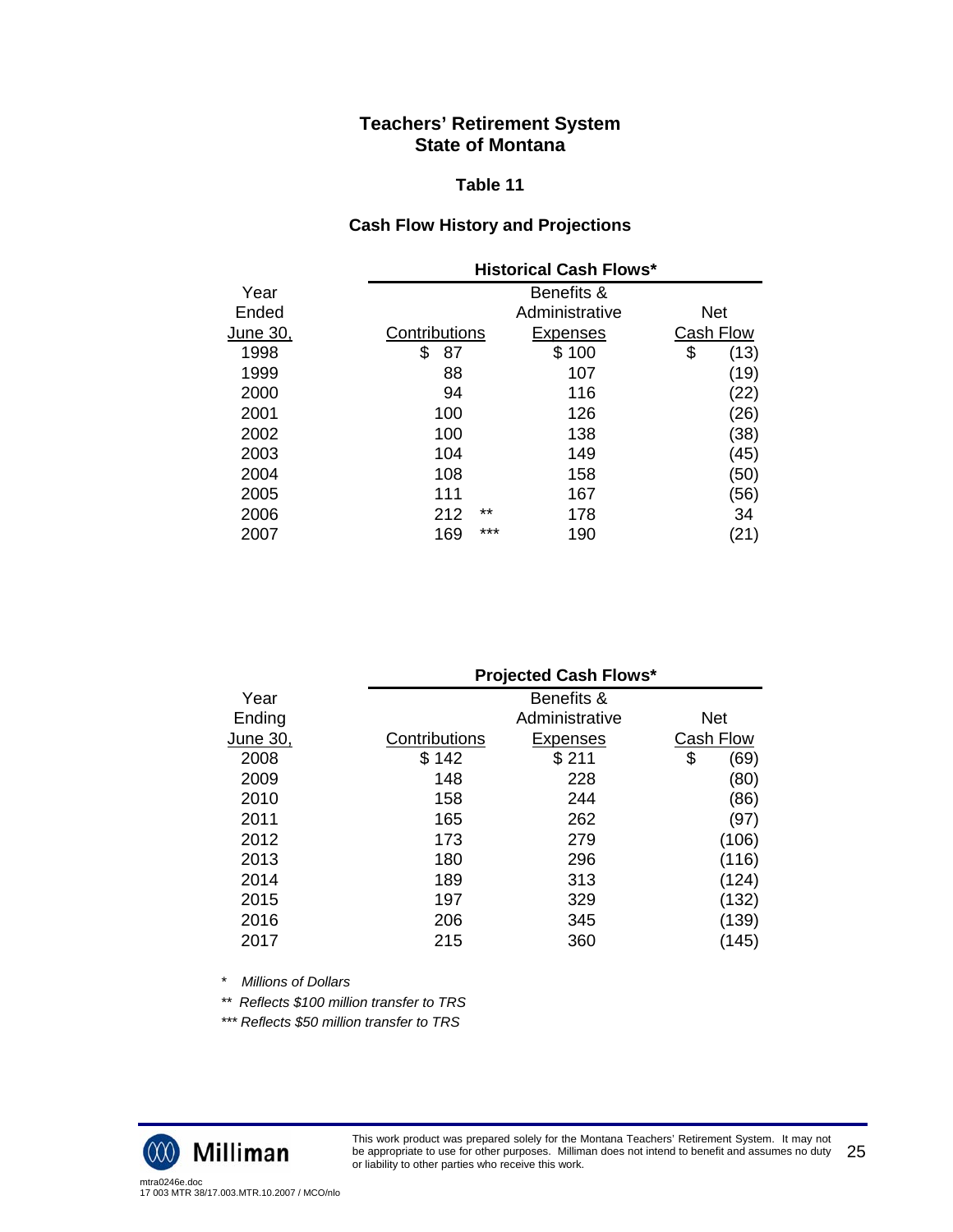## **Section 7**

## **Actuarial Gains or Losses**

An analysis of actuarial gains or losses is performed in conjunction with all regularly scheduled valuations.

The results of our analysis of the financial experience of the System in the two most recent regular actuarial valuations are presented in Table 12. Each gain or loss shown represents our estimate of how much the given type of experience caused the Unfunded Actuarial Accrued Liability or Funding Reserve to change in the period since the previous actuarial valuation.

Gains and losses shown due to demographic sources are approximate. Demographic experience is analyzed in greater detail in our periodic assumption studies.

Non-recurring gains and losses result from changes in the actuarial assumptions and benefit improvements.

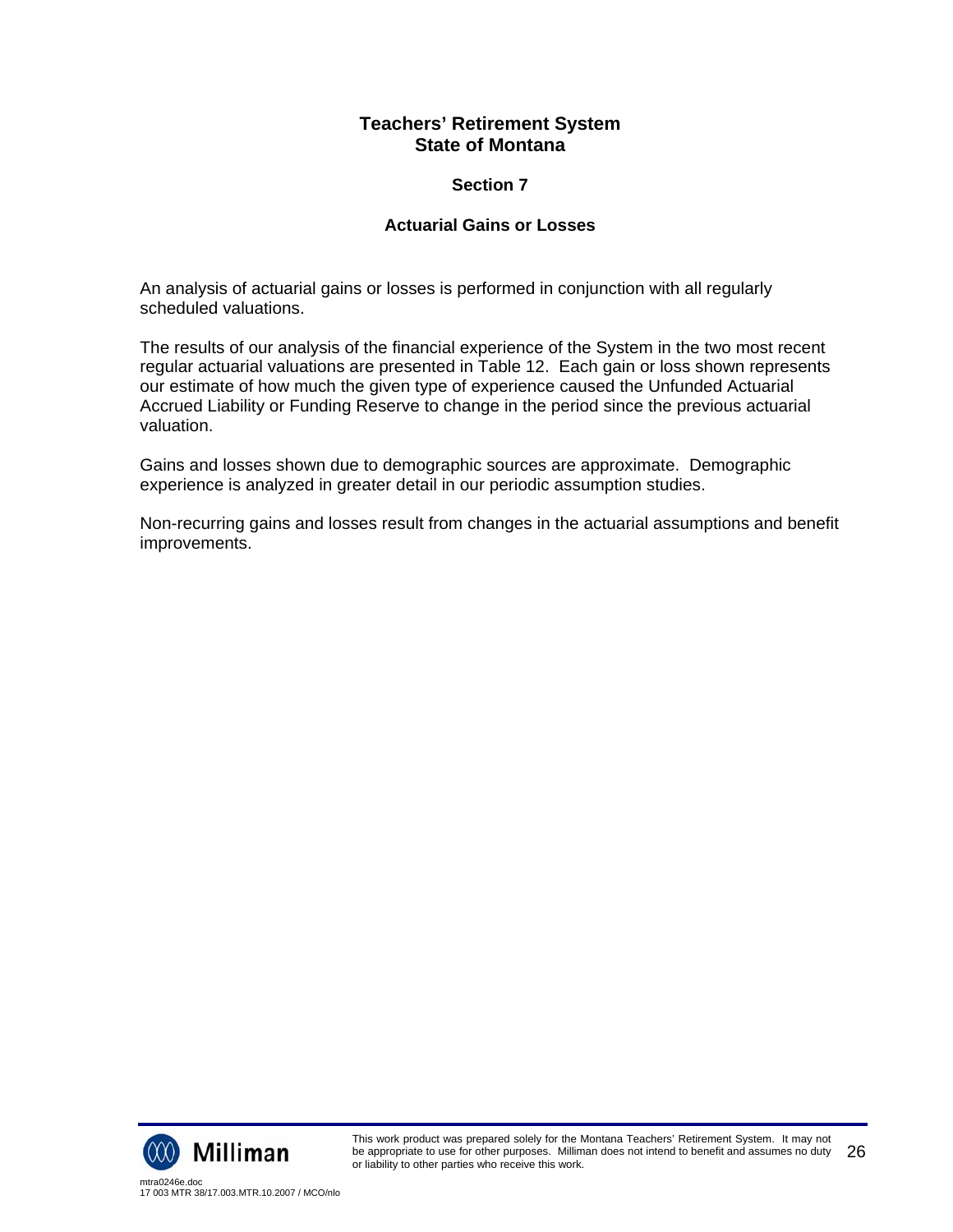## **Table 12**

# **Analysis of Actuarial Gains or Losses\* (Dollar Amounts in Millions)**

|                                                                                                                                  |             | <b>UAAL (Gain)/Loss</b> |
|----------------------------------------------------------------------------------------------------------------------------------|-------------|-------------------------|
|                                                                                                                                  | 2006 - 2007 | 2005 - 2006             |
| <b>Investment Income.</b><br>Investment income was (greater) less than expected.<br>Based on actuarial value of assets.          | (\$67.7)    | (\$17.9)                |
| Pay Increases.<br>Pay increases were (less) greater than expected.                                                               | 2.5         | (1.3)                   |
| Age & Service Retirements.<br>Members retired at (older) younger ages or with (less)<br>greater final average pay than expected. | (0.9)       | (4.1)                   |
| <b>Disability Retirements.</b><br>Disability claims were (less) greater than expected.                                           | 0.2         | 0.3                     |
| <b>Death-in-Service Benefits.</b><br>Survivor claims were (less) greater than expected.                                          | (1.0)       | (0.2)                   |
| <b>Withdrawal From Employment.</b><br>(More) less reserves were released by withdrawals<br>than expected.                        | 7.2         | 6.5                     |
| <b>Death After Retirement.</b><br>Retirees (died younger) lived longer than expected.                                            | 0.5         | (6.2)                   |
| Other.<br>Miscellaneous (gains) and losses resulting from data<br>adjustments.                                                   | (1.6)       | 17.6                    |
| <b>Total (Gain) or Loss During Period From Financial</b><br><b>Experience.</b>                                                   | \$(60.8)    | \$ (5.3)                |
| <b>Non-Recurring Items.</b><br>Changes in actuarial assumptions caused a (gain)<br>loss.                                         | 0.0         | 24.0                    |
| Changes in benefits caused a (gain) loss.                                                                                        | 0.0         | 0.0                     |
| <b>Composite (Gain) Loss During Period.</b>                                                                                      | \$(60.8)    | \$18.7                  |

 *\* Effects related to gains are shown in parentheses. Numerical results are expressed as a (decrease) increase in the Unfunded Actuarial Accrued Liability (UAAL). Gains decrease the UAAL and losses increase the UAAL.*

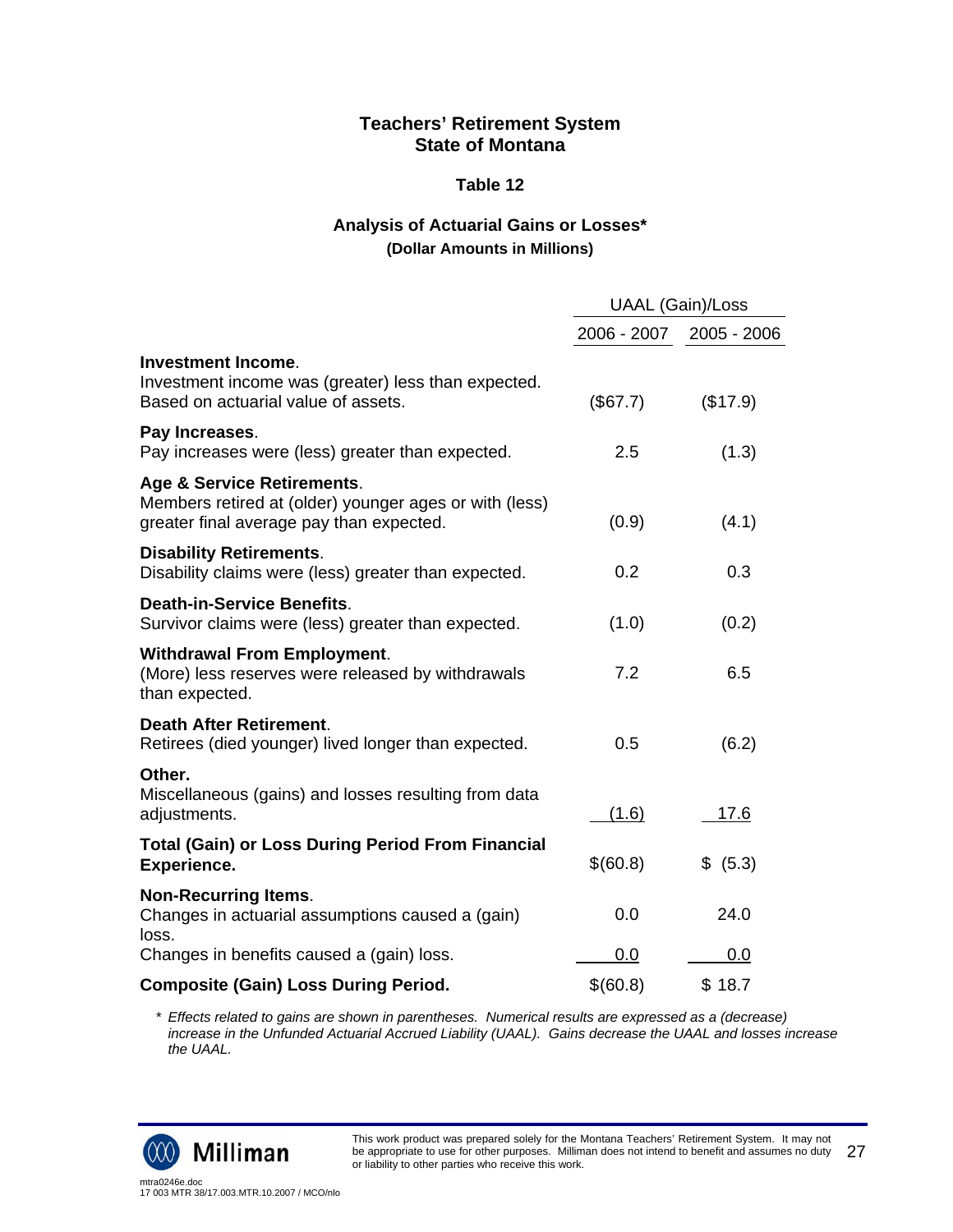## **Appendix A**

## **Actuarial Procedures and Assumptions**

The actuarial assumptions used in this valuation have not been changed since the July 1, 2006 Actuarial Valuation. However, a new asset valuation method was adopted for the July 1, 2007 valuation. The Board most recently adopted new mortality assumptions at the May 19, 2006 Retirement Board Meeting. Active demographic assumptions were reviewed in the 2002 Investigation of Experience Study. Economic assumptions were reviewed in the 2004 Investigation of Experience Study.

Tables A-3 through A-6 give rates of decrement for service retirement, disablement, mortality, and other terminations of employment. These rates of decrement are referred to in actuarial literature as the absolute rate of decrement. Table A-7 shows the assumed probability of retaining membership in the System among members terminating with five or more years of service.

## **Actuarial Cost Method**

The actuarial valuation was prepared using the entry age actuarial cost method. Under this method, the actuarial present value of the projected benefits of each individual included in the valuation is allocated as a level percentage of the individual's projected compensation between entry age and assumed exit. The portion of this actuarial present value allocated to a valuation year is called the normal cost. The normal cost was first calculated for each individual member. The normal cost rate is defined to equal the total of the individual normal costs, divided by the total pay rate.

The portion of this actuarial present value not provided for at a valuation date by the sum of (a) the actuarial value of the assets and (b) the actuarial present value of future normal costs is called the unfunded actuarial accrued liability (UAAL). The UAAL is amortized as a level percentage of the projected salaries of present and future members of the System.

## **Records and Data**

The data used in the valuation consist of financial information; records of age, sex, service, salary, contribution rates, and account balances of contributing members; and records of age, sex, and amount of benefit for retired members and beneficiaries. All of the data were supplied by the System and are accepted for valuation purposes without audit.

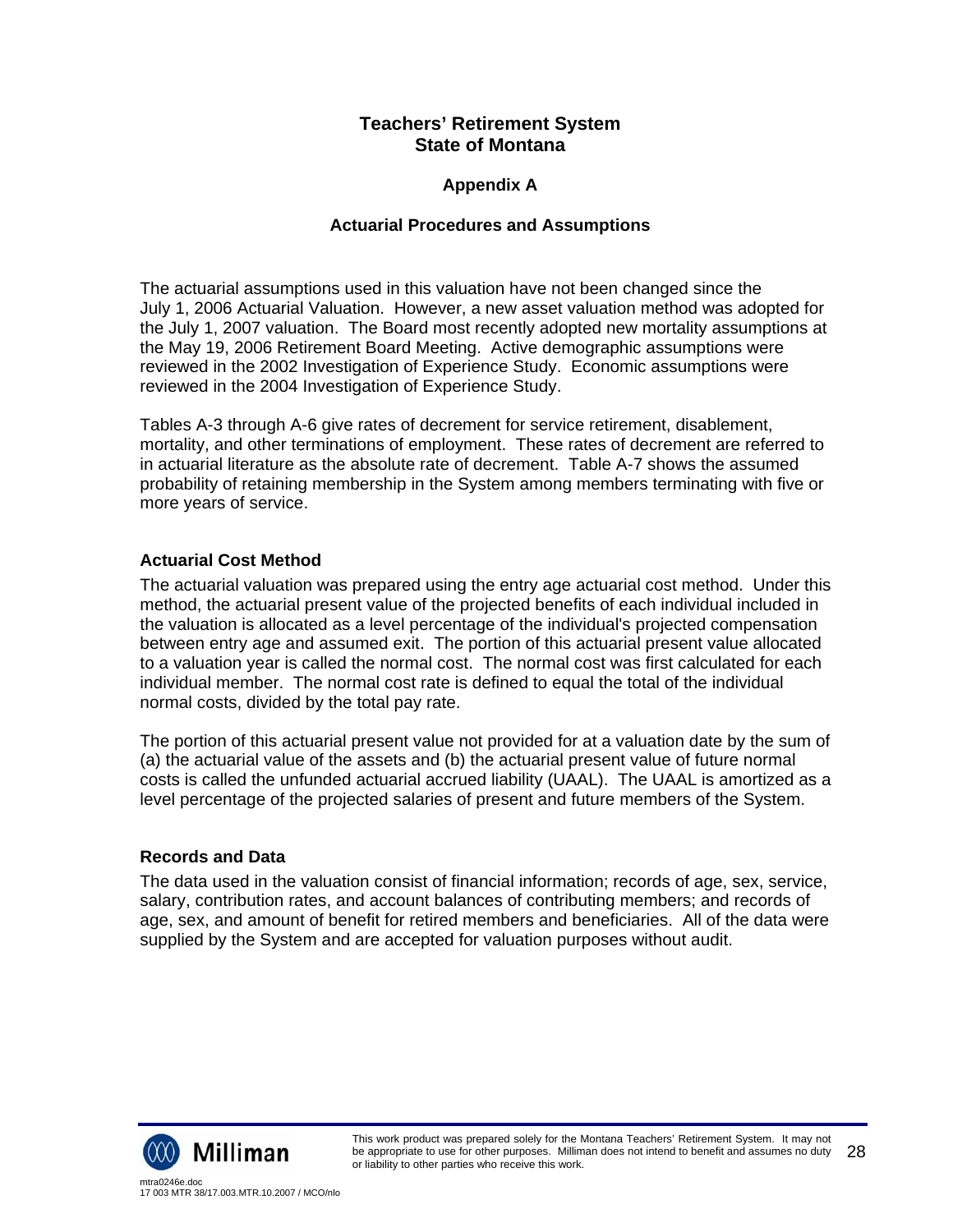### **Replacement of Terminated Members**

The ages at entry and distribution by sex of future members are assumed to average the same as those of the present members they replace. If the number of active members should increase, it is further assumed that the average entry age of the larger group will be the same, from an actuarial standpoint, as that of the present group. Under these assumptions, the normal cost rates for active members will not vary with the termination of present members.

## **Employer Contributions**

At the time of this valuation, the total employer contribution rate for normal costs and amortization of the UAAL was 9.58% of members' salaries. The employer contribution rate will increase to 9.96% at July 1, 2009. In accordance with MCA 19-20-604, the employer contribution rate will be reduced by 0.11% when the amortization period of the System's UAAL is 10 years or less according to the System's latest actuarial valuation.

## **Administrative and Investment Expenses**

The administrative and investment expenses of the System are assumed to be funded by investment earnings in excess of 7.75% per year.

#### **Valuation of Assets - Actuarial Basis**

The actuarial asset valuation method spreads asset gains and losses over four years. The expected return is determined each year based on the beginning of year market value and actual cash flows during the year. Any difference between the expected market value return and the actual market value return is recognized evenly over a period of four years. The gains and losses are measured starting with the year ended June 30, 2007. (Adopted effective July 1, 2007.)

## **Investment Earnings**

The annual rate of investment earnings of the assets of the System is assumed to be 7.75% per year, compounded annually. (Adopted effective July 1, 2004)

#### **Interest on Member Contributions**

Interest on member contributions is assumed to accrue at a rate of 5% per annum, compounded annually. This assumption was set as of July 1, 2004.

#### **Postretirement Benefit Increases**

On January 1 of each year, the retirement allowance payable must be increased by 1.5% if the retiree's most recent retirement effective date is at least 36 months prior to January 1 of the year in which the adjustment is to be made.

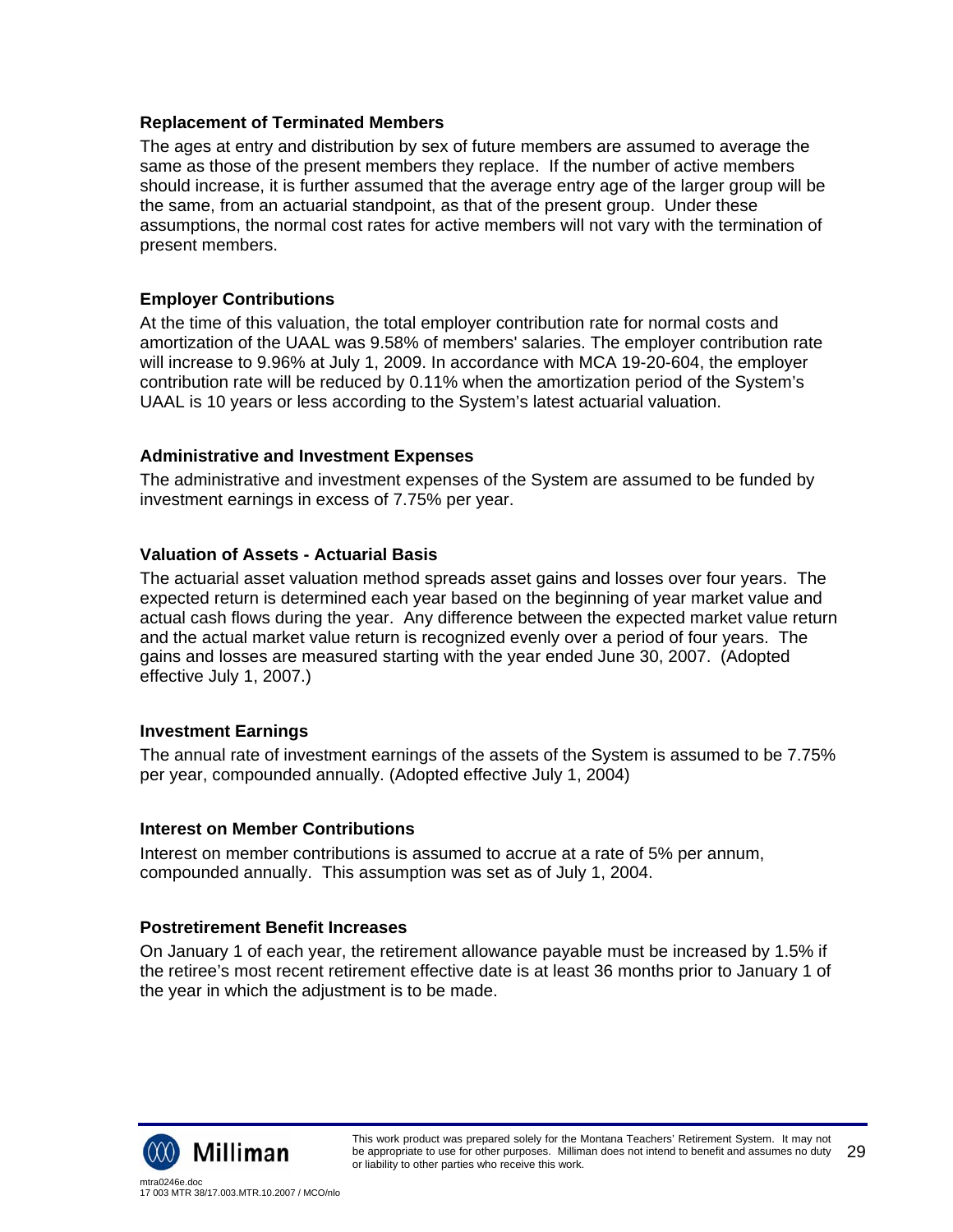### **Future Salaries**

The rates of annual salary increase assumed for the purpose of the valuation are illustrated in Table A-2. In addition to increases in salary due to merit and longevity, this scale includes an assumed 4.5% annual rate of increase in the general wage level of the membership. The merit and longevity increases for the MUS members did not show a pattern of increasing or decreasing with service at the time of our most recent study. Therefore, the MUS members have a flat 1% merit and longevity assumption. The general wage increase assumption was adopted July 1, 2004 and the merit and longevity scales were adopted July 1, 2002.

Montana University System (MUS) members are assumed to have a 0.63% higher average final compensation to account for the larger than average annual compensation increases observed in the years immediately preceding retirement.

## **Service Retirement**

Table A-3 shows the annual assumed rates of retirement among members eligible for service retirement. Separate rates are used when a member is eligible for reduced benefits, for the first year a member is eligible for full benefits, and for the years following the first year a member is eligible for full benefits. The rates for General Members were adopted July 1, 2002. The rates for University Members were adopted July 1, 2002.

#### **Disablement**

The rates of disablement used in this valuation are illustrated in Table A-4. The rates for General Members were adopted July 1, 2002. The rates for University Members were adopted July 1, 1996.

## **Mortality**

The mortality rates used in this valuation are illustrated in Table A-5. A written description of each table used is included in Table A-1. These rates were adopted July 1, 2006.

## **Other Terminations of Employment**

The rates of assumed future withdrawal from active service for reasons other than death, disability or retirement are shown for representative ages in Table A-6. These rates were adopted July 1, 2002.

## **Benefits for Terminating Members**

Members terminating with less than five years of service are assumed to request an immediate withdrawal of their contributions with interest. Table A-7 shows the assumed probability of retaining membership in the System among members terminating with five or more years of service. These rates were adopted July 1, 2002.

We estimated the present value of future benefits for terminated vested members based on the greater of the present value of their deferred benefit or their available contribution account.

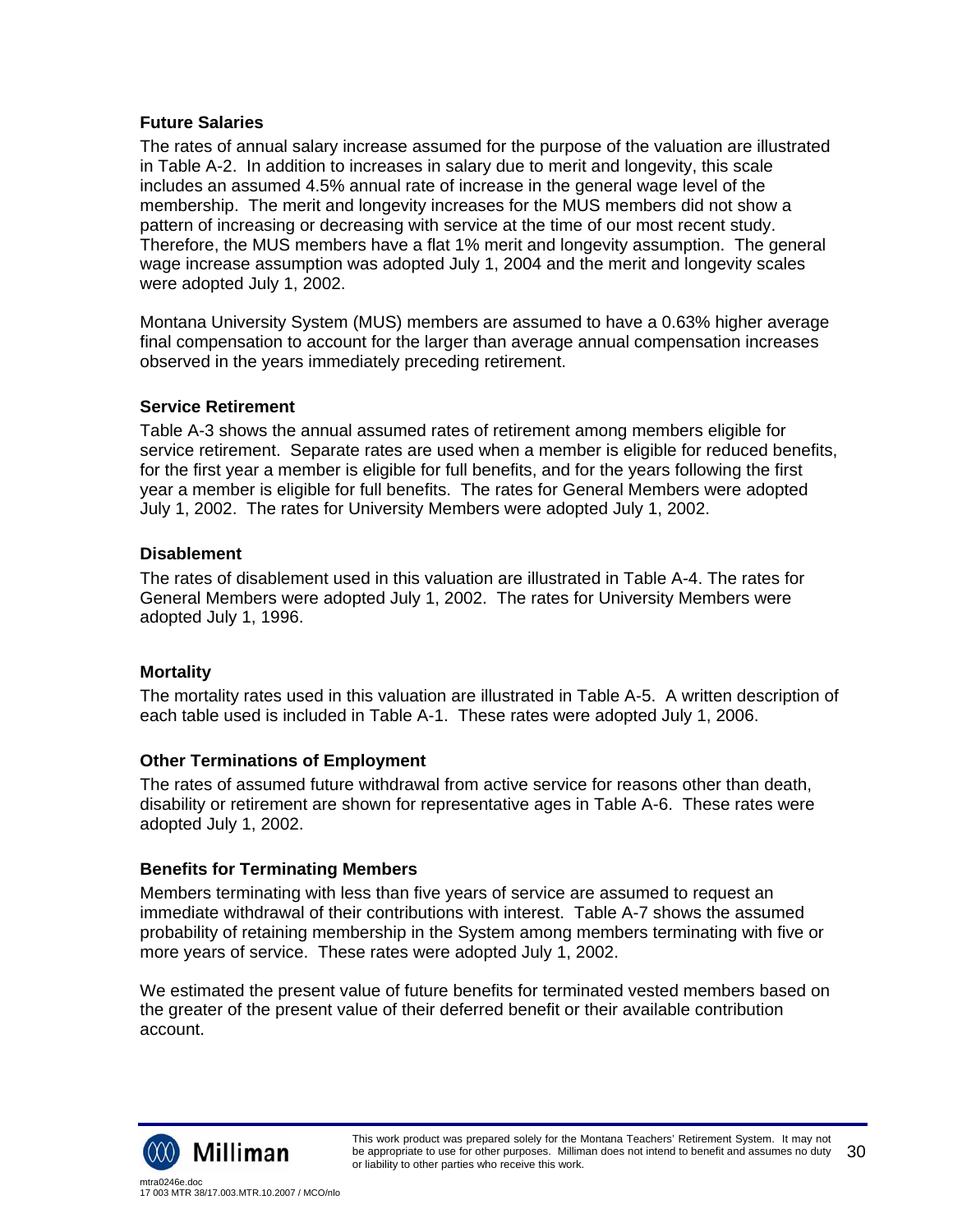## **Part-Time Employees**

The valuation data for active members identify part-time members, but give no indication as to the number of hours worked. As done in the past, we imputed a "part-time percentage" by comparing the pay received with their annual equivalent full-time salary. Their accumulated service was divided by this percentage to reflect their full benefit. Part-time members earning less than \$1,000 during the last year were valued at their current member contribution balance.

## **Optional Retirement Program**

The total contribution received for the fiscal year ending June 30, 2007 was \$6,103,160. Based on a contribution rate of 4.04%, we assumed the total ORP payroll for the fiscal year to be \$151,068,317 (\$6,103,160 divided by 4.04%).

Effective for fiscal years after June 30, 2007 until June 30, 2033, the Optional Retirement Program contribution rate is 4.72%, as described in House Bill No. 63.

## **Buybacks, Purchase of Service, and Military Service**

The active liabilities and normal cost were increased to 100.5% of their original value to fund this additional service based on a study of the System's experience for the five calendar years 1995 through 1999. Effective July 1, 2000.

## **Probability of Marriage**

If death occurs in active status, all members are assumed to have an eligible surviving spouse and two children. The spouse is assumed to be the same age as the member.

## **Records with no Birth Date**

New records with no birth date are assumed to be 25 years old. Records that are not new and have no birth date used the same birth date as the prior year's valuation.

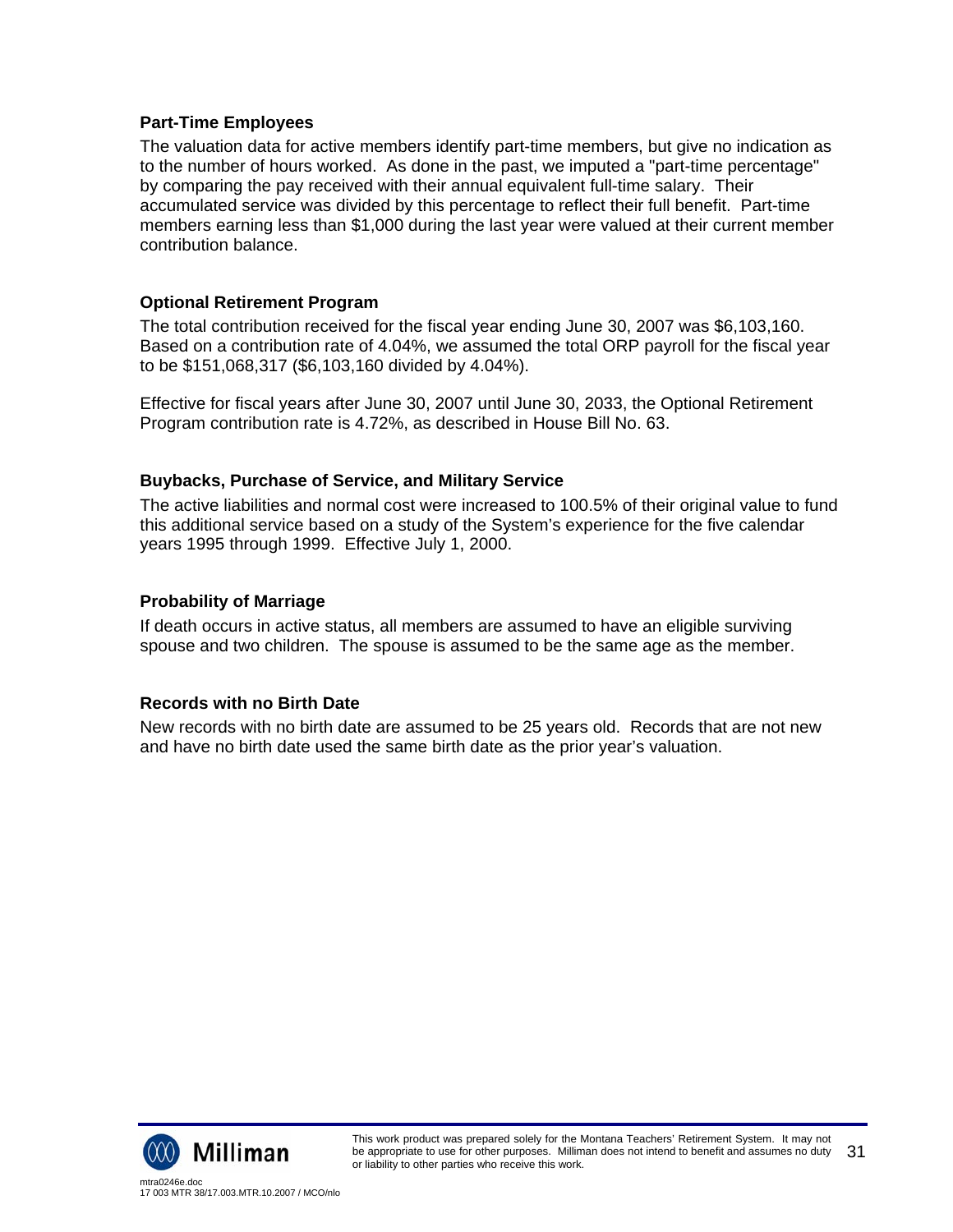## **Table A-1**

## **Summary of Valuation Assumptions**

**(July 1, 2007)** 

| I. | Economic assumptions |
|----|----------------------|
|----|----------------------|

|     | А. | General wage increases* (Adopted July 1, 2004)                                                                                                                          | 4.50%     |
|-----|----|-------------------------------------------------------------------------------------------------------------------------------------------------------------------------|-----------|
|     | В. | Investment return (Adopted July 1, 2004)                                                                                                                                | 7.75%     |
|     | C. | Price Inflation Assumption (Adopted July 1, 2004)                                                                                                                       | 3.50%     |
|     | D. | Growth in membership                                                                                                                                                    | 0.00%     |
|     | E. | Postretirement benefit increases<br>(Starting three years after retirement)                                                                                             | 1.50%     |
|     | F. | Interest on member accounts (Adopted July 1, 2004)                                                                                                                      | 5.00%     |
| ΙΙ. |    | Demographic assumptions                                                                                                                                                 |           |
|     | А. | Individual salary increase due to promotion and longevity<br>(General Member assumptions adopted July 1, 2002)<br>(University Member assumptions adopted July 1, 2000)  | Table A-2 |
|     | В. | Retirement<br>(adopted July 1, 2002)                                                                                                                                    | Table A-3 |
|     | С. | Disablement (adopted July 1, 2002)<br>(General Member assumptions adopted July 1, 2002)<br>(University Member assumptions adopted July 1, 1996)                         | Table A-4 |
|     | D. | Mortality among contributing members, service retired<br>members, and beneficiaries                                                                                     | Table A-5 |
|     |    | For Males: RP 2000 Combined Mortality Table for Males, set<br>back 3 years, with mortality improvements projected by Scale<br>AA to 2008 (adopted July 1, 2006).        |           |
|     |    | For Females: RP 2000 Combined Mortality Table for Females,<br>set back 2 years, with mortality improvements projected by<br>Scale AA to 2008 (adopted July 1, 2006).    |           |
|     | Ε. | Mortality among disabled members                                                                                                                                        | Table A-5 |
|     |    | For Males: RP 2000 Disabled Mortality Table for Males, set<br>back 3 years, with mortality improvements projected by Scale<br>AA to 2008 (adopted July 1, 2006).        |           |
|     |    | For Females: RP 2000 Disabled Mortality Table for Females,<br>set forward 3 years, with mortality improvements projected by<br>Scale AA to 2008 (adopted July 1, 2006). |           |
|     | F. | Other terminations of employment (adopted July 1, 2002)                                                                                                                 | Table A-6 |
|     | G. | Probability of retaining membership in the System upon vested<br>termination (adopted July 1, 2002)                                                                     | Table A-7 |

*\* Montana University System (MUS) members are assumed to have a 0.63% higher average final compensation to account for the larger than average annual compensation increases observed in the years immediately preceding retirement.* 



This work product was prepared solely for the Montana Teachers' Retirement System. It may not be appropriate to use for other purposes. Milliman does not intend to benefit and assumes no duty or liability to other parties who receive this work. 32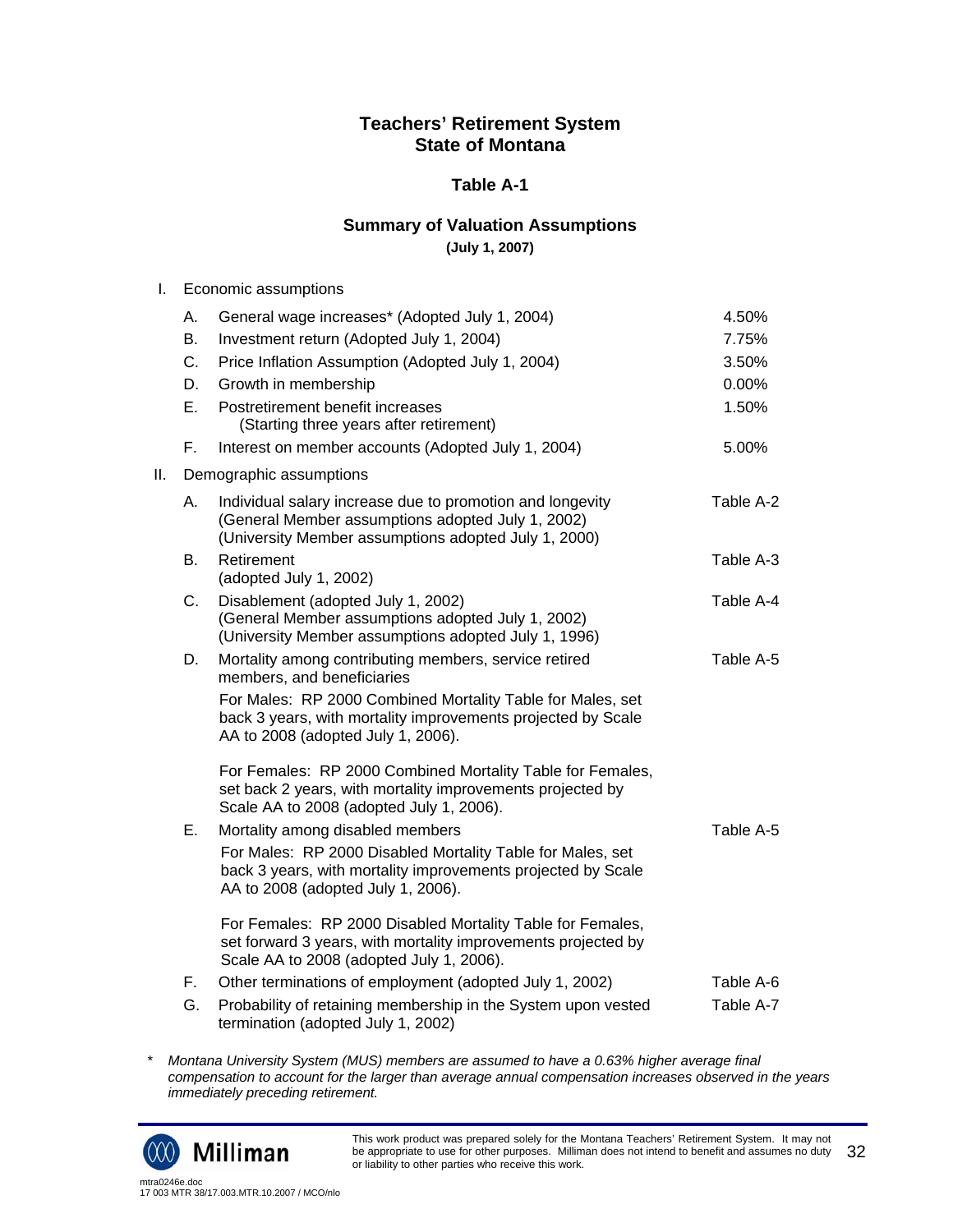### **Table A-2**

## **Future Salaries**

|                     |                                    | General                     |                                 |                                    | University                  |                                 |
|---------------------|------------------------------------|-----------------------------|---------------------------------|------------------------------------|-----------------------------|---------------------------------|
|                     | Members                            |                             | <b>Members</b>                  |                                    |                             |                                 |
| Years of<br>Service | Individual<br>Merit &<br>Longevity | General<br>Wage<br>Increase | <b>Total Salary</b><br>Increase | Individual<br>Merit &<br>Longevity | General<br>Wage<br>Increase | <b>Total Salary</b><br>Increase |
| 1                   | 4.51%                              | 4.50%                       | 9.01%                           | 1.00%                              | 4.50%                       | 5.50%                           |
| $\overline{c}$      | 4.09                               | 4.50                        | 8.59                            | 1.00                               | 4.50                        | 5.50                            |
| 3                   | 3.46                               | 4.50                        | 7.96                            | 1.00                               | 4.50                        | 5.50                            |
| 4                   | 2.94                               | 4.50                        | 7.44                            | 1.00                               | 4.50                        | 5.50                            |
| 5                   | 2.52                               | 4.50                        | 7.02                            | 1.00                               | 4.50                        | 5.50                            |
| 6                   | 2.21                               | 4.50                        | 6.71                            | 1.00                               | 4.50                        | 5.50                            |
| $\overline{7}$      | 1.89                               | 4.50                        | 6.39                            | 1.00                               | 4.50                        | 5.50                            |
| 8                   | 1.68                               | 4.50                        | 6.18                            | 1.00                               | 4.50                        | 5.50                            |
| 9                   | 1.47                               | 4.50                        | 5.97                            | 1.00                               | 4.50                        | 5.50                            |
| 10                  | 1.31                               | 4.50                        | 5.81                            | 1.00                               | 4.50                        | 5.50                            |
| 11                  | 1.16                               | 4.50                        | 5.66                            | 1.00                               | 4.50                        | 5.50                            |
| 12                  | 1.00                               | 4.50                        | 5.50                            | 1.00                               | 4.50                        | 5.50                            |
| 13                  | 0.84                               | 4.50                        | 5.34                            | 1.00                               | 4.50                        | 5.50                            |
| 14                  | 0.68                               | 4.50                        | 5.18                            | 1.00                               | 4.50                        | 5.50                            |
| 15                  | 0.58                               | 4.50                        | 5.08                            | 1.00                               | 4.50                        | 5.50                            |
| 16                  | 0.47                               | 4.50                        | 4.97                            | 1.00                               | 4.50                        | 5.50                            |
| 17                  | 0.37                               | 4.50                        | 4.87                            | 1.00                               | 4.50                        | 5.50                            |
| 18                  | 0.26                               | 4.50                        | 4.76                            | 1.00                               | 4.50                        | 5.50                            |
| 19                  | 0.21                               | 4.50                        | 4.71                            | 1.00                               | 4.50                        | 5.50                            |
| 20                  | 0.16                               | 4.50                        | 4.66                            | 1.00                               | 4.50                        | 5.50                            |
| 21                  | 0.11                               | 4.50                        | 4.61                            | 1.00                               | 4.50                        | 5.50                            |
| 22 & Up             | 0.00                               | 4.50                        | 4.50                            | 1.00                               | 4.50                        | 5.50                            |

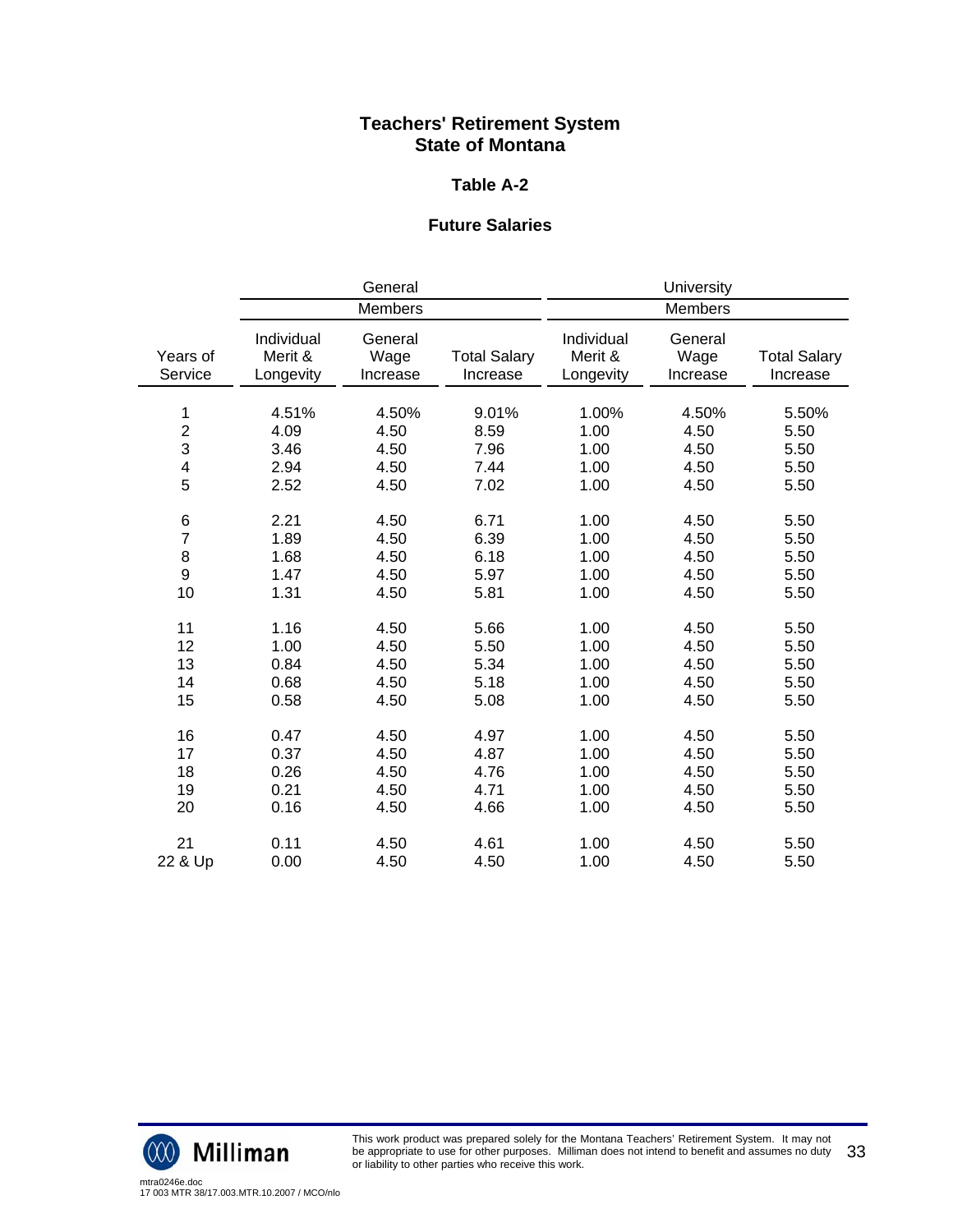### **Table A-3**

## **Retirement Annual Rates**

|                            |                                            | <b>General Members</b>                                    |                                      |                                               | <b>University Members</b>                                 |                                      |
|----------------------------|--------------------------------------------|-----------------------------------------------------------|--------------------------------------|-----------------------------------------------|-----------------------------------------------------------|--------------------------------------|
| Age                        | Eligible for<br>Reduced<br><b>Benefits</b> | <b>First Year</b><br>Eligible for<br><b>Full Benefits</b> | Thereafter                           | Eligible<br>for<br>Reduced<br><b>Benefits</b> | <b>First Year</b><br>Eligible for<br><b>Full Benefits</b> | Thereafter                           |
| 45<br>46<br>47<br>48<br>49 | $\star$                                    | 18.0%<br>18.0<br>12.5<br>12.5<br>12.5                     | 9.5%<br>9.5<br>9.5<br>9.5<br>9.5     | $\star$                                       | 5.0%<br>5.0<br>5.0<br>5.0<br>5.0                          | 4.9%<br>4.9<br>4.9<br>4.9<br>4.9     |
| 50<br>51<br>52<br>53<br>54 | 4.0%<br>4.0<br>4.5<br>4.5<br>5.0           | 12.5<br>16.0<br>16.0<br>16.0<br>16.0                      | 9.5<br>9.5<br>9.5<br>9.5<br>9.5      | 1.9%<br>2.2<br>2.5<br>2.8<br>3.1              | 8.0<br>8.0<br>8.0<br>8.0<br>12.0                          | 4.9<br>4.9<br>6.0<br>6.0<br>6.0      |
| 55<br>56<br>57<br>58<br>59 | 5.5<br>6.0<br>6.5<br>6.5<br>7.0            | 22.0<br>22.0<br>22.0<br>22.0<br>22.0                      | 14.0<br>14.0<br>14.0<br>15.0<br>18.0 | 3.4<br>3.7<br>4.0<br>4.3<br>4.7               | 15.0<br>15.0<br>15.0<br>15.0<br>15.0                      | 6.0<br>6.0<br>7.0<br>7.0<br>9.0      |
| 60<br>61<br>62<br>63<br>64 | $\star$                                    | 22.0<br>22.0<br>27.0<br>22.0<br>25.0                      | 22.0<br>22.0<br>27.0<br>22.0<br>25.0 | $\star$                                       | 19.0<br>19.0<br>24.0<br>14.0<br>20.0                      | 10.0<br>14.0<br>24.0<br>14.0<br>20.0 |
| 65<br>66<br>67<br>68<br>69 |                                            | 35.0<br>30.0<br>24.0<br>22.0<br>22.0                      | 35.0<br>30.0<br>24.0<br>22.0<br>22.0 |                                               | 33.0<br>23.0<br>23.0<br>23.0<br>23.0                      | 33.0<br>23.0<br>23.0<br>23.0<br>23.0 |
| 70                         |                                            | $***$                                                     | $***$                                |                                               | $***$                                                     | $***$                                |

 *\* All benefits are unreduced after attaining age 60. Reduced benefits are not available before age 50.* 

*\*\* Immediate retirement is assumed at age 70 or over.* 

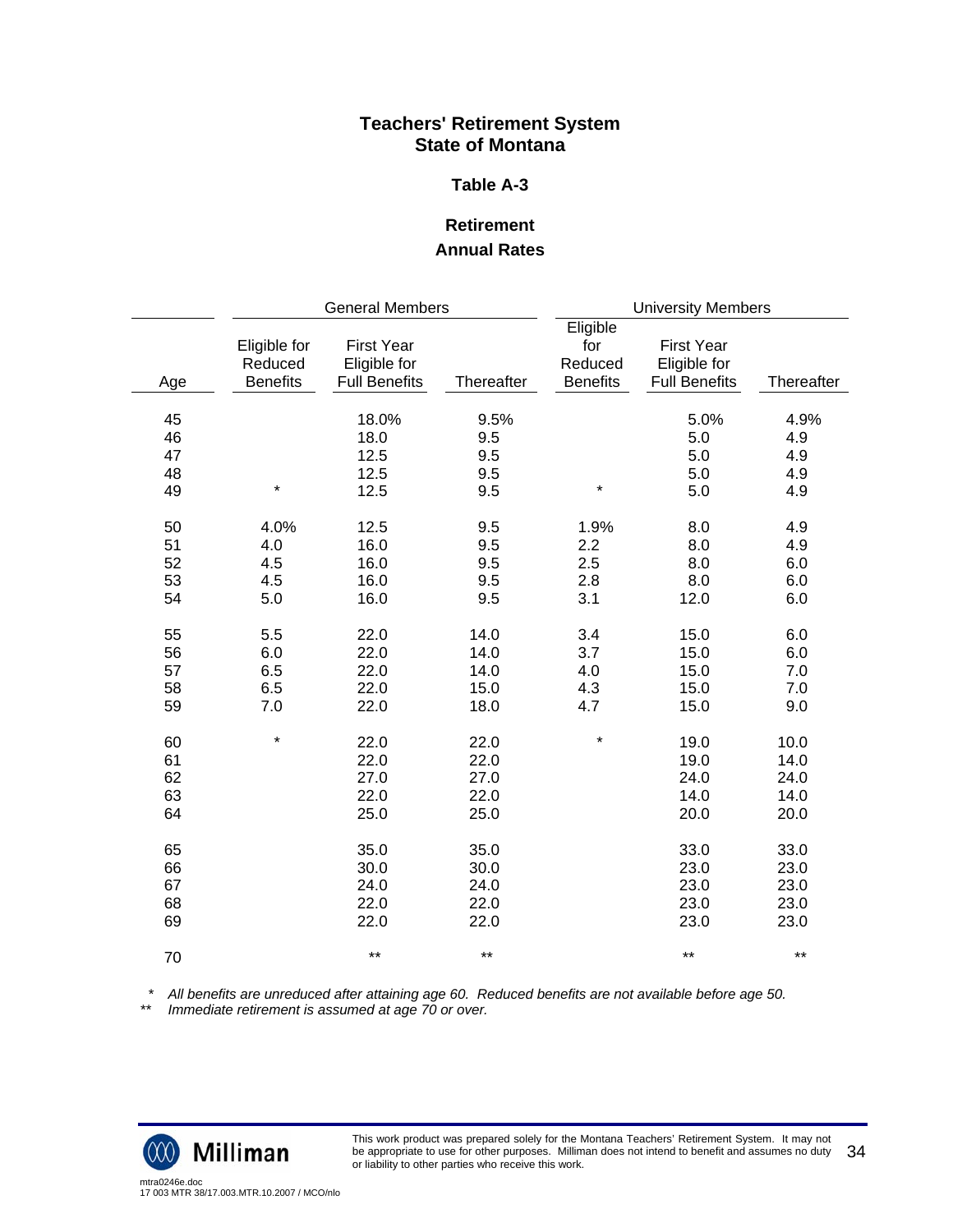### **Table A-4**

# **Disablement Annual Rates**

| Age | <b>General Members</b> | <b>University Members</b> |
|-----|------------------------|---------------------------|
|     |                        |                           |
| 25  | .010%                  | .003%                     |
| 30  | .010                   | .006                      |
| 35  | .020                   | .012                      |
| 40  | .040                   | .021                      |
|     |                        |                           |
| 45  | .080                   | .036                      |
| 50  | .130                   | .055                      |
| 55  | .180                   | .083                      |
| 60  | .260                   | .126                      |

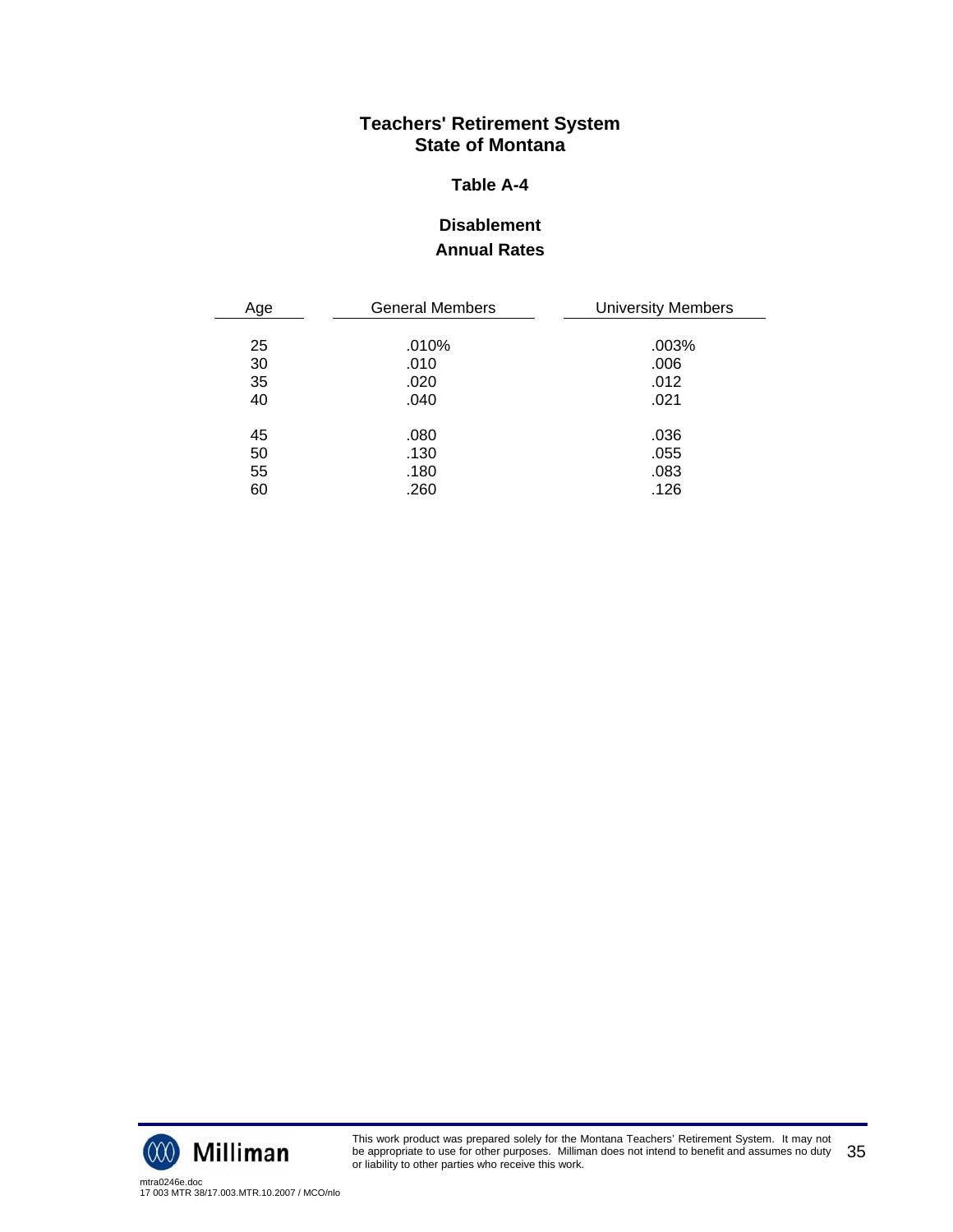## **Table A-5**

# **Mortality Annual Rates**

#### Contributing Members, Service Retired Members and Beneficiaries

|     |      | INGUIGU IVIGHIDGIS AHU DEHGIIGILGS |       |                  |
|-----|------|------------------------------------|-------|------------------|
|     |      |                                    |       | Disabled Members |
| Age | Men  | Women                              | Men   | Women            |
| 25  | .03% | .02%                               | 1.97% | .68%             |
| 30  | .04  | .02                                | 2.17  | .69              |
| 35  | .05  | .04                                | 2.17  | .67              |
| 40  | .09  | .05                                | 2.17  | .66              |
| 45  | .11  | .08                                | 2.08  | .85              |
| 50  | .15  | .12                                | 2.23  | 1.31             |
| 55  | .23  | .20                                | 2.69  | 1.89             |
| 60  | .41  | .38                                | 3.32  | 2.43             |
| 65  | .78  | .73                                | 3.99  | 3.19             |
| 70  | 1.45 | 1.29                               | 4.90  | 4.33             |
| 75  | 2.42 | 2.17                               | 6.15  | 6.01             |
| 80  | 4.22 | 3.55                               | 8.30  | 8.30             |
| 85  | 7.55 | 5.91                               | 11.43 | 11.86            |
|     |      |                                    |       |                  |

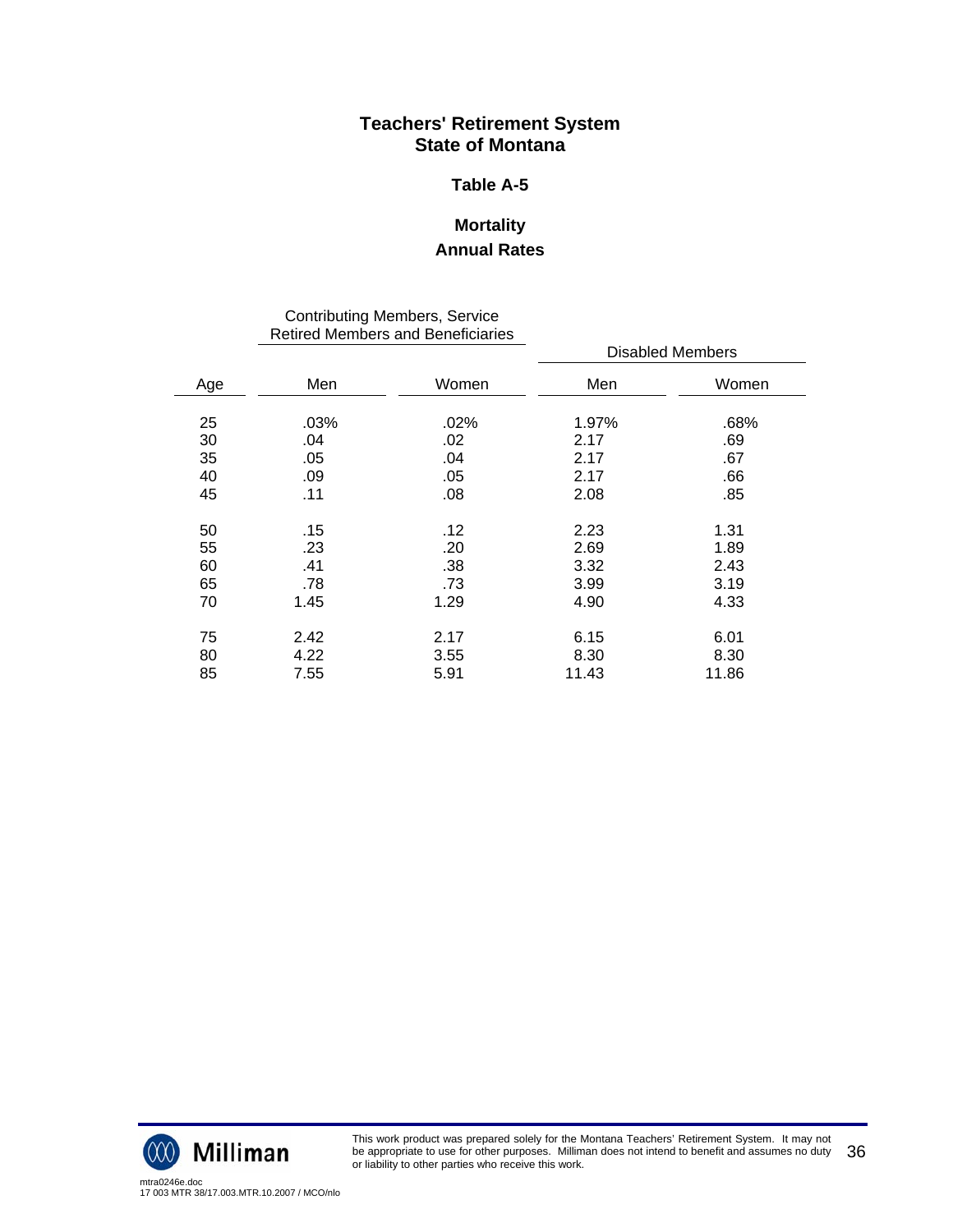#### **Table A-6**

## **Other Terminations of Employment Among Members Not Eligible to Retire Annual Rates**

| Years of<br>Service     | General<br>Members | University<br><b>Members</b> |
|-------------------------|--------------------|------------------------------|
|                         |                    |                              |
| 1                       | 30.0%              | 33.0%                        |
| $\overline{\mathbf{c}}$ | 16.0               | 17.0                         |
| 3                       | 11.0               | 13.0                         |
| 4                       | 9.0                | 11.0                         |
| 5                       | 8.0                | 9.0                          |
| 6                       | 7.7                | 8.3                          |
| $\overline{7}$          | 7.3                | 7.7                          |
| 8                       | 7.0                | 7.0                          |
| 9                       | 6.6                | 6.6                          |
| 10                      | 6.2                | 6.2                          |
| 11                      | 5.8                | 5.8                          |
| 12                      | 5.4                | 5.4                          |
| 13                      | 5.0                | 5.0                          |
| 14                      | 4.6                | 4.6                          |
| 15                      | 4.2                | 4.2                          |
|                         |                    |                              |
| 16                      | 3.8                | 3.8                          |
| 17                      | 3.4                | 3.4                          |
| 18 and up               | 3.0                | 3.0                          |



This work product was prepared solely for the Montana Teachers' Retirement System. It may not be appropriate to use for other purposes. Milliman does not intend to benefit and assumes no duty or liability to other parties who receive this work. 37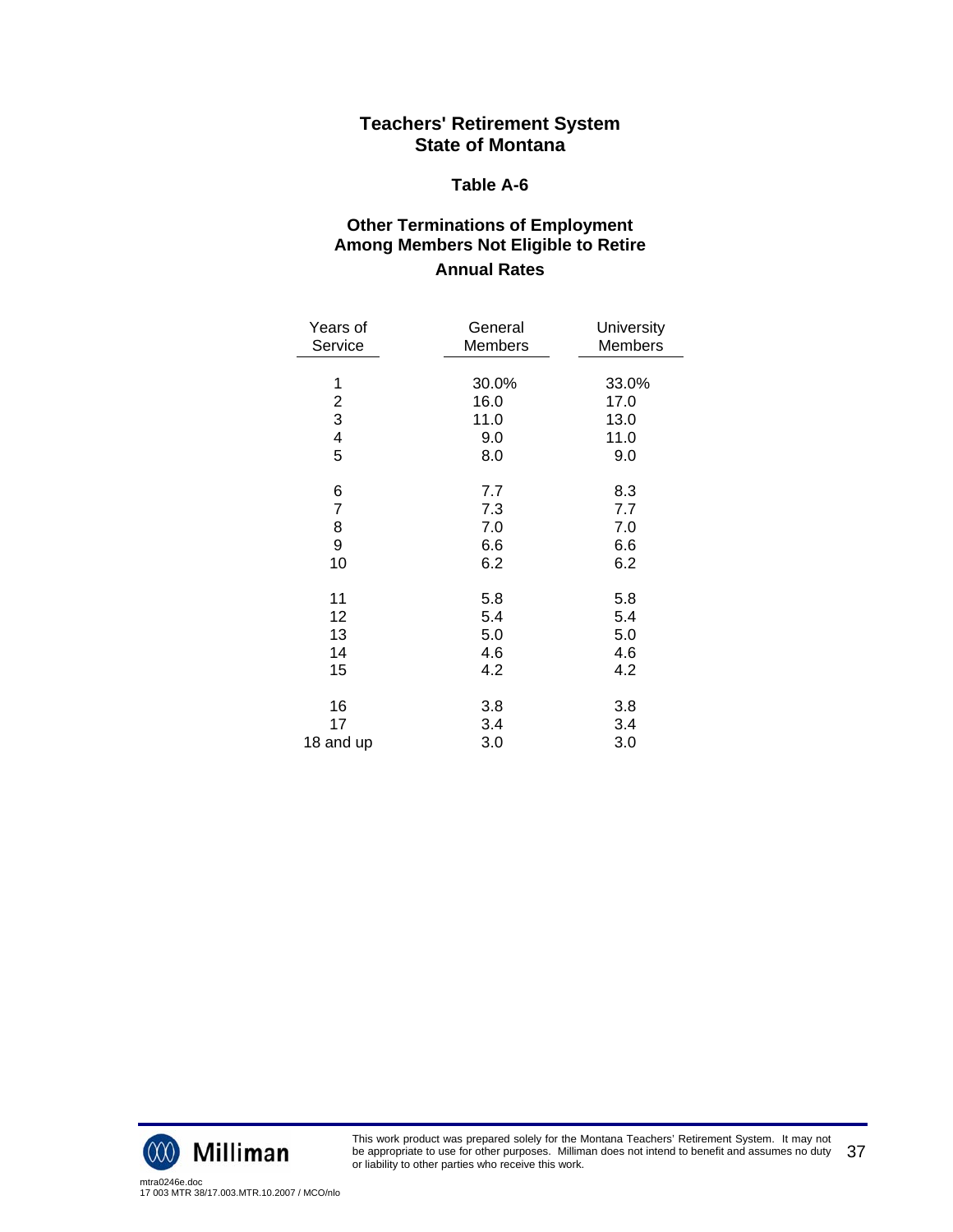## **Table A-7**

## **Probability of Retaining Membership in the System Upon Vested Termination**

| Age | Probability of<br><b>Retaining Membership</b> |
|-----|-----------------------------------------------|
|     |                                               |
| 25  | 54%                                           |
| 30  | 54                                            |
| 35  | 58                                            |
| 40  | 58                                            |
| 45  | 60                                            |
|     |                                               |
| 50  | 70                                            |
| 55  | 75                                            |

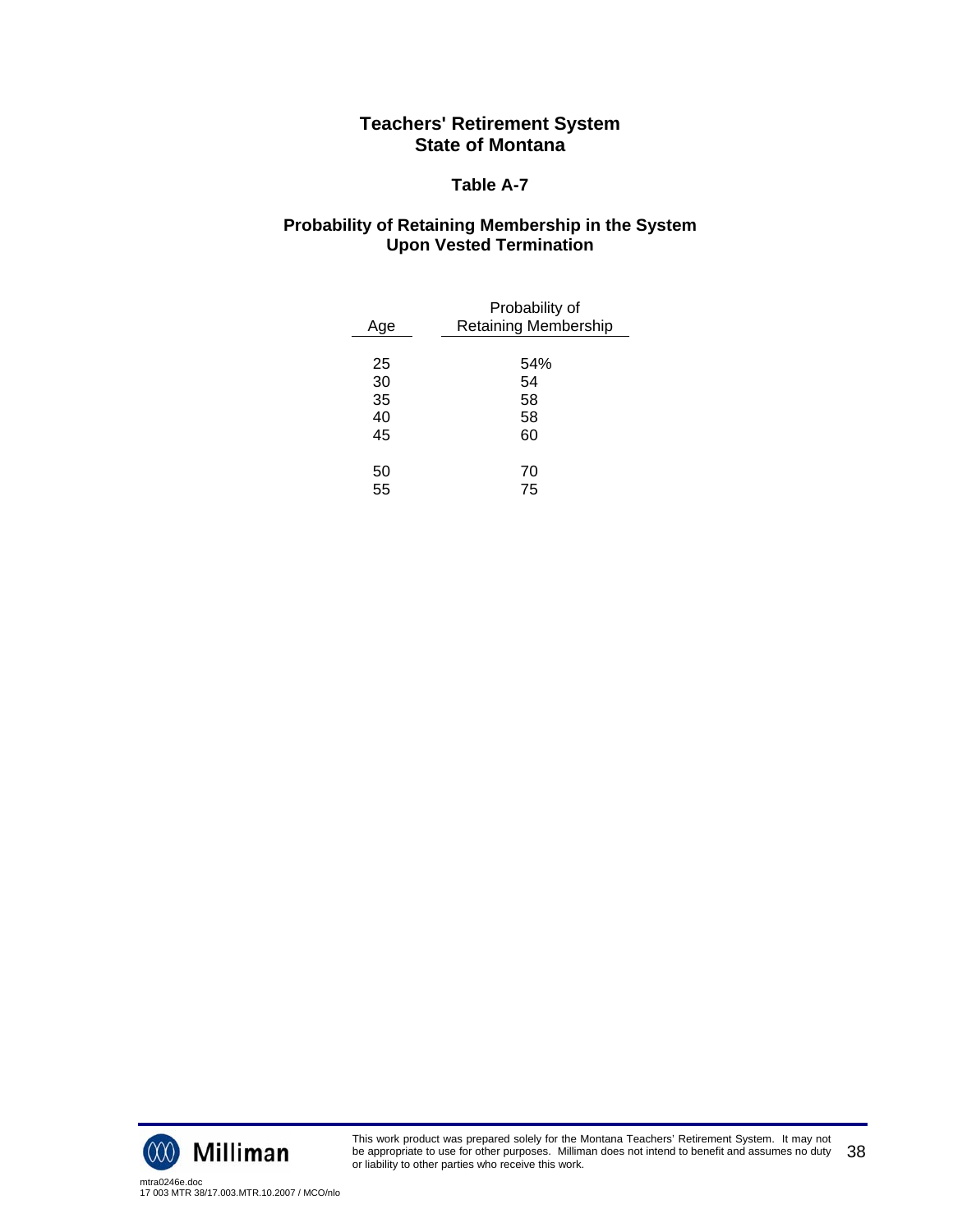# **Appendix B**

# **Summary of Benefit Provisions**

| <b>Effective Date</b>             | September 1, 1937.                                                                                                                                                                                                                   |
|-----------------------------------|--------------------------------------------------------------------------------------------------------------------------------------------------------------------------------------------------------------------------------------|
| <b>Vesting Period</b>             | 5 years. No benefits are payable unless the member has<br>a vested right, except the return of employee contributions<br>with interest.                                                                                              |
| <b>Final Compensation</b>         | Average of highest 3 consecutive years of earned<br>compensation.                                                                                                                                                                    |
| Normal Form of Benefits           | Life only annuity. All benefits cease upon death; however,<br>in no event will the member receive less than the amount<br>of employee contributions with interest.                                                                   |
| <b>Normal Retirement Benefits</b> |                                                                                                                                                                                                                                      |
| Eligibility:                      | 25 years of service or age 60 and 5 years of service.                                                                                                                                                                                |
| Benefit:                          | The retirement benefit is equal to 1/60 of final<br>compensation for each year of service.                                                                                                                                           |
| <b>Early Retirement Benefits</b>  |                                                                                                                                                                                                                                      |
| Eligibility:                      | 5 years of service and age 50.                                                                                                                                                                                                       |
| Benefit:                          | The retirement benefit is calculated in the same manner as<br>described for normal retirement, but the benefit is reduced<br>1/2 of 1% for each of the first 60 months early and 3/10 of<br>1% for each of the next 60 months early. |

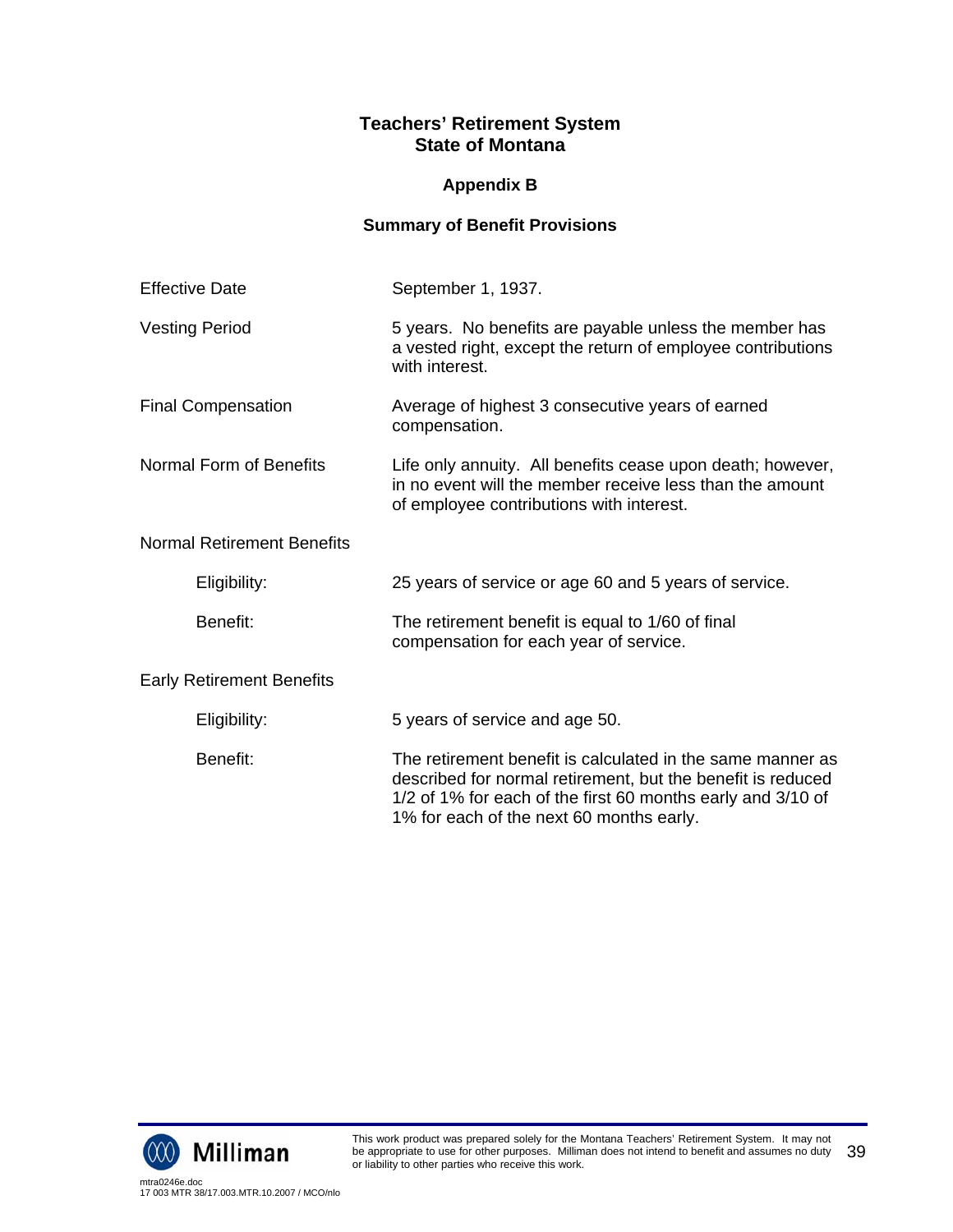| Death Benefit                       |                                                                                                                                                                                                                                                                                                                                                                                                         |
|-------------------------------------|---------------------------------------------------------------------------------------------------------------------------------------------------------------------------------------------------------------------------------------------------------------------------------------------------------------------------------------------------------------------------------------------------------|
| Eligibility:                        | 5 years of service.                                                                                                                                                                                                                                                                                                                                                                                     |
| Benefit:                            | The death benefit is equal to 1/60 of final compensation for<br>each year of service accrued at date of death, with an<br>actuarial adjustment based on the relation of the member's<br>age at death to the beneficiary's age. A monthly benefit of<br>\$200 is paid to each child until age 18. In addition, a lump-<br>sum benefit of \$500 is paid upon the death of an active or<br>retired member. |
| <b>Disability Benefit</b>           |                                                                                                                                                                                                                                                                                                                                                                                                         |
| Eligibility:                        | 5 years of service.                                                                                                                                                                                                                                                                                                                                                                                     |
| Benefit:                            | The disability benefit is equal to 1/60 of final compensation<br>for each year of service accrued at date of disability. The<br>minimum benefit is 1/4 of the final compensation.                                                                                                                                                                                                                       |
| <b>Withdrawal Benefits</b>          | With less than 5 years of service, the accumulated<br>employee contributions with interest are returned. With<br>more than 5 years, the member may elect a refund of<br>contributions with interest or leave the contributions and<br>interest in the System and retain a vested right to<br>retirement benefits.                                                                                       |
| Contributions                       | Member: 7.15% of compensation.<br>Employer: 9.58% of compensation, 9.96% starting<br>July 1, 2009.                                                                                                                                                                                                                                                                                                      |
|                                     | MCA 19-20-604 specifies that the employer contribution<br>rate will be reduced by 0.11% when the amortization<br>period of the System's UAAL is 10 years or less according<br>to the System's latest actuarial valuation.                                                                                                                                                                               |
| Interest on Member<br>Contributions | Interest on member contributions is currently being<br>credited at a rate of 5.0% per annum.                                                                                                                                                                                                                                                                                                            |
| Cost-of-Living Adjustments          | On January 1 of each year, the retirement allowance<br>payable must be increased by 1.5% if the retiree's most<br>recent retirement effective date is at least 36 months prior<br>to January 1 of the year in which the adjustment is to be<br>made.                                                                                                                                                    |

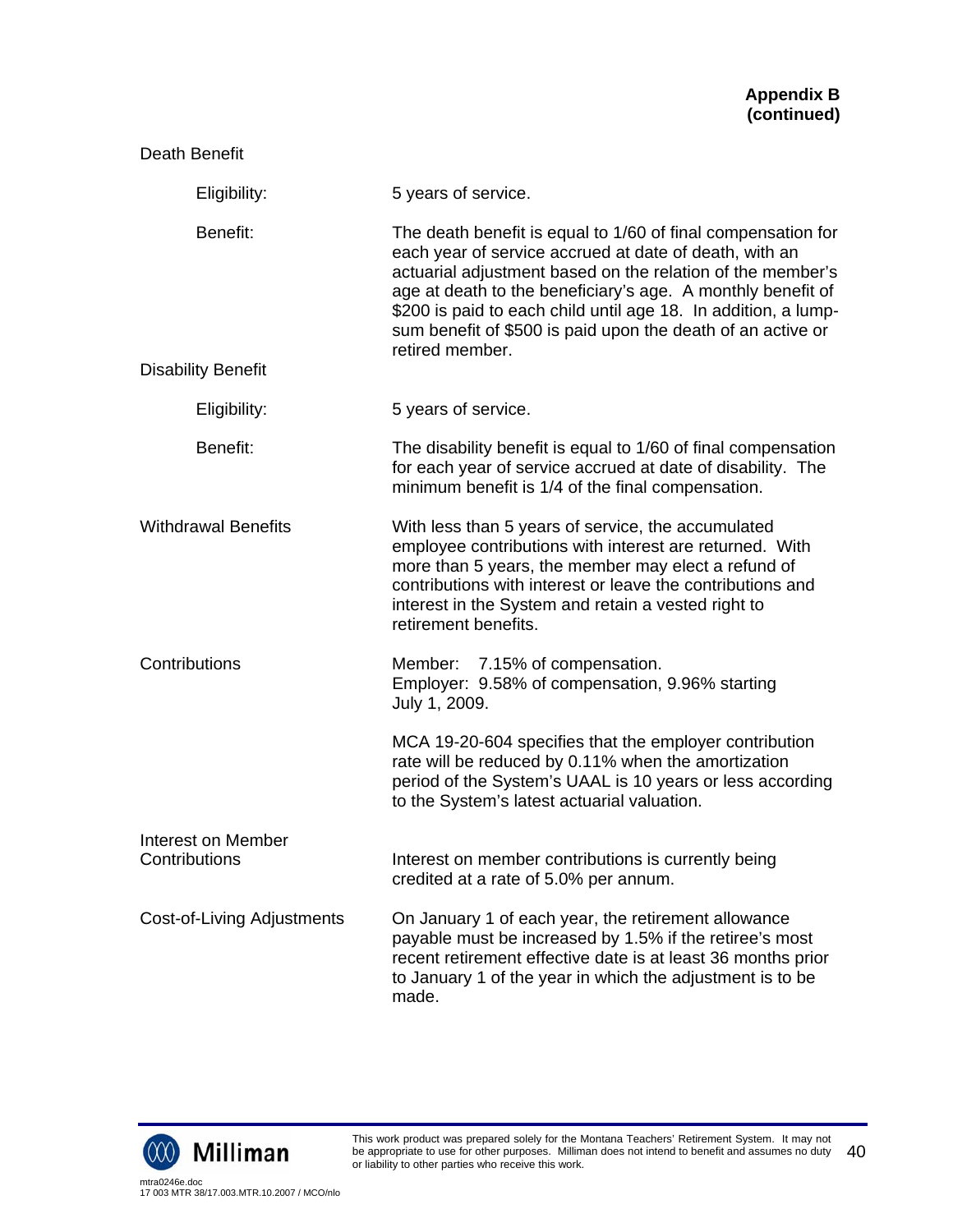# **Appendix C**

## **Valuation Data**

This valuation is based upon the membership of the System as of July 1, 2007. Membership data were supplied by the System and accepted for valuation purposes without audit. However, tests were performed to ensure that the data are sufficiently accurate for valuation purposes.

Table C-1 contains summaries of the data for contributing members. For full-time members, values shown in the tables are the numbers of members and their total and average annual salaries. For part-time members, only the numbers of members are shown.

| Active Members                                               | Number | <b>Annual Salaries</b><br>in Millions |       |  |  |
|--------------------------------------------------------------|--------|---------------------------------------|-------|--|--|
| <b>Full-Time Members</b>                                     | 12,634 | S                                     | 568.4 |  |  |
| Part-Time Members*                                           | 4,994  |                                       | 61.1  |  |  |
| <b>Total Contributing Members*</b>                           | 17,628 | S                                     | 629.5 |  |  |
| Active Members with<br>Annual Compensation less than \$1,000 | 548    |                                       |       |  |  |
| <b>Total Active Members</b>                                  | 18,176 |                                       |       |  |  |

*\* Excludes part-time members with annual compensation less than \$1,000.* 

Table C-2 presents distributions of the following:

- Members receiving service retirement benefits.
- Members receiving disability retirement benefits.
- Survivors of deceased retired members receiving benefits.
- Survivors of deceased active members.
- Child beneficiaries.
- Terminated vested members.

Table C-3 is a reconciliation of membership data from July 1, 2006 to July 1, 2007.

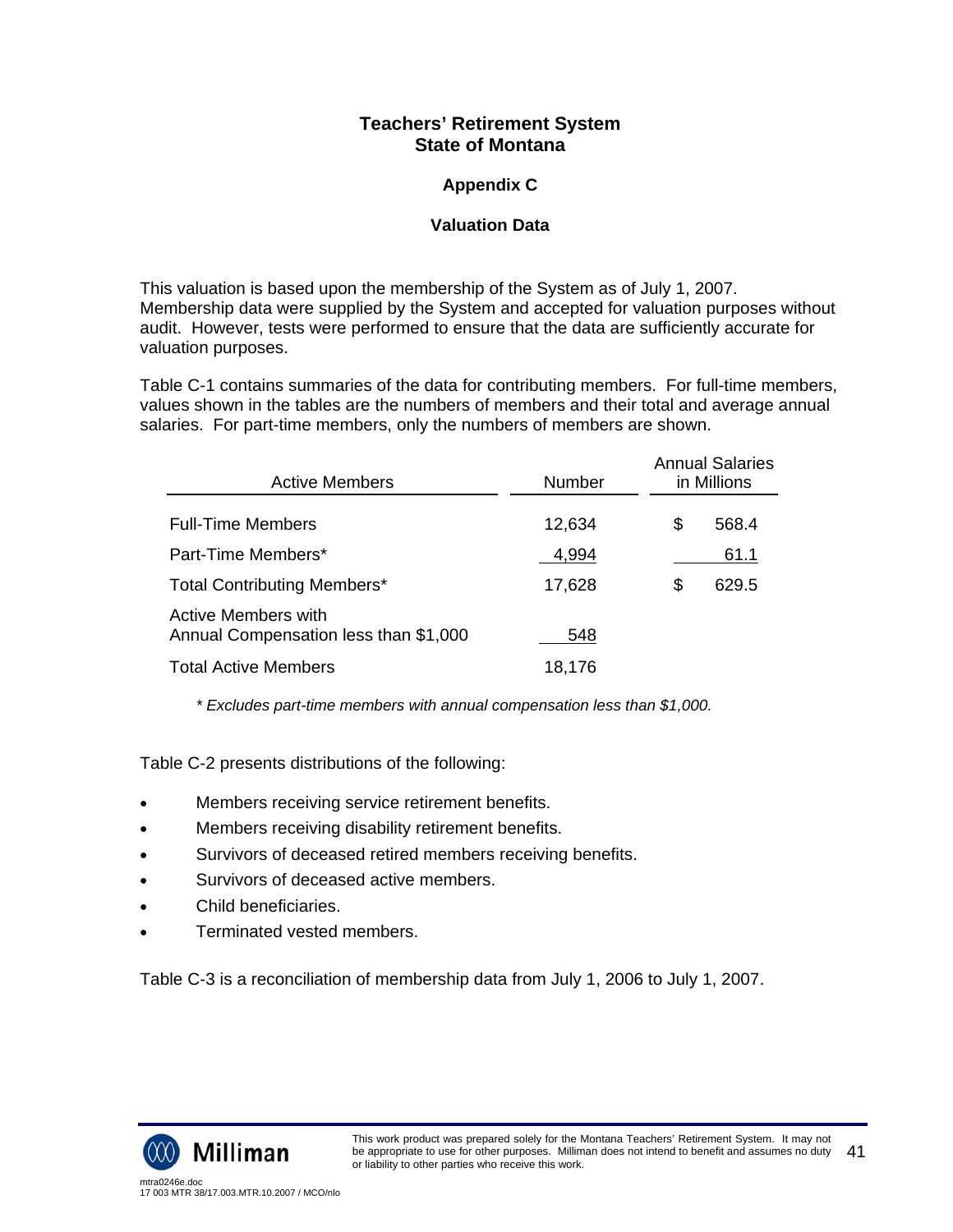| Type of Annuitant                                        | Number | <b>Annual Benefits</b><br>in Thousands | Average Annual<br><b>Benefits</b> |
|----------------------------------------------------------|--------|----------------------------------------|-----------------------------------|
| <b>Service Retirement</b>                                | 9,881  | 180,321<br>\$                          | \$<br>18,249                      |
| <b>Survivors of Deceased Retired</b><br>Members          | 843    | 9,479                                  | <u>11,245</u>                     |
| <b>Total Service Retirement</b><br>(including survivors) | 10,724 | 189,800                                | 17,699                            |
| <b>Disability Retirement</b>                             | 203    | 1,896                                  | 9,339                             |
| <b>Survivors of Deceased Active</b><br>Members           | 404    | 3,481                                  | 8,615                             |
| <b>Child Beneficiaries</b>                               | 25     | 60                                     | 2,400                             |
| <b>Total Annuitants</b>                                  | 11,356 | 195,237<br>S                           | \$<br>17,192                      |

The following is a summary of retired members and beneficiaries currently receiving benefits:

| <b>Terminated Members with</b>       |        |
|--------------------------------------|--------|
| Contributions Not Withdrawn          | Number |
| <b>Vested Terminated Members</b>     | 1,671  |
| <b>Non-Vested Terminated Members</b> | 8,963  |
| <b>Total Terminated Members</b>      | 10,634 |



l,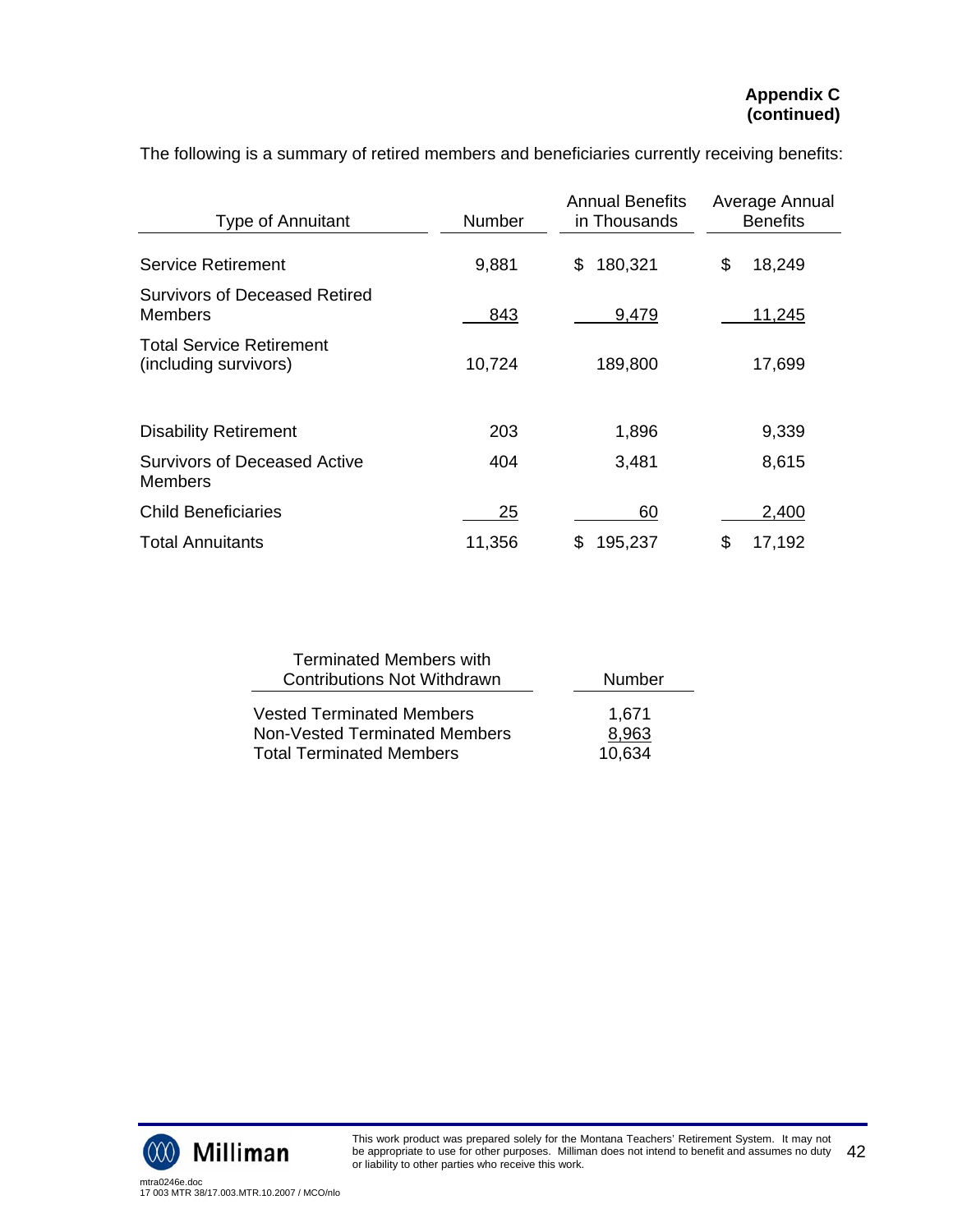#### **Table C-1**

## **Active Members Distribution of Full-Time Employees and Salaries as of July 1, 2007**

#### **Number of Employees**

|           |                   |     |     |            |        |          | <b>Completed Years of Service</b> |          |                          |          |          |                          |        |
|-----------|-------------------|-----|-----|------------|--------|----------|-----------------------------------|----------|--------------------------|----------|----------|--------------------------|--------|
| Age       |                   |     |     | $3$ to $4$ | 5 to 9 | 10 to 14 | 15 to 19                          | 20 to 24 | 25 to 29                 | 30 to 34 | 35 to 39 | $40+$                    | Totals |
| $25$      | 15                | 72  | 14  |            |        |          |                                   |          |                          |          |          |                          | 102    |
| 25 to 29  | 32                | 273 | 269 | 324        | 122    |          |                                   |          | $\overline{\phantom{a}}$ |          |          | $\blacksquare$           | 1,020  |
| 30 to 34  | 19                | 119 | 108 | 213        | 693    | 81       |                                   |          | ۰.                       |          |          | $\blacksquare$           | 1,233  |
| 35 to 39  | 19                | 78  | 75  | 128        | 441    | 527      | 97                                |          |                          |          |          | $\overline{\phantom{a}}$ | 1,365  |
| 40 to 44  | 11                | 56  | 56  | 119        | 281    | 366      | 473                               | 91       |                          |          |          | $\blacksquare$           | 1,453  |
| 45 to 49  | $12 \overline{ }$ | 54  | 57  | 98         | 274    | 292      | 364                               | 507      | 122                      |          |          | $\overline{\phantom{a}}$ | 1,780  |
| 50 to 54  |                   | 51  | 48  | 71         | 259    | 323      | 366                               | 446      | 543                      | 135      |          | $\overline{\phantom{a}}$ | 2,248  |
| 55 to 59  |                   | 35  | 25  | 64         | 154    | 222      | 368                               | 361      | 409                      | 497      | 108      |                          | 2,252  |
| 60 to 64  |                   | 10  | 11  | 23         | 74     | 78       | 125                               | 157      | 142                      | 169      | 159      | 13                       | 967    |
| 65 to 69  |                   | 6   |     |            | 13     | 13       | 23                                | 30       | 16                       | 23       | 26       | 22                       | 177    |
| 70 and up |                   |     |     |            | $\sim$ |          |                                   |          |                          |          |          | 9                        | 37     |
| Totals    | 130               | 754 | 666 | 1,043      | 2,315  | 1,907    | 1,818                             | 1,594    | 1,236                    | 830      | 296      | 45                       | 12,634 |



This work product was prepared solely for the Montana Teachers' Retirement System. It may not be appropriate to use for other purposes. Milliman does not  $\ 43$ <br>intend to benefit and assumes no duty or liability to other p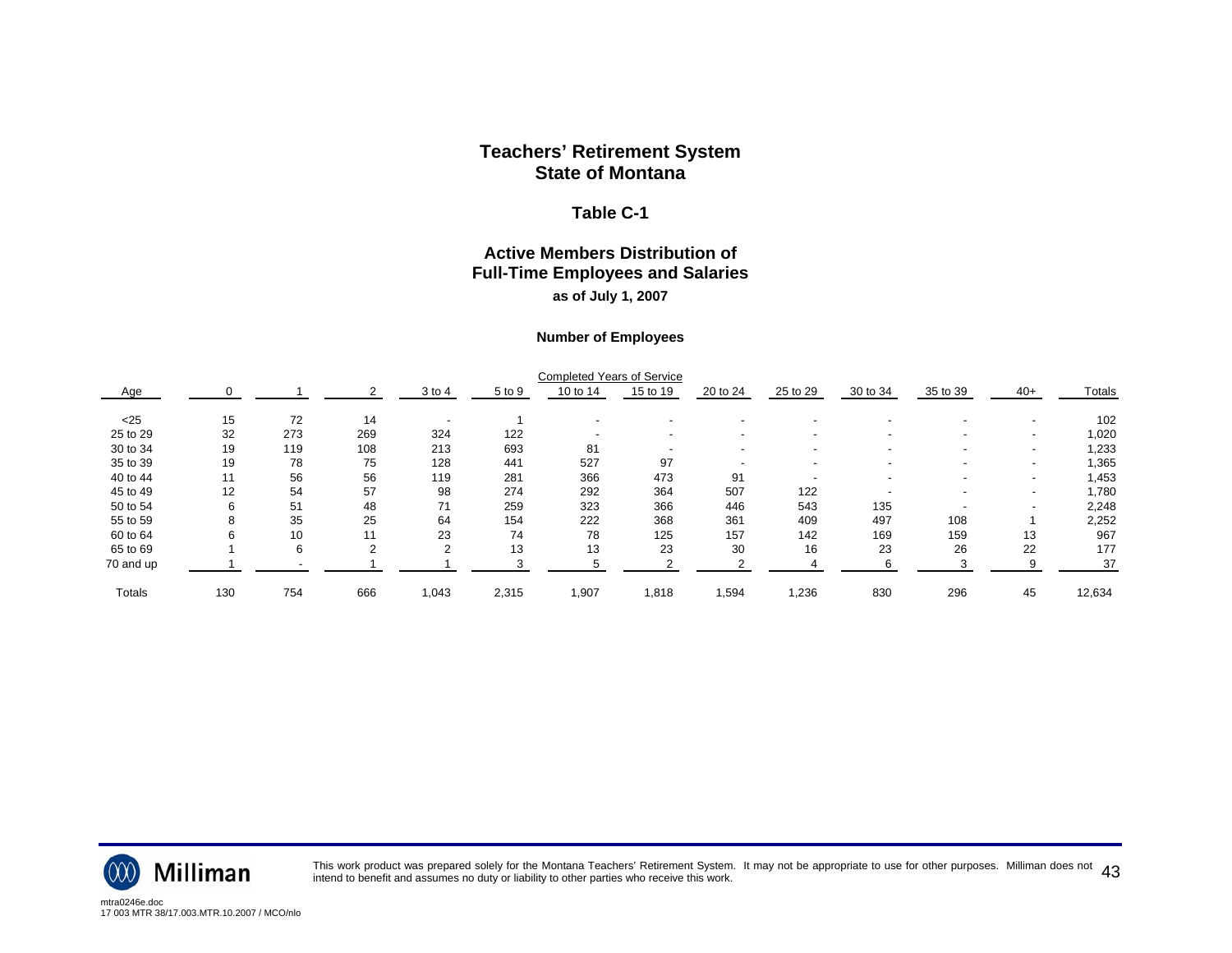#### **Table C-1**

## **Active Members Distribution of Full-Time Employees and Salaries as of July 1, 2007**

#### **Annual Salaries in Thousands**

|           |       |        |        |            |        | <b>Completed Years of Service</b> |          |          |                          |          |                          |                          |         |
|-----------|-------|--------|--------|------------|--------|-----------------------------------|----------|----------|--------------------------|----------|--------------------------|--------------------------|---------|
| Age       |       |        |        | $3$ to $4$ | 5 to 9 | 10 to 14                          | 15 to 19 | 20 to 24 | 25 to 29                 | 30 to 34 | 35 to 39                 | $40+$                    | Totals  |
| $25$      | 205   | .932   | 400    |            | 33     |                                   |          |          |                          |          |                          | $\overline{\phantom{a}}$ | 2,570   |
| 25 to 29  | 380   | 7,730  | 7,629  | 9,940      | 4,005  |                                   |          |          | $\overline{\phantom{0}}$ |          | $\overline{\phantom{0}}$ | $\overline{\phantom{a}}$ | 29,684  |
| 30 to 34  | 334   | 3,538  | 3,360  | 7,070      | 25,330 | 3,344                             |          |          |                          |          | $\overline{\phantom{0}}$ | $\overline{\phantom{a}}$ | 42,976  |
| 35 to 39  | 331   | 2,396  | 2,379  | 4,658      | 16,816 | 23,280                            | 4,490    |          |                          |          |                          | $\overline{\phantom{a}}$ | 54,350  |
| 40 to 44  | 168   | .855   | 1,820  | 4,284      | 10,646 | 16,641                            | 23,743   | 4,595    |                          |          | $\overline{\phantom{0}}$ | $\overline{\phantom{a}}$ | 63,752  |
| 45 to 49  | 173   | 791.ا  | 1,861  | 3,671      | 10,493 | 13,086                            | 18,214   | 26,467   | 6,523                    |          | $\overline{\phantom{a}}$ | $\overline{\phantom{a}}$ | 82,279  |
| 50 to 54  | 58    | .835   | 1,767  | 2,546      | 10,481 | 14,894                            | 18,648   | 23,498   | 30,011                   | 7,608    |                          | $\overline{\phantom{a}}$ | 111,346 |
| 55 to 59  | 80    | .144   | 918    | 2,619      | 6,087  | 9,836                             | 17,944   | 19,293   | 23,071                   | 28,253   | 6,123                    | 56                       | 115,424 |
| 60 to 64  | 65    | 354    | 417    | 1,000      | 3,381  | 3,521                             | 6,413    | 8,819    | 8,327                    | 10,899   | 9,417                    | 846                      | 53,459  |
| 65 to 69  | 17    | 223    | 55     | 63         | 571    | 653                               | 1,155    | 1,654    | 1,009                    | 1,474    | 1,778                    | 1,515                    | 10,167  |
| 70 and up |       |        | 18     | 57         | 113    | 190                               | 289      | 121      | 295                      | 364      | 222                      | 669                      | 2,344   |
| Totals    | 1,817 | 22,798 | 20,624 | 35,908     | 87,956 | 85,445                            | 90,896   | 84,447   | 69,236                   | 48,598   | 17,540                   | 3,086                    | 568,351 |



This work product was prepared solely for the Montana Teachers' Retirement System. It may not be appropriate to use for other purposes. Milliman does not  $\,\,44$ <br>intend to benefit and assumes no duty or liability to other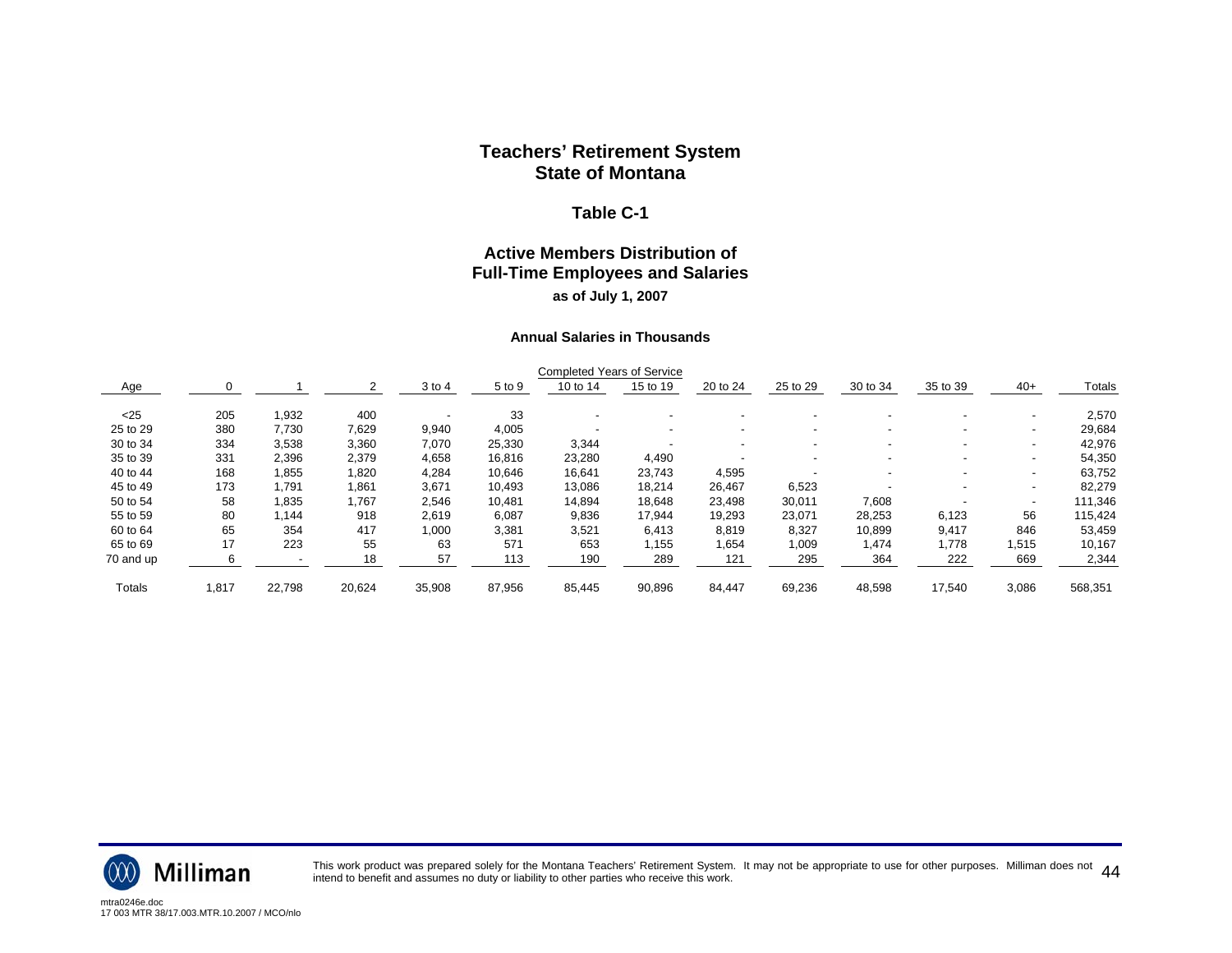#### **Table C-1**

## **Active Members Distribution of Full-Time Employees and Salaries as of July 1, 2007**

#### **Average Annual Salary**

|           |        |        |        |            |        | <b>Completed Years of Service</b> |          |          |          |          |                          |                          |               |
|-----------|--------|--------|--------|------------|--------|-----------------------------------|----------|----------|----------|----------|--------------------------|--------------------------|---------------|
| Age       |        |        |        | $3$ to $4$ | 5 to 9 | 10 to 14                          | 15 to 19 | 20 to 24 | 25 to 29 | 30 to 34 | 35 to 39                 | $40+$                    | <b>Totals</b> |
| $25$      | 13,643 | 26,838 | 28,538 |            | 33,137 |                                   |          |          |          |          |                          | $\overline{\phantom{a}}$ | 25,193        |
| 25 to 29  | 11,863 | 28,317 | 28,359 | 30,680     | 32,828 | $\overline{\phantom{a}}$          |          |          |          |          | $\overline{\phantom{0}}$ | $\overline{\phantom{a}}$ | 29,102        |
| 30 to 34  | 17,595 | 29,731 | 31,113 | 33,194     | 36,551 | 41,284                            |          |          |          |          | $\overline{\phantom{0}}$ | $\overline{\phantom{a}}$ | 34,855        |
| 35 to 39  | 17,431 | 30,721 | 31.715 | 36,391     | 38,131 | 44,175                            | 46,290   |          |          |          | $\overline{\phantom{0}}$ | $\overline{\phantom{a}}$ | 39,817        |
| 40 to 44  | 15,312 | 33,126 | 32,502 | 35,996     | 37,885 | 45,468                            | 50,197   | 50,499   |          |          | $\overline{\phantom{0}}$ | $\overline{\phantom{a}}$ | 43,876        |
| 45 to 49  | 14,399 | 33,165 | 32,648 | 37,457     | 38,296 | 44,816                            | 50,038   | 52,203   | 53,468   |          |                          | $\overline{\phantom{a}}$ | 46,224        |
| 50 to 54  | 9,649  | 35,988 | 36,814 | 35,866     | 40,468 | 46,113                            | 50,952   | 52,686   | 55,269   | 56,354   |                          | $\overline{\phantom{a}}$ | 49,532        |
| 55 to 59  | 9,986  | 32,698 | 36.715 | 40.914     | 39,524 | 44,306                            | 48.760   | 53.444   | 56,409   | 56,847   | 56,695                   | 56,463                   | 51,254        |
| 60 to 64  | 10,784 | 35,353 | 37,945 | 43,459     | 45,685 | 45,143                            | 51,306   | 56,174   | 58,641   | 64,490   | 59,225                   | 65,068                   | 55,282        |
| 65 to 69  | 16,785 | 37.172 | 27.482 | 31,388     | 43,954 | 50,221                            | 50,203   | 55.140   | 63,060   | 64,108   | 68,386                   | 68,863                   | 57,442        |
| 70 and up | 5,535  |        | 17,700 | 57,366     | 37,552 | 37,975                            | 144,399  | 60,453   | 73,848   | 60,720   | 74,013                   | 74,351                   | 63,345        |
| Totals    | 13,968 | 30,238 | 30,965 | 34,427     | 37,994 | 44,806                            | 49,998   | 52,979   | 56,017   | 58,552   | 59,256                   | 68,589                   | 44,986        |



This work product was prepared solely for the Montana Teachers' Retirement System. It may not be appropriate to use for other purposes. Milliman does not  $\ 45$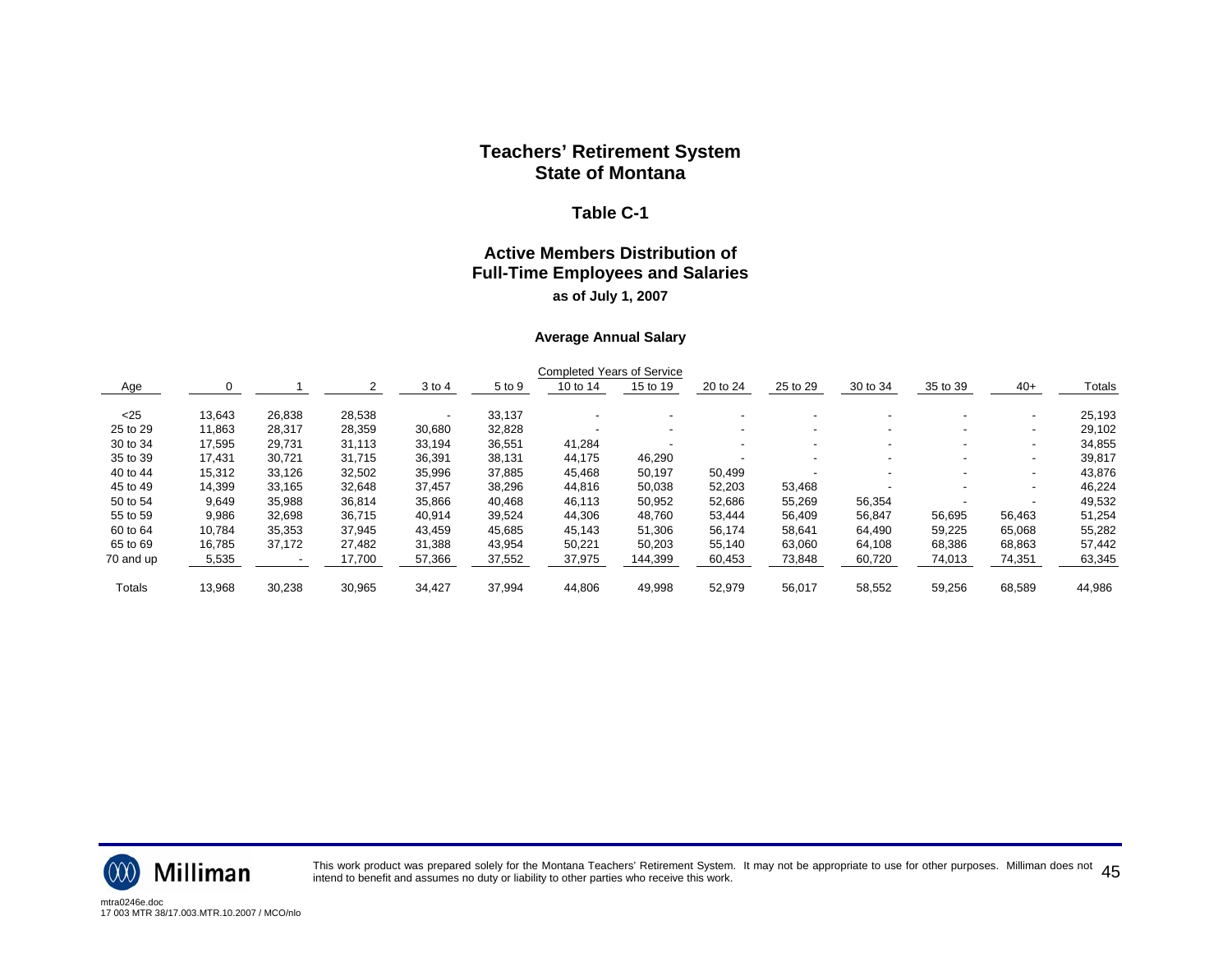#### **Table C-1**

#### **Active Members Distribution of Part-Time Employees as of July 1, 2007**

#### **Number of Employees**

|           |     |     |     |        |        | <b>Completed Years of Service</b> |          |          |                          |          |          |                          |        |
|-----------|-----|-----|-----|--------|--------|-----------------------------------|----------|----------|--------------------------|----------|----------|--------------------------|--------|
| Age       |     |     |     | 3 to 4 | 5 to 9 | 10 to 14                          | 15 to 19 | 20 to 24 | 25 to 29                 | 30 to 34 | 35 to 39 | $40+$                    | Totals |
| $25$      | 104 | 26  | 5   |        |        |                                   |          |          |                          |          |          | -                        | 137    |
| 25 to 29  | 139 | 105 | 54  | 45     | 35     |                                   |          |          | $\overline{\phantom{0}}$ |          |          | $\overline{\phantom{a}}$ | 378    |
| 30 to 34  | 109 | 78  | 49  | 55     | 71     | 30                                |          |          | $\overline{\phantom{0}}$ |          |          | $\overline{\phantom{0}}$ | 392    |
| 35 to 39  | 107 | 98  | 73  | 62     | 90     | 57                                | 33       |          |                          |          |          | -                        | 520    |
| 40 to 44  | 127 | 107 | 81  | 119    | 141    | 49                                | 42       | 24       |                          |          |          | $\overline{\phantom{a}}$ | 690    |
| 45 to 49  | 104 | 97  | 67  | 120    | 249    | 106                               | 37       | 37       | 18                       |          |          | $\overline{\phantom{a}}$ | 835    |
| 50 to 54  | 71  | 91  | 68  | 126    | 206    | 140                               | 62       | 27       | 21                       |          |          | $\overline{\phantom{0}}$ | 820    |
| 55 to 59  | 56  | 53  | 49  | 87     | 158    | 111                               | 76       | 41       | 18                       | 21       | 6        | -                        | 676    |
| 60 to 64  | 32  | 30  | 25  | 50     | 74     | 52                                | 59       | 11       | 11                       |          |          |                          | 354    |
| 65 to 69  | 19  | 11  |     | 23     | 29     | 13                                | 10       |          |                          |          |          |                          | 124    |
| 70 and up |     | 9   |     |        | 23     | 10                                |          |          |                          |          |          |                          | 68     |
| Totals    | 870 | 705 | 479 | 698    | 1,076  | 568                               | 321      | 153      | 75                       | 36       |          | 4                        | 4,994  |



This work product was prepared solely for the Montana Teachers' Retirement System. It may not be appropriate to use for other purposes. Milliman does not  $\ 46$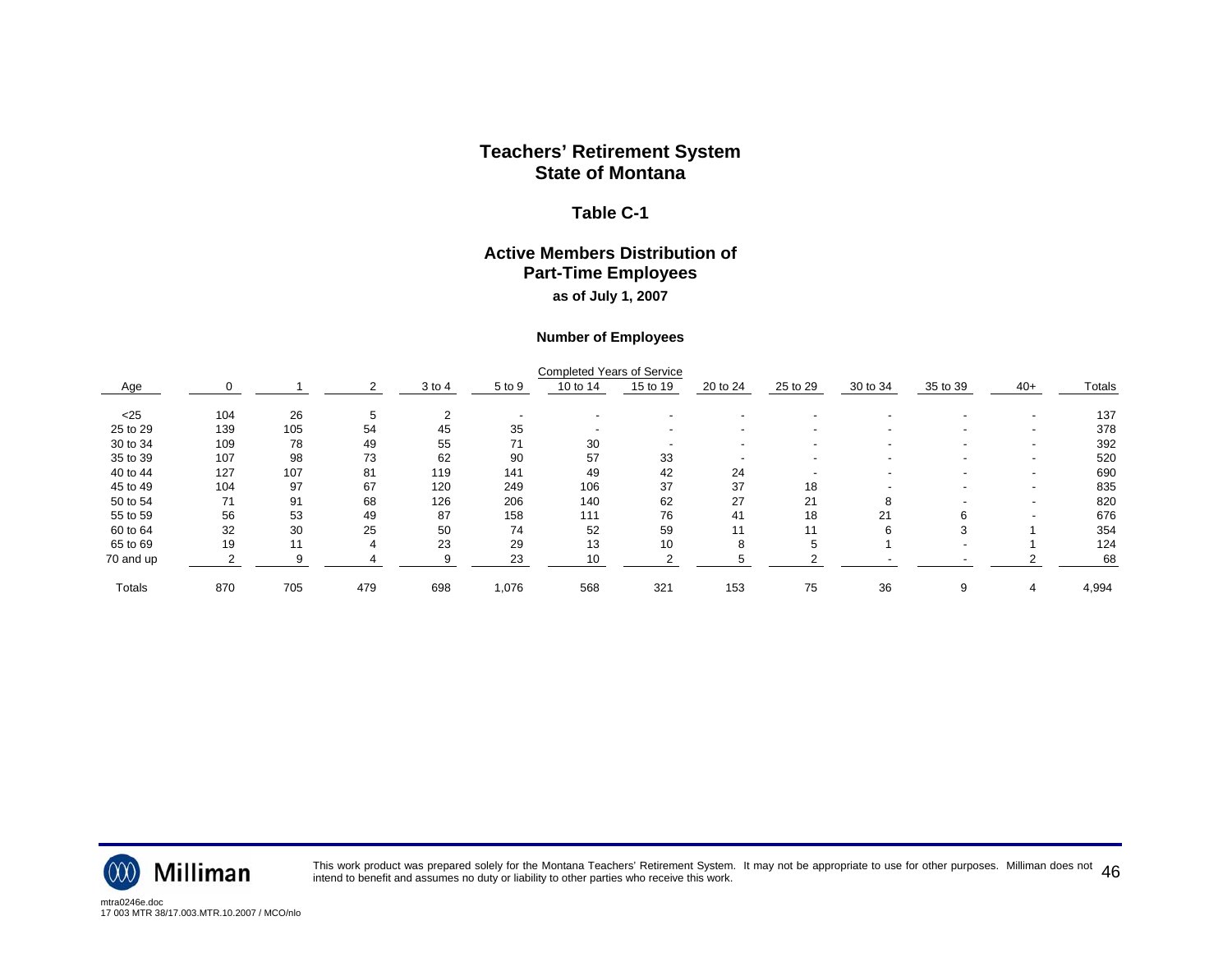## **Table C-2**

## **Distribution of Inactive Lives**

#### **Members Receiving Service Retirement Benefits as of July 1, 2007**

|            |                   | <b>Annual Benefits</b> | Average                |
|------------|-------------------|------------------------|------------------------|
| <u>Age</u> | Number of Persons | in Thousands           | <b>Annual Benefits</b> |
|            |                   |                        |                        |
| < 50       | 25                | \$<br>507              | \$<br>20,295           |
| 50 to 54   | 303               | 5,928                  | 19,565                 |
| 55 to 59   | 1,133             | 23,385                 | 20,640                 |
| 60 to 64   | 2,115             | 44,260                 | 20,927                 |
| 65 to 69   | 2,049             | 41,912                 | 20,455                 |
| 70 to 74   | 1,502             | 28,056                 | 18,679                 |
| 75 to 79   | 1,106             | 17,963                 | 16,242                 |
| 80 to 84   | 735               | 9,735                  | 13,244                 |
| 85 to 89   | 512               | 5,416                  | 10,579                 |
| 90 and up  | 401               | 3,157                  | 7,873                  |
|            |                   |                        |                        |
| Total      | 9,881             | 180,321                | 18,249                 |

### **Members Receiving Disability Retirement Benefits as of July 1, 2007**

| <u>Age</u> | Number of Persons | <b>Annual Benefits</b><br>in Thousands | Average<br><b>Annual Benefits</b> |
|------------|-------------------|----------------------------------------|-----------------------------------|
| < 50       | 11                | \$<br>108                              | \$<br>9,851                       |
| 50 to 54   | 14                | 132                                    | 9,395                             |
| 55 to 59   | 45                | 438                                    | 9,725                             |
| 60 to 64   | 38                | 391                                    | 10,298                            |
| 65 to 69   | 27                | 255                                    | 9,428                             |
| 70 to 74   | 20                | 198                                    | 9,891                             |
| 75 to 79   | 23                | 203                                    | 8,815                             |
| 80 to 84   | 12                | 89                                     | 7,421                             |
| 85 to 89   | 10                | 65                                     | 6,530                             |
| 90 and up  | 3                 | 17                                     | 5,817                             |
| Total      | 203               | 1,896                                  | 9,339                             |



This work product was prepared solely for the Montana Teachers' Retirement System. It may not be appropriate to use for other purposes. Milliman does not intend to benefit and assumes no duty be appropriate to use for other purposes. Milliman does not intend to benefit and assumes no duty  $\ 47$ <br>or liability to other parties who receive this work.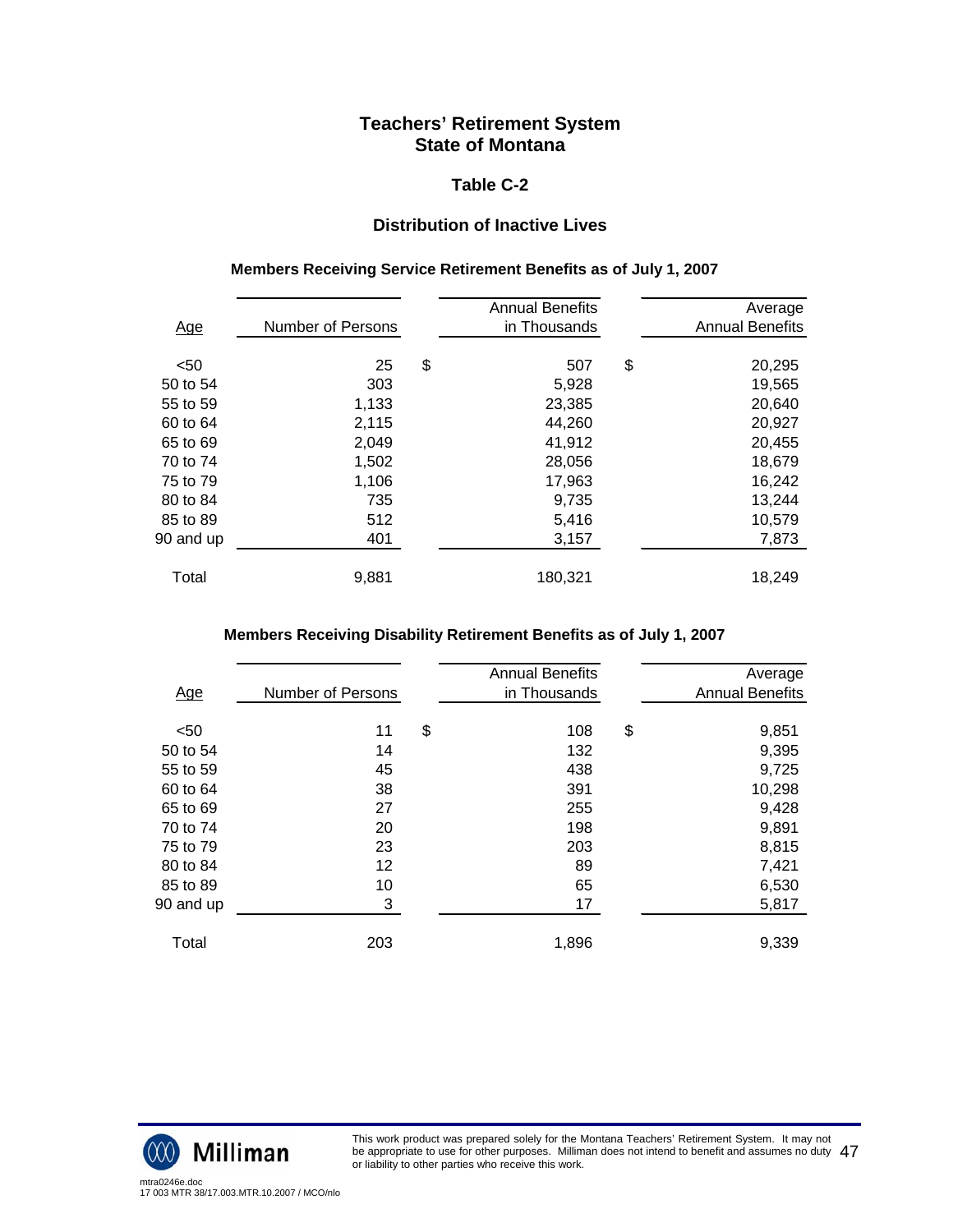### **Table C-2**

## **Distribution of Inactive Lives**

#### **Survivors of Deceased Retired Members as of July 1, 2007**

| <u>Age</u> | Number of Persons | <b>Annual Benefits</b><br>in Thousands | Average<br><b>Annual Benefits</b> |
|------------|-------------------|----------------------------------------|-----------------------------------|
| < 50       | 28                | \$<br>202                              | \$<br>7,226                       |
| 50 to 54   | 25                | 250                                    | 9,980                             |
| 55 to 59   | 48                | 552                                    | 11,502                            |
| 60 to 64   | 77                | 932                                    | 12,101                            |
| 65 to 69   | 93                | 1,245                                  | 13,384                            |
| 70 to 74   | 117               | 1,608                                  | 13,748                            |
| 75 to 79   | 106               | 1,378                                  | 12,997                            |
| 80 to 84   | 142               | 1,515                                  | 10,670                            |
| 85 to 89   | 133               | 1,156                                  | 8,695                             |
| 90 and up  | 74                | 641                                    | 8,665                             |
| Total      | 843               | 9,479                                  | 11,245                            |

#### **Survivors of Deceased Active Members as of July 1, 2007**

| <u>Age</u> | Number of Persons | <b>Annual Benefits</b><br>in Thousands | Average<br><b>Annual Benefits</b> |
|------------|-------------------|----------------------------------------|-----------------------------------|
|            |                   |                                        |                                   |
| < 50       | 79                | \$<br>424                              | \$<br>5,369                       |
| 50 to 54   | 36                | 256                                    | 7,116                             |
| 55 to 59   | 46                | 426                                    | 9,262                             |
| 60 to 64   | 63                | 618                                    | 9,805                             |
| 65 to 69   | 41                | 519                                    | 12,669                            |
| 70 to 74   | 35                | 278                                    | 7,953                             |
| 75 to 79   | 40                | 443                                    | 11,081                            |
| 80 to 84   | 31                | 332                                    | 10,711                            |
| 85 to 89   | 24                | 135                                    | 5,609                             |
| 90 and up  | 9                 | 49                                     | 5,413                             |
| Total      | 404               | 3,481                                  | 8,615                             |



This work product was prepared solely for the Montana Teachers' Retirement System. It may not be appropriate to use for other purposes. Milliman does not intend to benefit and assumes no duty be appropriate to use for other purposes. Milliman does not intend to benefit and assumes no duty  $\ 48$ <br>or liability to other parties who receive this work.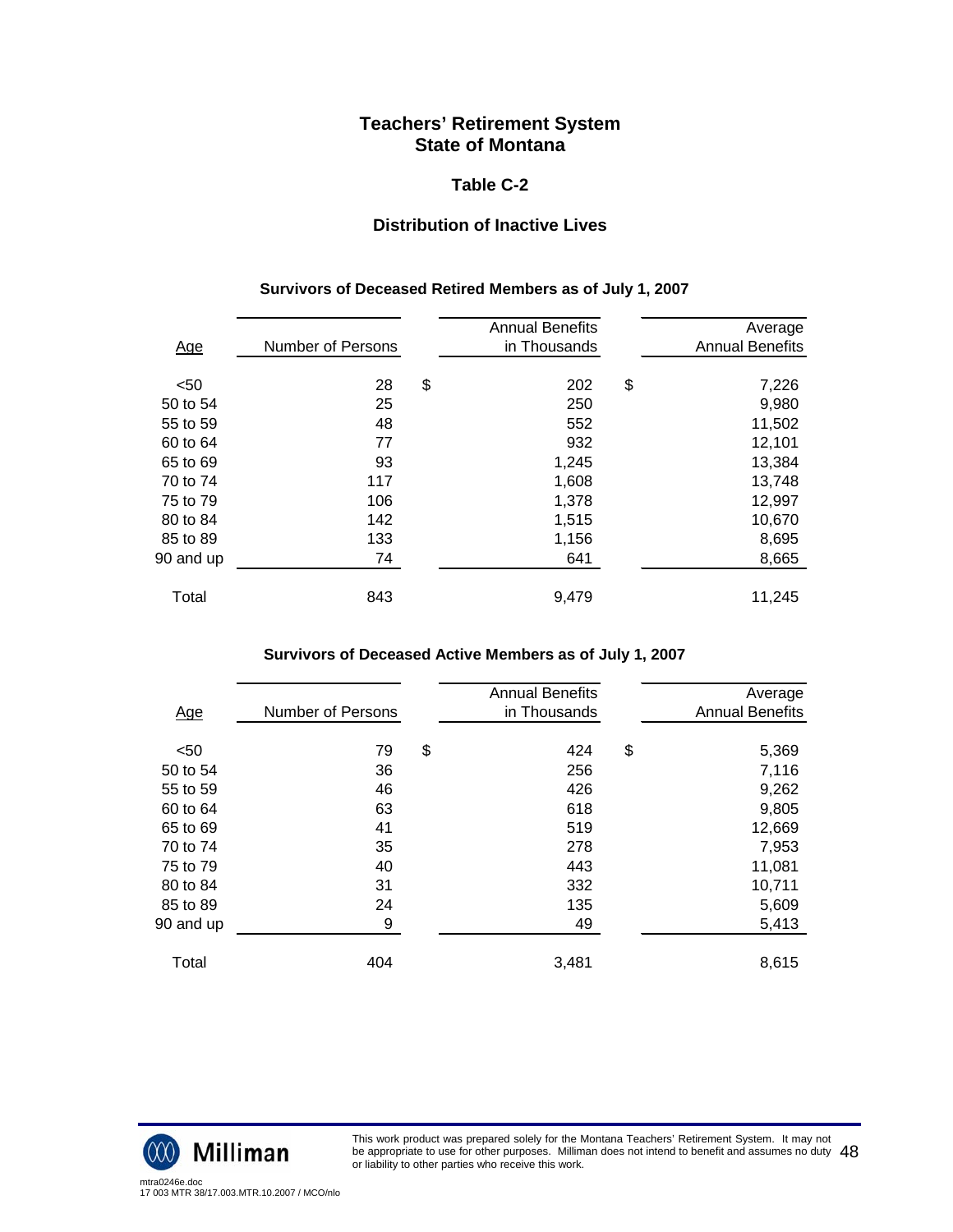#### **Table C-2**

## **Distribution of Inactive Lives**

#### **Terminated Vested Members as of July 1, 2007 Number of Persons**

| Age        | Number         |
|------------|----------------|
|            |                |
| $<$ 25     |                |
| 25 to 29   | 6              |
| 30 to 34   | 83             |
| 35 to 39   | 156            |
| 40 to 44   | 195            |
| 45 to 49   | 281            |
| 50 to 54   | 357            |
| 55 to 69   | 412            |
| 60 to 64   | 140            |
| 65 to 69   | 39             |
| 70 & above | $\overline{2}$ |
|            |                |
| Total      | 1,671          |

## **Child Beneficiaries as of July 1, 2007 Number of Persons**

| Age        | Number         |
|------------|----------------|
|            |                |
| $<$ 5      |                |
| 5 to 6     | 1              |
| $7$ to $8$ |                |
| 9 to 10    | $\frac{2}{5}$  |
| 11 to 12   | $\frac{4}{5}$  |
| 13 to 14   |                |
| 15 to 16   | $\overline{8}$ |
| 17 to 18   |                |
|            |                |
| Total      | 25             |



This work product was prepared solely for the Montana Teachers' Retirement System. It may not be appropriate to use for other purposes. Milliman does not intend to benefit and assumes no duty be appropriate to use for other purposes. Milliman does not intend to benefit and assumes no duty  $\ 49$ <br>or liability to other parties who receive this work.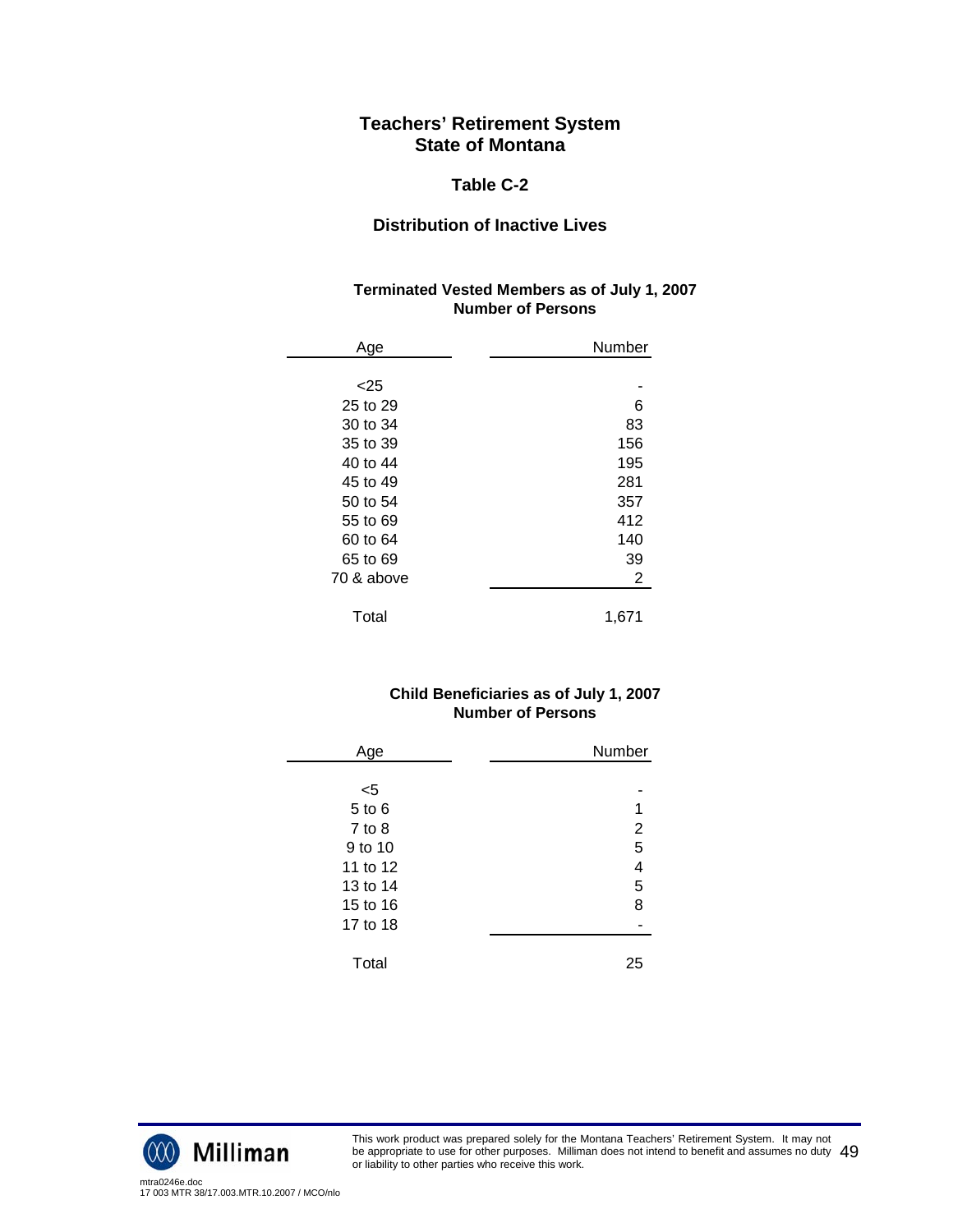#### **Tab**l**e C-3**

## **Data Reconciliation**

|                                    | Active<br>Contributing<br>Members * | Vested<br>Terminated<br><b>Members</b> | Service<br>Retired<br>Members | <b>Disabled</b><br>Members | Survivors<br>and<br><b>Beneficiaries</b> |
|------------------------------------|-------------------------------------|----------------------------------------|-------------------------------|----------------------------|------------------------------------------|
| July 1, 2006 Valuation             | 17.555                              | 1.684                                  | 9,564                         | 205                        | 1,250                                    |
| Refunds and NonVested Terminations | (1, 102)                            | (88)                                   |                               |                            |                                          |
| Change to Annual Pay under \$1,000 | (111)                               | (7)                                    |                               |                            |                                          |
| <b>Vested Terminations</b>         | (216)                               | 216                                    |                               |                            |                                          |
| <b>Service Retirements</b>         | (506)                               | (61)                                   | 567                           |                            |                                          |
| <b>Disability Retirements</b>      | (6)                                 | (3)                                    |                               | 9                          |                                          |
| Deaths with Beneficiary            | (8)                                 | (2)                                    | (62)                          | (3)                        | 75                                       |
| Deaths without Beneficiary         | (7)                                 | (2)                                    | (191)                         | (8)                        | (52)                                     |
| <b>New Entrants</b>                | 1,445                               |                                        |                               |                            |                                          |
| <b>Rehires</b>                     | 584                                 | (77)                                   | (14)                          |                            |                                          |
| Other                              |                                     | 11                                     | 17                            |                            | (1)                                      |
| July 1, 2007 Valuation             | 17,628                              | 1.671                                  | 9,881                         | 203                        | 1,272                                    |



This work product was prepared solely for the Montana Teachers' Retirement System. It may not be appropriate to use for other purposes. Milliman does not intend to benefit and assumes no duty be appropriate to use for other purposes. Milliman does not intend to benefit and assumes no duty  $\,50\,$ <br>or liability to other parties who receive this work.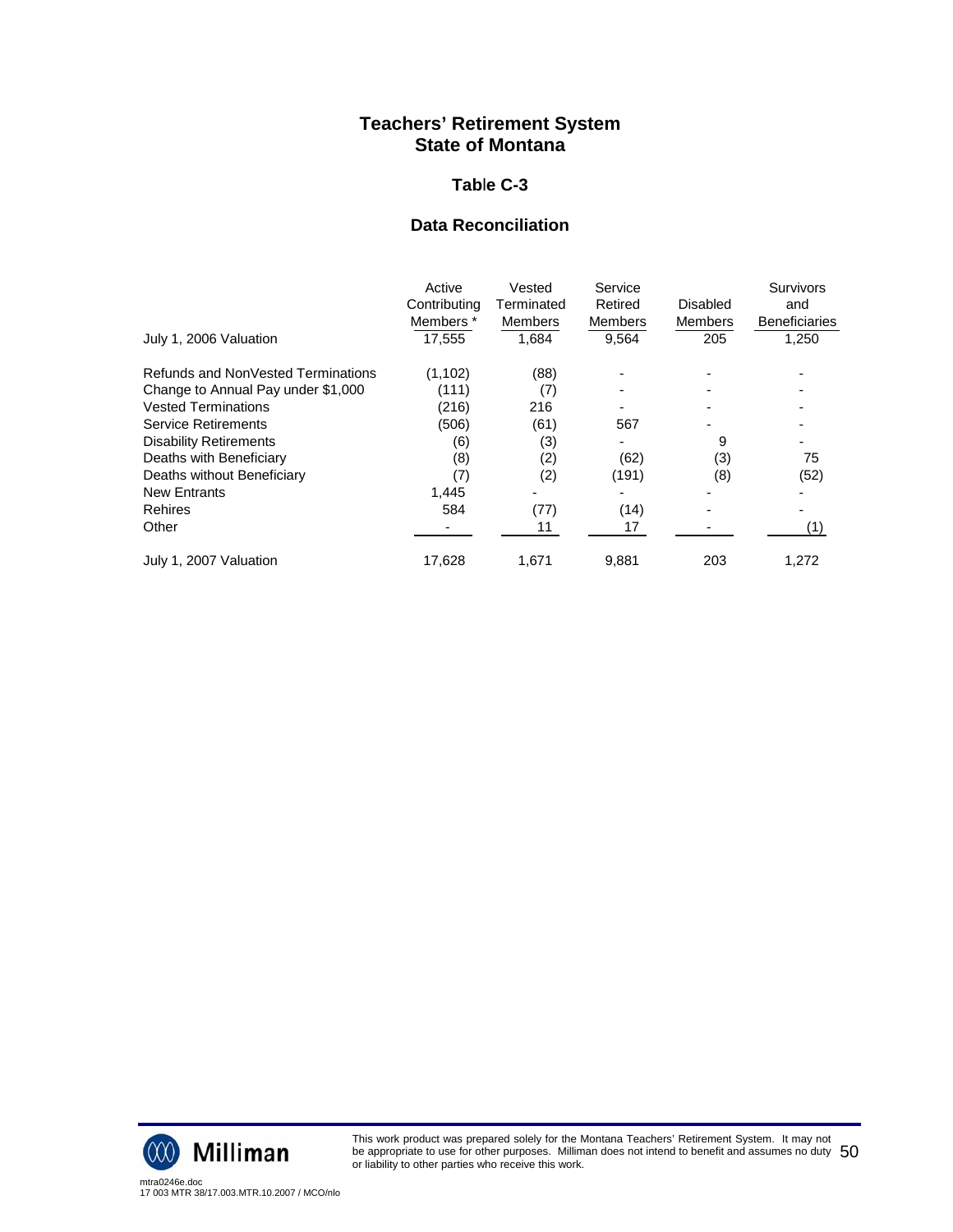## **Appendix D**

## **Comparative Schedules**

This section contains tables that summarize the experience of the System shown in present and past valuation reports.

Table D-1 shows a summary of the active members covered as of the various valuation dates.

Table D-2 shows a summary of the retired and inactive members as of the various valuation dates.

Table D-3 summarizes the contribution rates determined by each annual actuarial valuation.



This work product was prepared solely for the Montana Teachers' Retirement System. It may not be appropriate to use for other purposes. Milliman does not intend to benefit and assumes no duty  $\,51\,$ or liability to other parties who receive this work.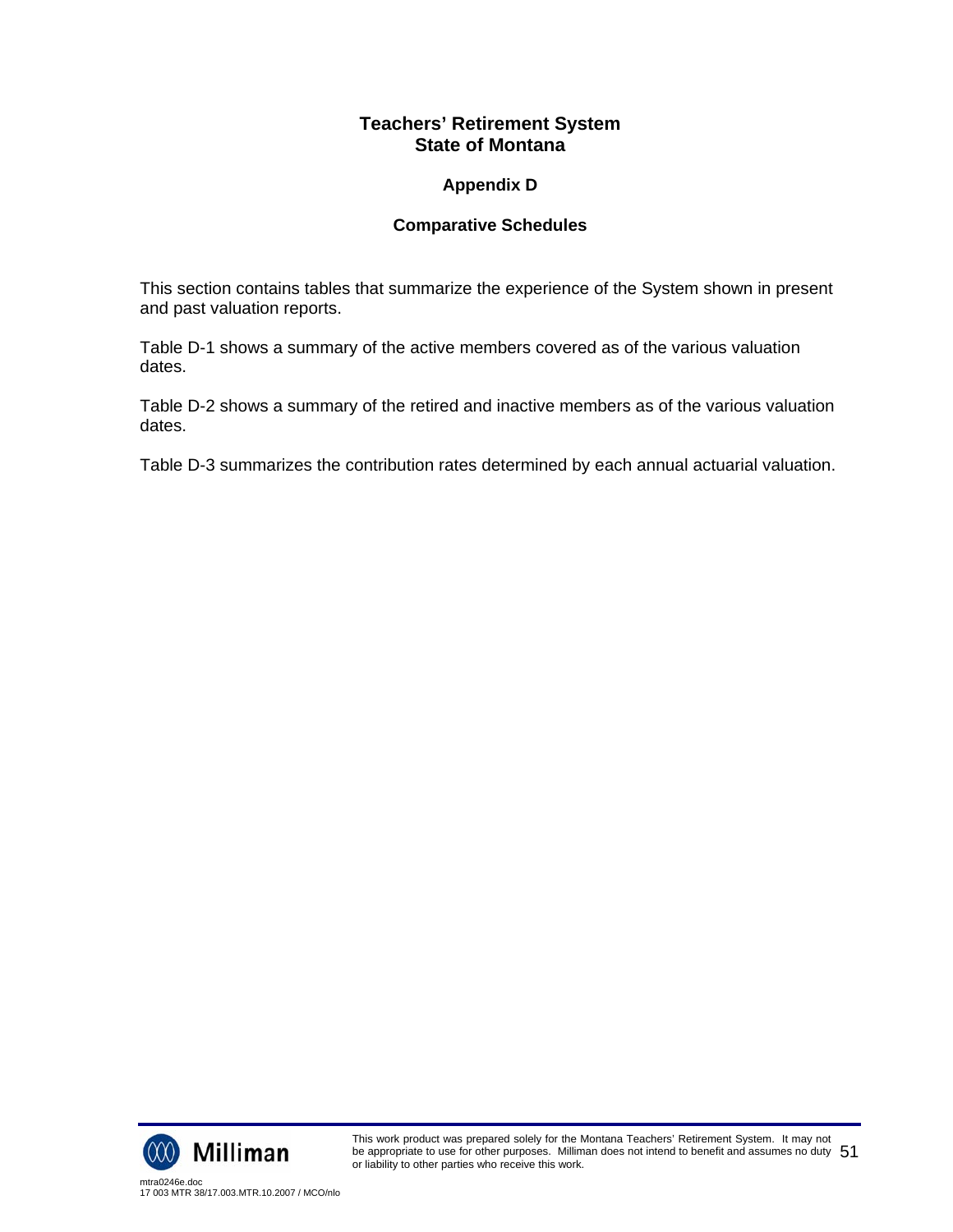#### **Table D-1**

### **Active Membership Data**

|                                   | <b>Active Members</b> |                        |                                    |                                                               |                                                     |                                              |                  |                               |                       |
|-----------------------------------|-----------------------|------------------------|------------------------------------|---------------------------------------------------------------|-----------------------------------------------------|----------------------------------------------|------------------|-------------------------------|-----------------------|
| <b>Valuation Date</b><br>(July 1) | Full-Time<br>Members  | Part-Time<br>Members** | Total<br>Contributing<br>Members** | Part-Time Members<br>Annual Compensation<br>less than \$1,000 | <b>Annual Full-Time</b><br>Salaries in<br>Thousands | Average<br>Full-Time<br><b>Annual Salary</b> | Average<br>Age** | Average Years<br>of Service** | Average Hire<br>Age** |
| 1987                              | 13,105                | 1,955                  | 15,060                             | $\star$                                                       | \$340,481                                           | \$25,981                                     | $\star$          | $\star$                       | $\star$               |
| 1989                              | 12,546                | 2,541                  | 15,087                             | $\star$                                                       | 339,866                                             | 27,090                                       | $\star$          | $\star$                       | $\star$               |
| 1992                              | 13,502                | 3,141                  | 16,643                             | $\star$                                                       | 401,092                                             | 29,706                                       | 42.4             | 11.6                          | 30.8                  |
| 1994                              | 14,938                | 2,637                  | 17,575                             | 377                                                           | 416,968                                             | 27,914                                       | 42.5             | 11.0                          | 31.5                  |
| 1996                              | 13,251                | 5,444                  | 18,695                             | 1,295                                                         | 424,085                                             | 32,004                                       | 43.3             | 11.6                          | 31.7                  |
| 1998                              | 13,545                | 4,647                  | 18,192                             | 776                                                           | 459,191                                             | 33,901                                       | 44.0             | 12.1                          | 31.9                  |
| 2000                              | 13,289                | 4,245                  | 17,534                             | 886                                                           | 477,160                                             | 35,906                                       | 44.5             | 12.2                          | 32.3                  |
| 2002                              | 12,796                | 4,650                  | 17,446                             | 723                                                           | 486,204                                             | 37,997                                       | 45.0             | 12.2                          | 32.8                  |
| 2004                              | 12,601                | 5,013                  | 17,614                             | 637                                                           | 510,808                                             | 40,537                                       | 45.6             | 12.2                          | 33.4                  |
| 2005                              | 12,523                | 5,019                  | 17,542                             | 697                                                           | 523,909                                             | 41,836                                       | 45.8             | 12.4                          | 33.4                  |
| 2006                              | 12,715                | 4,840                  | 17,555                             | 544                                                           | 549,268                                             | 43,198                                       | 46.0             | 12.5                          | 33.5                  |
| 2007                              | 12,634                | 4,994                  | 17,628                             | 548                                                           | 568,351                                             | 44,986                                       | 46.2             | 12.5                          | 33.7                  |

*\* Not available.* 

*\*\* Excludes part-time active members with annual compensation less than \$1,000.* 



This work product was prepared solely for the Montana Teachers' Retirement System. It may not be appropriate to use for other purposes. Milliman does not  $\,52$ <br>intend to benefit and assumes no duty or liability to other p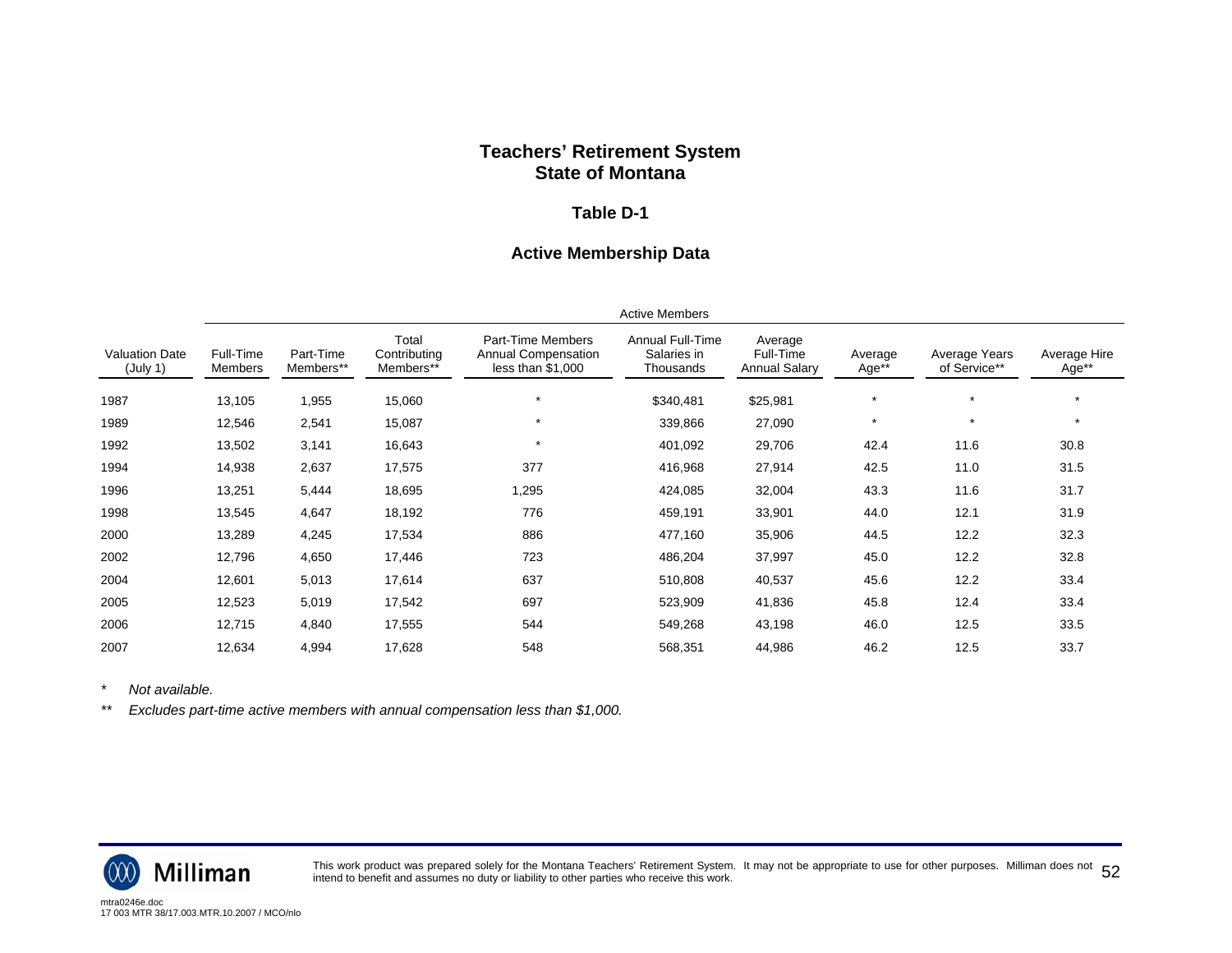#### **Table D-2**

## **Retired and Inactive Membership Data**

|                                   |               |                                    | <b>Terminated Members</b>           |                               |                              |                                |                                    |
|-----------------------------------|---------------|------------------------------------|-------------------------------------|-------------------------------|------------------------------|--------------------------------|------------------------------------|
| <b>Valuation Date</b><br>(July 1) | <b>Number</b> | Annual<br>Benefits in<br>Thousands | Average<br>Annual<br><b>Benefit</b> | Average<br><b>Current Age</b> | Average Age<br>at Retirement | Number<br>Vested<br>Terminated | Number<br>Non-Vested<br>Terminated |
| 1987                              | 6,036         | \$<br>43,236                       | \$<br>7,163                         | $\star$                       | $\star$                      | $\star$                        | $\star$                            |
| 1989                              | 6,330         | 49,546                             | 7,827                               | *                             | $\star$                      | $\star$                        | $\star$                            |
| 1992                              | 6,927         | 63,483                             | 9,165                               | $\star$                       | $\star$                      | $\star$                        | $\star$                            |
| 1994                              | 7,530         | 78,183                             | 10,383                              | *                             | $\star$                      | 1,105                          | 5,722                              |
| 1996                              | 7,896         | 87,351                             | 11,063                              | $\star$                       | $\star$                      | 1,152                          | 6,479                              |
| 1998                              | 8,362         | 99,040                             | 11,844                              | 69.6                          | 57.3                         | 1,190                          | 8,158                              |
| 2000                              | 9,021         | 117,227                            | 12,995                              | 69.3                          | 57.0                         | 1,256                          | 9,308                              |
| 2002                              | 9,768         | 139,131                            | 14,244                              | 69.1                          | 56.8                         | 1,485                          | 8,231                              |
| 2004                              | 10,375        | 159,776                            | 15,400                              | 69.1                          | 56.7                         | 1,620                          | 7,861                              |
| 2005                              | 10,664        | 170,129                            | 15,954                              | 69.3                          | 56.7                         | 1,649                          | 8,569                              |
| 2006                              | 11,019        | 181,114                            | 16,436                              | 69.3                          | 56.5                         | 1,684                          | 8,542                              |
| 2007                              | 11,356        | 195,237                            | 17,192                              | 69.3                          | 56.6                         | 1,671                          | 8,963                              |

*\* Not available.* 



This work product was prepared solely for the Montana Teachers' Retirement System. It may not be appropriate to use for other purposes. Milliman does not 53<br>intend to benefit and assumes no duty or liability to other parti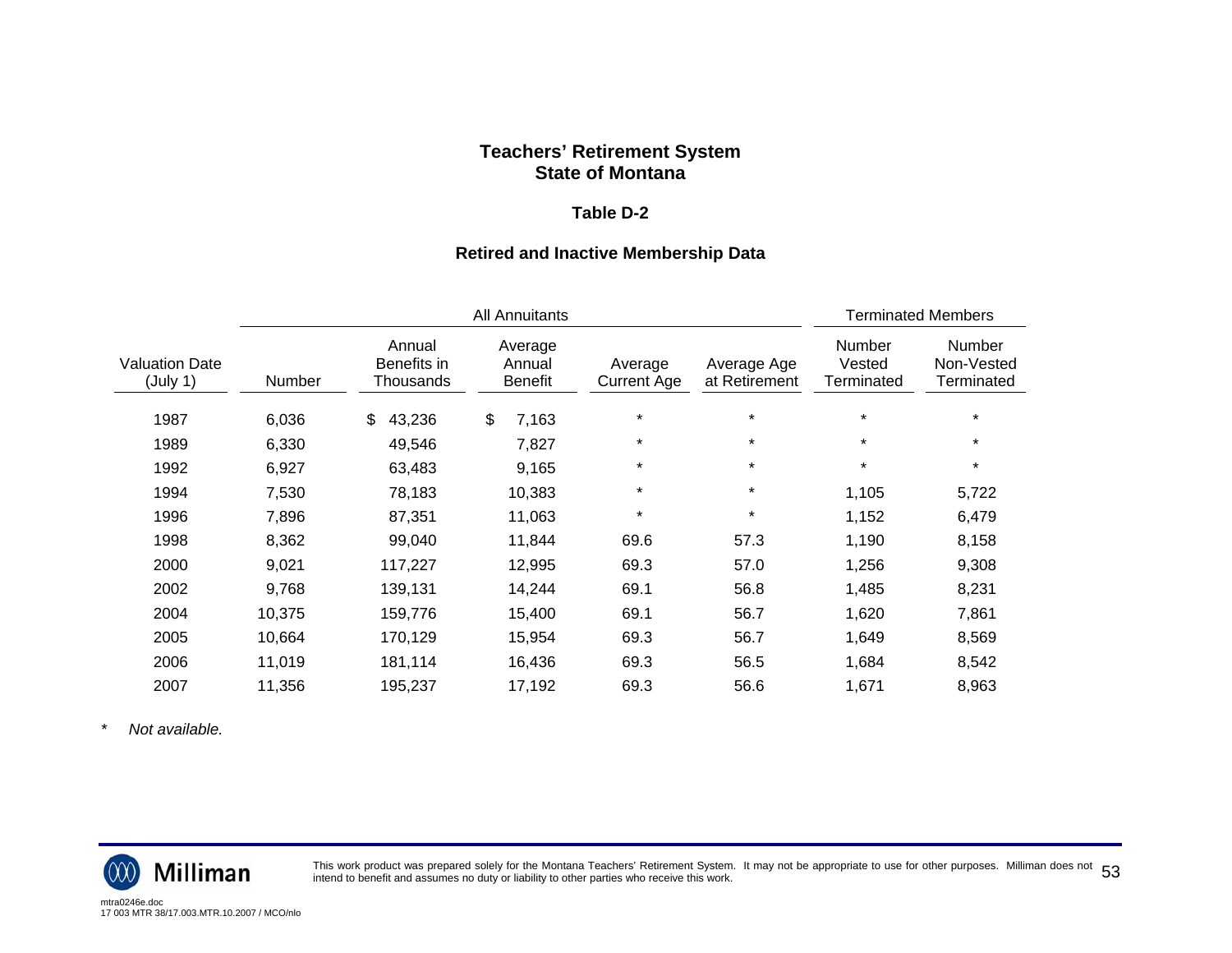#### **Table D-3**

## **Contribution Rates**

| <b>Valuation Date</b> | <b>Contribution Rates</b> |          |         | Normal    | <b>UAAL</b> |
|-----------------------|---------------------------|----------|---------|-----------|-------------|
| (July 1)              | Employee                  | Employer | Total   | Cost Rate | Rate*       |
| 1992                  | 7.044%                    | 7.459%   | 14.503% | 9.876%    | 4.627%      |
| 1994                  | 7.044%                    | 7.470%   | 14.514% | 9.494%    | 5.020%      |
| 1996                  | 7.044%                    | 7.470%   | 14.514% | 9.328%    | 5.186%      |
| 1998                  | 7.044%                    | 7.470%   | 14.514% | 8.880%    | 5.634%      |
| 2000                  | 7.15%                     | 7.58%**  | 14.73%  | 9.71%     | 5.02%       |
| 2002                  | 7.15%                     | 7.58%    | 14.73%  | 10.33%    | 4.40%       |
| 2004                  | 7.15%                     | 7.58%    | 14.73%  | 10.34%    | 4.39%       |
| 2005                  | 7.15%                     | 7.58%    | 14.73%  | 10.35%    | 4.38%       |
| 2006                  | 7.15%                     | 7.58%    | 14.73%  | 10.37%    | 4.36%       |
| 2007                  | 7.15%                     | 9.58%*** | 16.73%  | 10.40%    | 6.33%       |

*\* The UAAL rate is the amount available to amortize the UAAL.* 

 *It is equal to the total contribution rate, minus the normal cost rate.* 

*\*\* The 1999 Legislation which passed the 1.5% GABA, also added a 0.11% state general fund contribution.* 

*\*\*\* This rate increases to 9.96% at July 1, 2009.* 



This work product was prepared solely for the Montana Teachers' Retirement System. It may not be appropriate to use for other purposes. Milliman does not  $\,54$ <br>intend to benefit and assumes no duty or liability to other p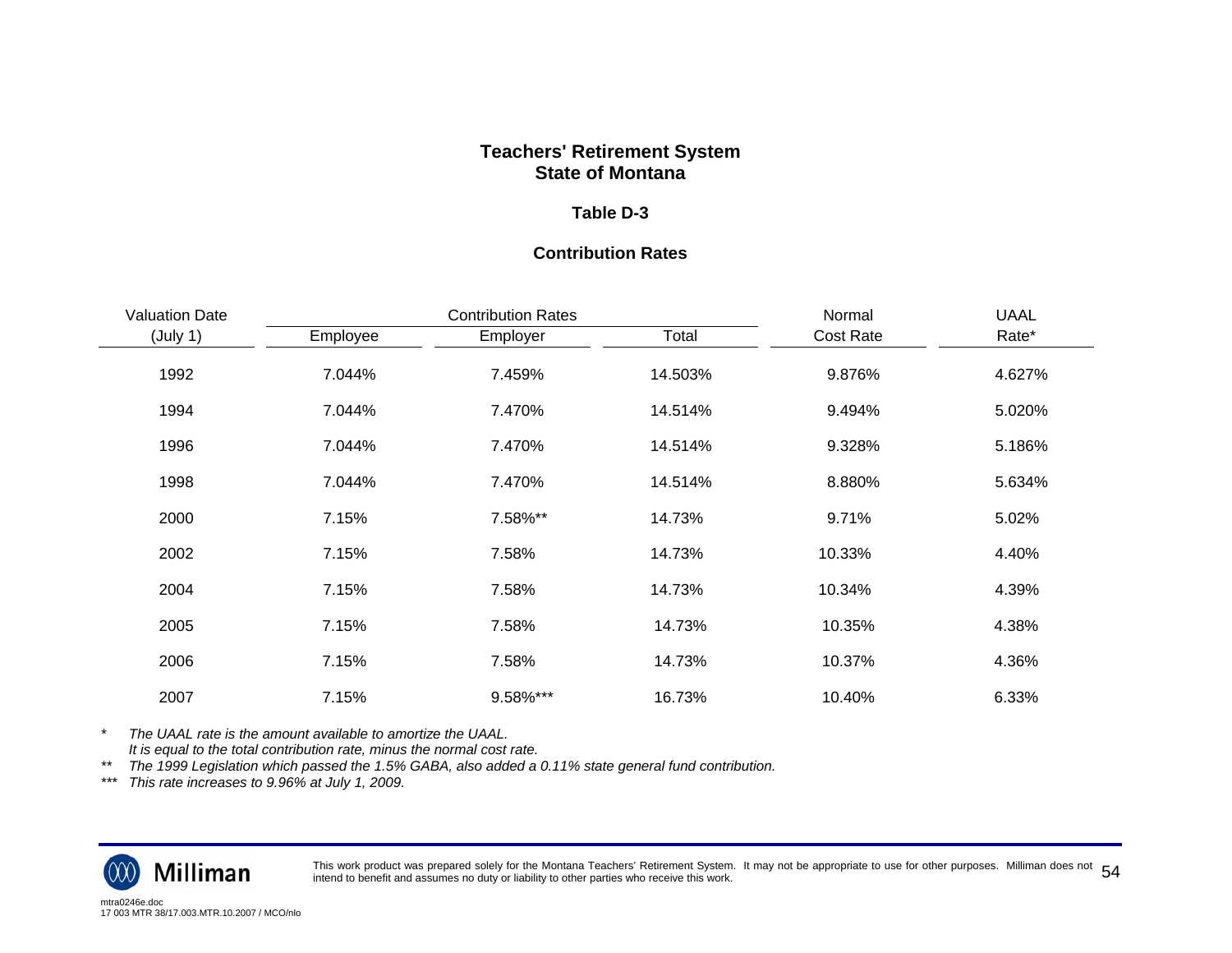## **Appendix E**

## **Glossary**

The following definitions are largely excerpts from a list adopted in 1981 by the major actuarial organizations in the United States. In some cases the definitions have been modified for specific applicability to the Teachers' Retirement System Retirement System. Defined terms are capitalized throughout this Appendix.

## **Accrued Benefit**

The amount of an individual's benefit (whether or not vested) as of a specific date, determined in accordance with the terms of a pension plan and based on compensation and service to that date.

## **Actuarial Accrued Liability**

That portion, as determined by a particular Actuarial Cost Method, of the Actuarial Present Value of pension plan benefits and expenses which is not provided for by future Normal Costs.

## **Actuarial Assumptions**

Assumptions as to the occurrence of future events affecting pension costs, such as: mortality, withdrawal, disablement, and retirement; changes in compensation, rates of investment earnings, and asset appreciation or depreciation; procedures used to determine the Actuarial Value of Assets; and other relevant items.

## **Actuarial Cost Method**

A procedure for determining the Actuarial Present Value of pension plan benefits and expenses and for developing an actuarially equivalent allocation of such value to time periods, usually in the form of a Normal Cost and an Actuarial Accrued Liability.

## **Actuarial Gain (Loss)**

A measure of the difference between actual experience and that expected based upon a set of Actuarial Assumptions during the period between two Actuarial Valuation dates, as determined in accordance with a particular Actuarial Cost Method.

## **Actuarial Present Value**

The value of an amount or series of amounts payable or receivable at various times, determined as of a given date by the application of a particular set of Actuarial Assumptions.

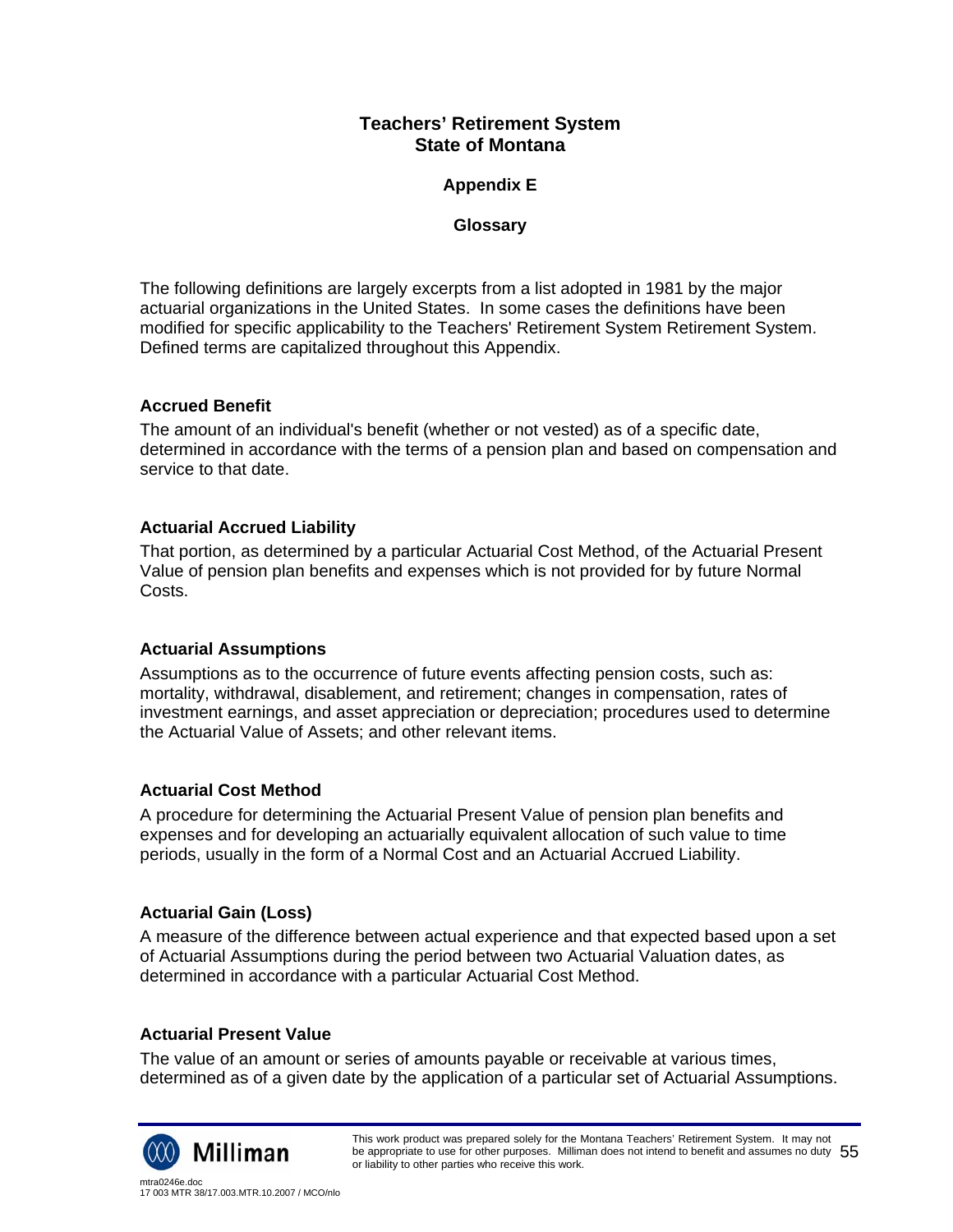## **Actuarial Valuation**

The determination, as of a valuation date, of the Normal Cost, Actuarial Accrued Liability, Actuarial Value of Assets, and related Actuarial Present Values for a pension plan.

#### **Actuarial Value of Assets**

The value of cash, investments and other property belonging to a pension plan, as used by the actuary for the purpose of an Actuarial Valuation.

#### **Actuarially Equivalent**

Of equal Actuarial Present Value, determined as of a given date with each value based on the same set of Actuarial Assumptions.

#### **Amortization Payment**

That portion of the pension plan contribution which is designed to pay interest on and to amortize the Unfunded Actuarial Accrued Liability.

## **Entry Age Actuarial Cost Method**

A method under which the Actuarial Present Value of the Projected Benefits of each individual included in an Actuarial Valuation is allocated on a level basis over the earnings of the individual between entry age and assumed exit ages. The portion of this Actuarial Present Value allocated to a valuation year is called the Normal Cost. The portion of this Actuarial Present Value not provided for at a valuation date by the Actuarial Present Value of future Normal Costs is called the Actuarial Accrued Liability.

#### **Market Value of Assets**

The fair value of cash, investments and other property belonging to a pension plan that could be acquired by exchanging them on the open market.

#### **Normal Cost**

That portion of the Actuarial Present Value of pension plan benefits and expenses which is allocated to a valuation year by the Actuarial Cost Method.

## **Projected Benefits**

Those pension plan benefit amounts which are expected to be paid at various future times under a particular set of Actuarial Assumptions, taking into account such items as the effect of advancement in age and past and anticipated future compensation and service credits.



This work product was prepared solely for the Montana Teachers' Retirement System. It may not